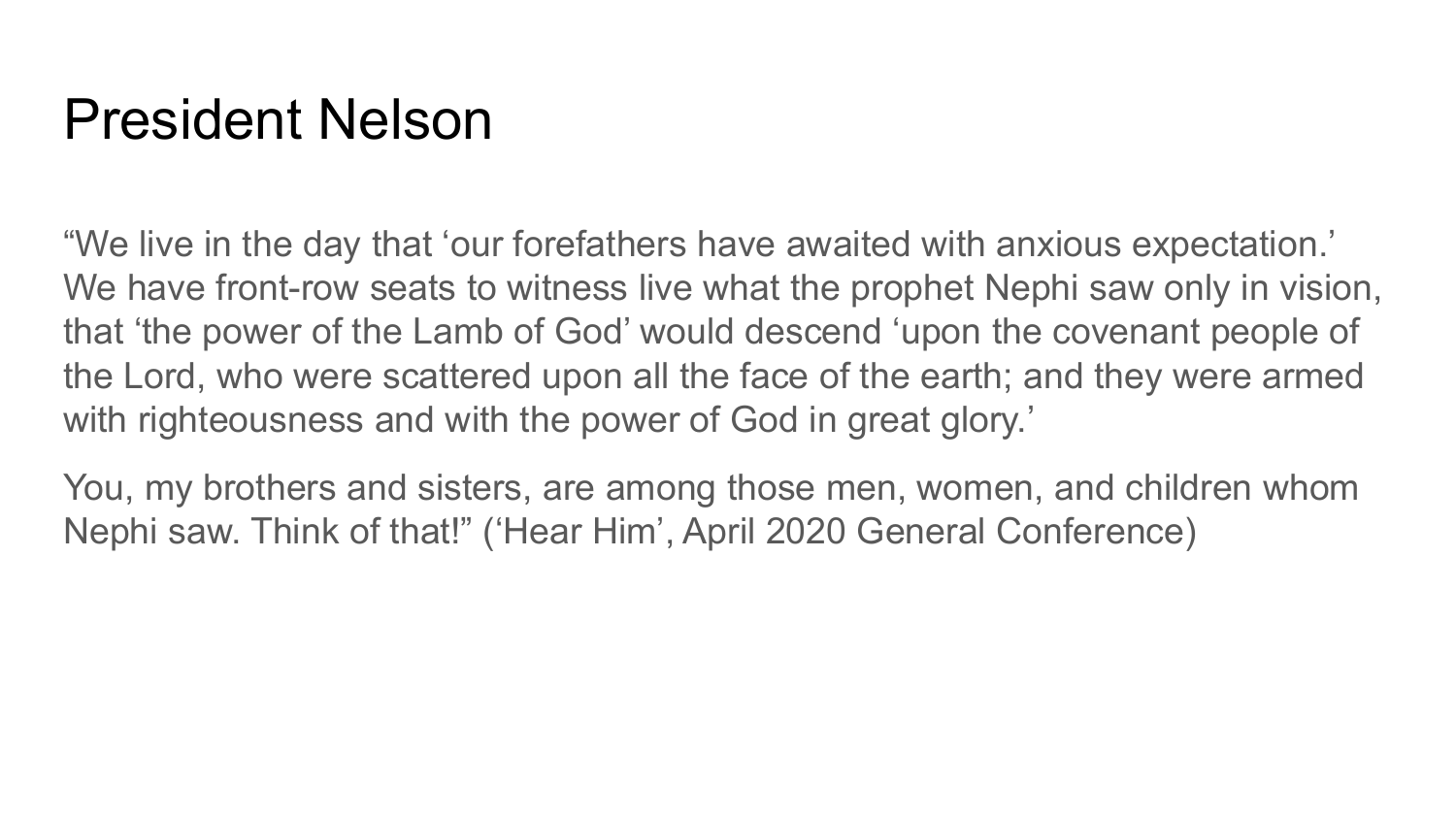President Nelson quoted one of the most dramatic and pivotal prophecies in scripture, seen also by Daniel, John the revelator and many other prophets, and he identified us as the ones that will live to see it come to pass. This is the greatest prophecy I've heard any living prophet ever speak to a generation.

And then he invited us to "think of that!"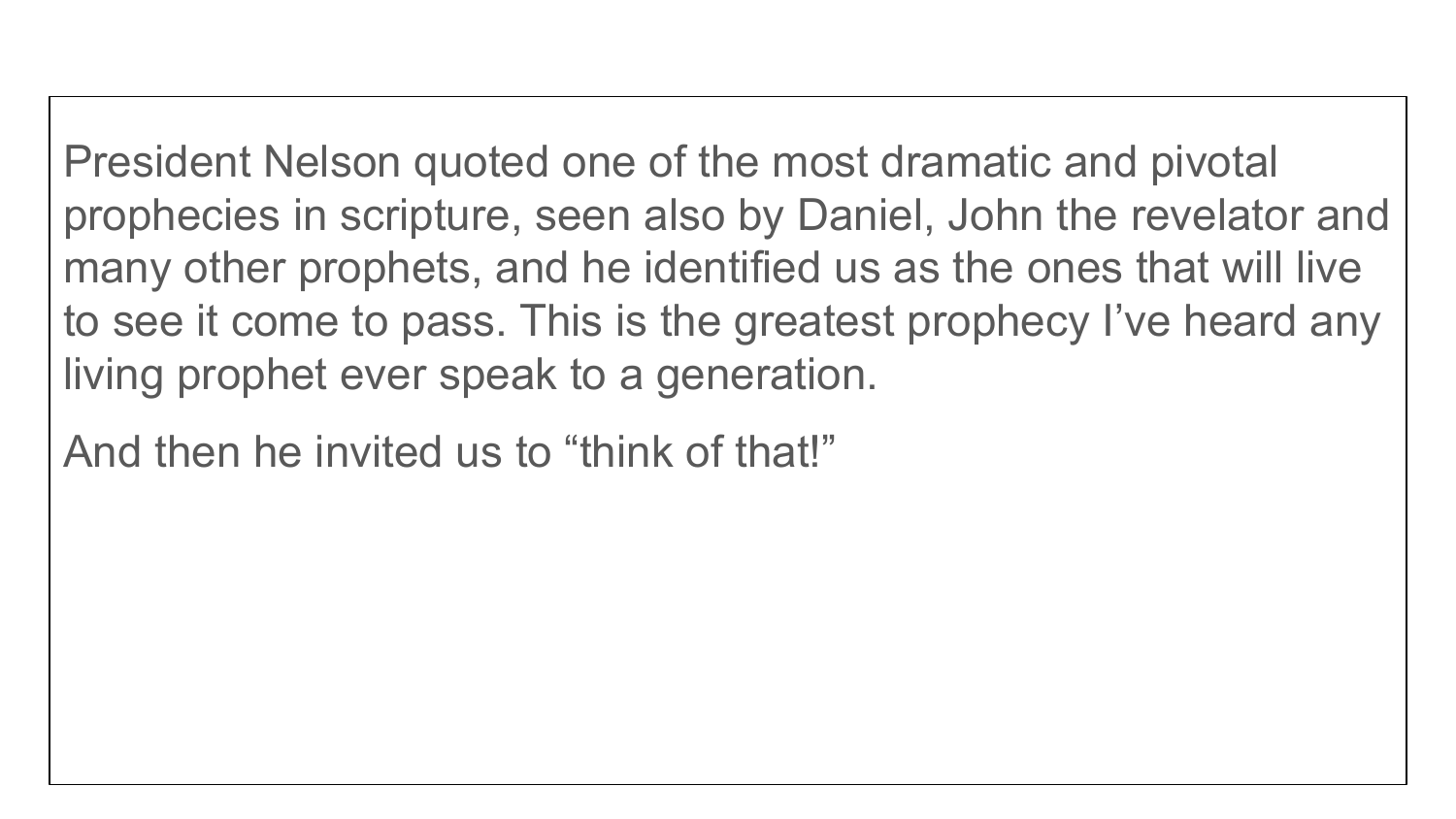He quoted the part of Nephi's prophecy that describes how Zion will overcome as all the powers of the earth unite to fight against the saints of God.

Nephi also saw other events and circumstances leading up to that point. As we follow the prophets invitation to think about and ponder this prophecy, we discover life-changing truths.

All of society will be polarized into two groups one will align themselves with an emerging world government of tyranny, surveillance, and control, the other will resist, stand for liberty, and trust in God for salvation.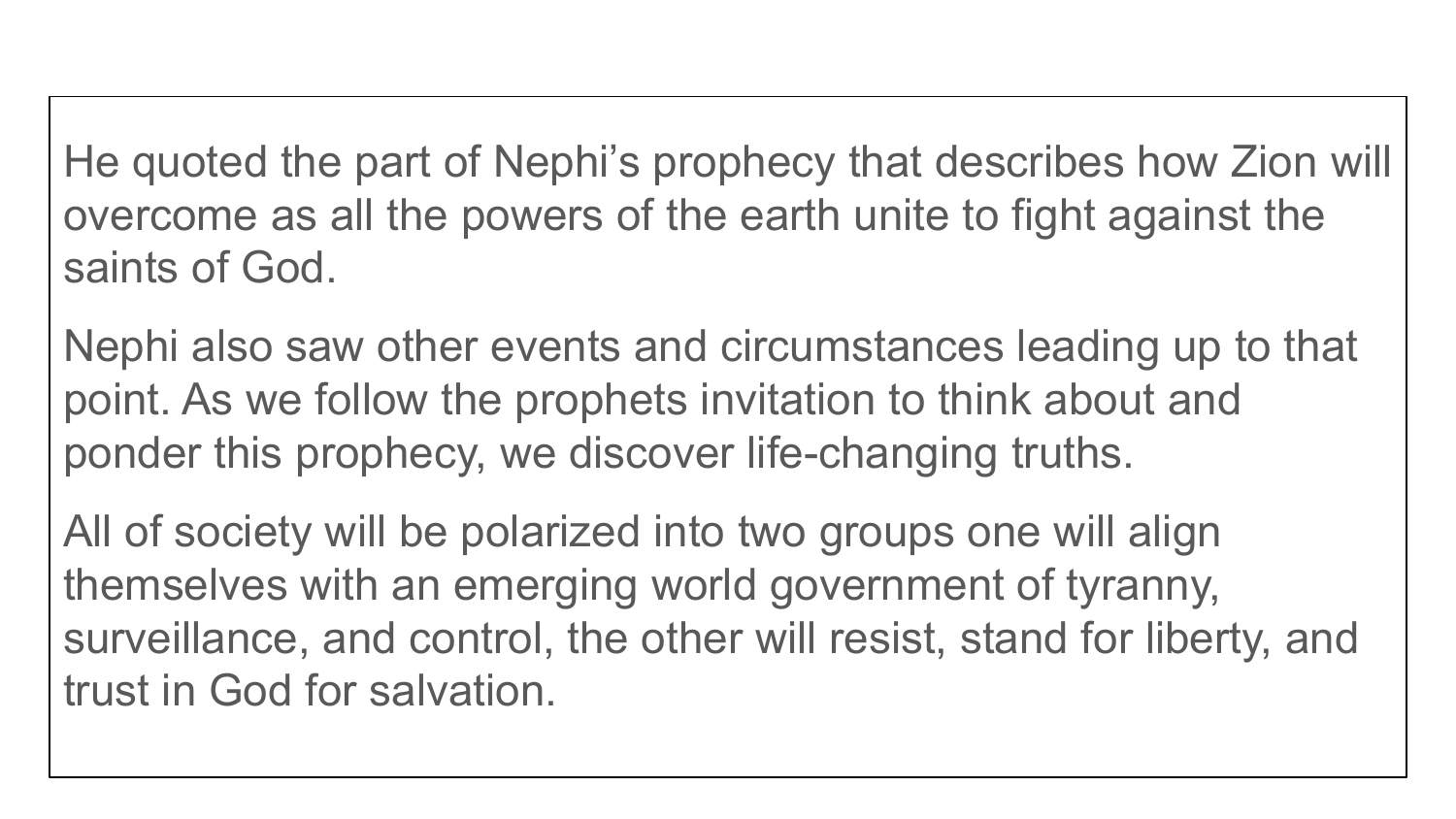Satan's collectivist ideology will cause people to feel that they can't be safe until every person is compelled to live the new world religion of global sustainability.

The polarization of society will be brought about by an increasing display of evidence and deception that will convince all to align themselves either for liberty or captivity.

Do the scriptures really speak of these things? Let's ponder the prophecy and find out!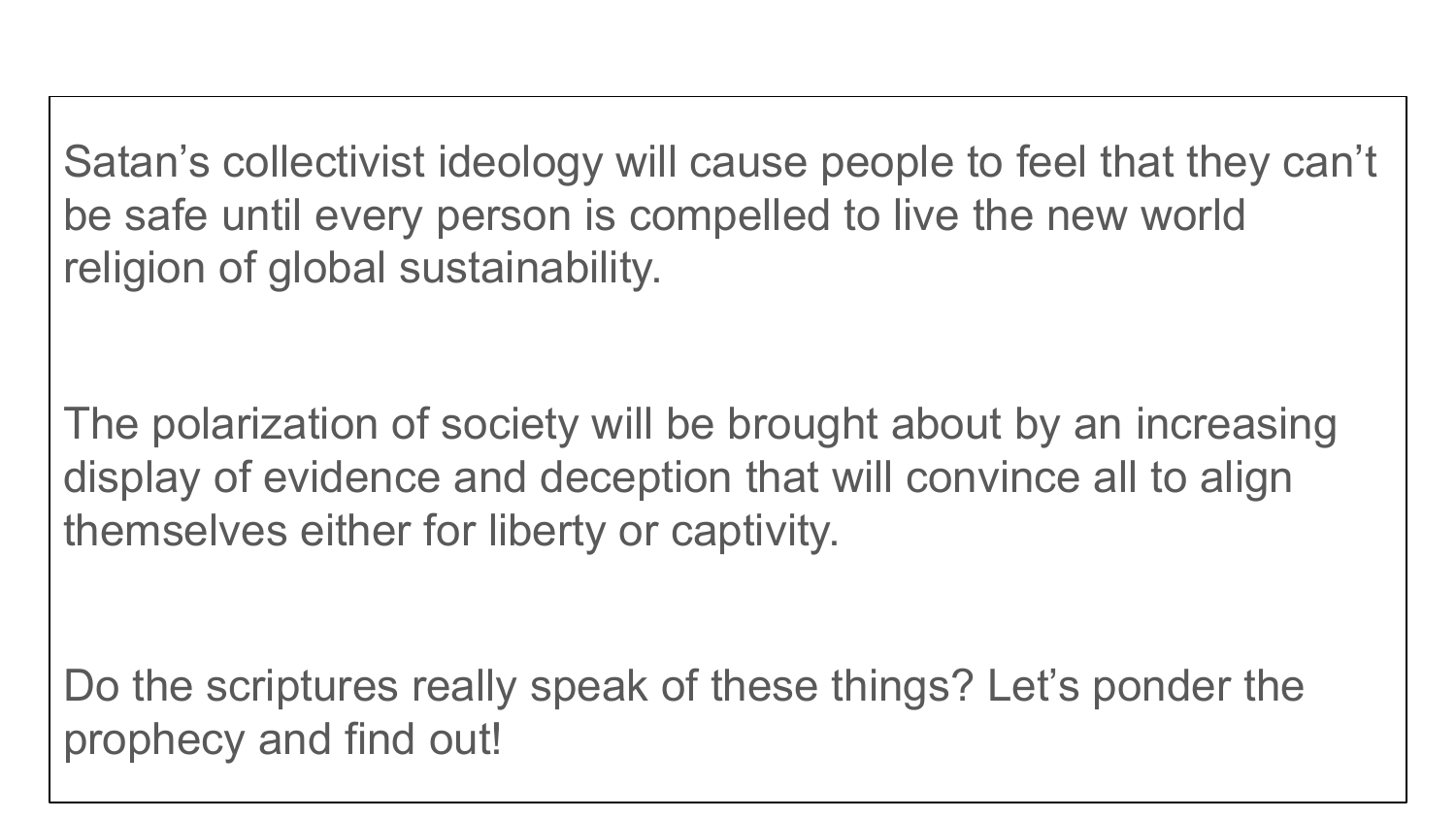7 For the time cometh, saith the Lamb of God, that I will work a great and a marvelous work among the children of men; a work which shall be everlasting, either on the one hand or on the other—either to the convincing of them unto peace and life eternal, or unto the deliverance of them to the hardness of their hearts and the blindness of their minds unto their being brought down into captivity, and also into destruction, both temporally and spiritually, according to the captivity of the devil, of which I have spoken.

| Convincing unto peace and eternal life | Deliverance unto captivity & destruction |
|----------------------------------------|------------------------------------------|
|                                        |                                          |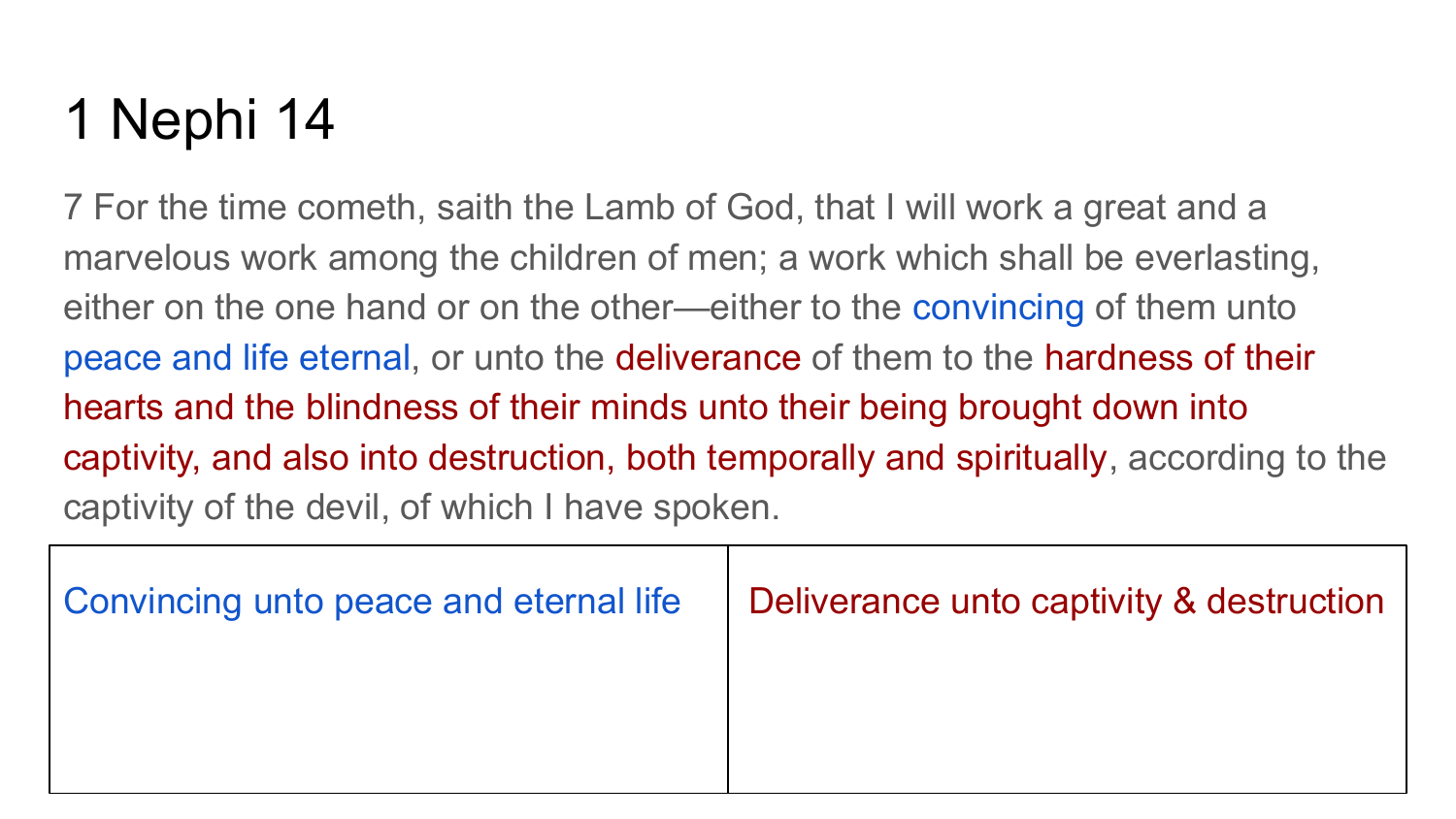8 And it came to pass that when the angel had spoken these words, he said unto me: Rememberest thou **the covenants of the Father unto the house of Israel**? I said unto him, Yea.

| Convincing unto peace and eternal life | Deliverance unto captivity & destruction |
|----------------------------------------|------------------------------------------|
|                                        |                                          |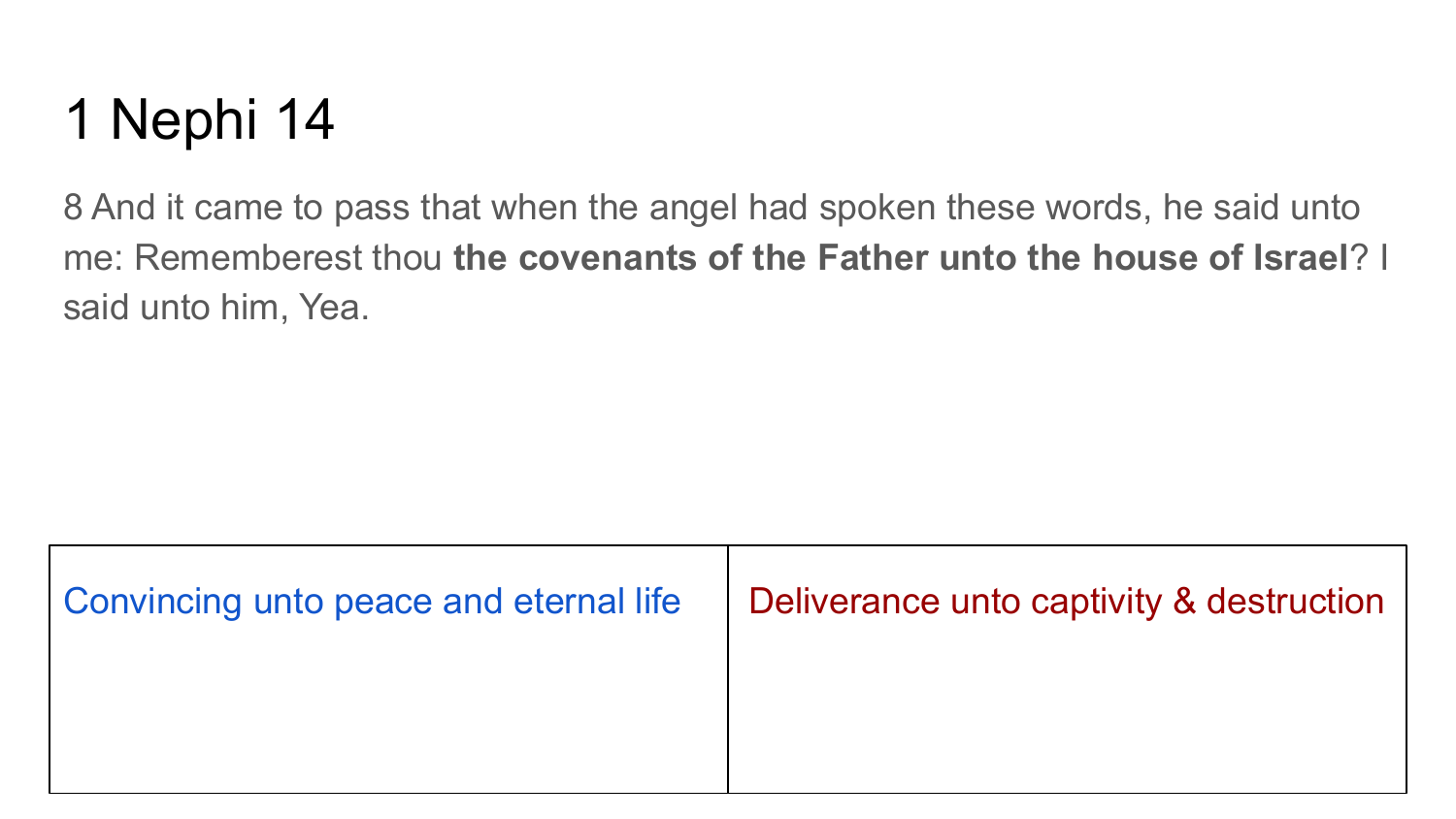10 And he said unto me: Behold there are save **two churches only**; the one is the church of the Lamb of God, and the other is the church of the devil; wherefore, whoso belongeth not to the church of the Lamb of God belongeth to that great church, which is the mother of abominations; and she is the whore of all the earth.

11 And it came to pass that I looked and beheld the whore of all the earth, and she sat upon many waters; and she had dominion over all the earth, among all nations, kindreds, tongues, and people.

| Convincing unto peace and eternal life<br>the church of the Lamb of God | Deliverance unto captivity & destruction<br>The church of the devil, that great<br>church, mother of abominations, |
|-------------------------------------------------------------------------|--------------------------------------------------------------------------------------------------------------------|
|                                                                         | whore of all the earth                                                                                             |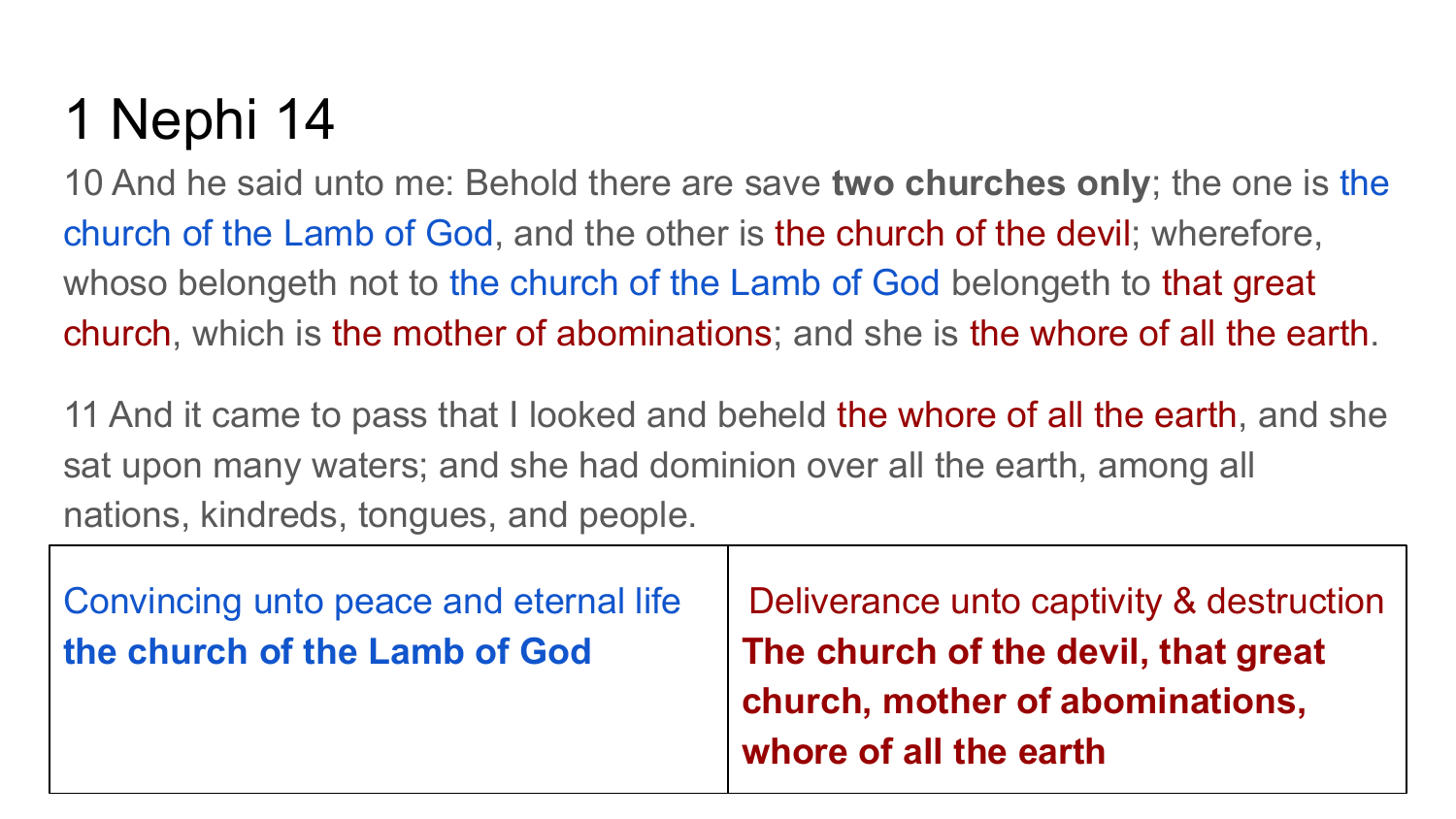12 And it came to pass that I beheld the church of the Lamb of God, and its numbers were few, because of the wickedness and abominations of the whore who sat upon many waters; nevertheless, I beheld that the church of the Lamb, who were the saints of God, were also upon all the face of the earth; and their dominions upon the face of the earth were small, because of the wickedness of the great whore whom I saw.

| Convincing unto peace and eternal life | Deliverance unto captivity & destruction |
|----------------------------------------|------------------------------------------|
| the church of the Lamb of God          | The church of the devil, that great      |
| The saints of God                      | church, mother of abominations, whore    |
|                                        | of all the earth                         |
|                                        |                                          |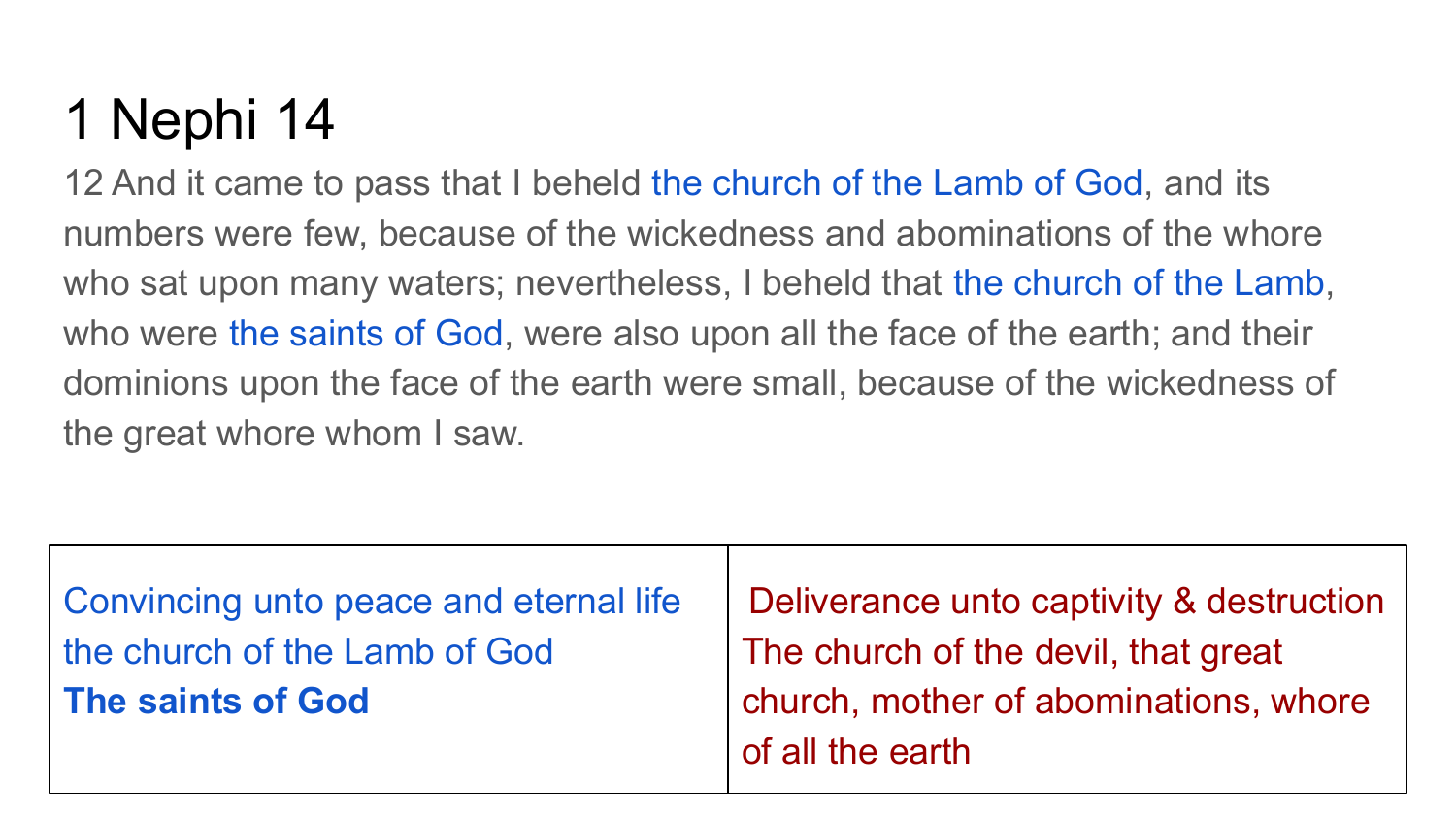13 And it came to pass that I beheld that the great mother of abominations did gather together multitudes upon the face of all the earth, among all the nations of the Gentiles, to fight against the Lamb of God.

14 And it came to pass that I, Nephi, beheld the power of the Lamb of God, that it descended upon the saints of the church of the Lamb, and upon the covenant people of the Lord, who were scattered upon all the face of the earth; and they were armed with righteousness and with the power of God in great glory.

| Convincing unto peace and eternal life | Deliverance unto captivity & destruction |
|----------------------------------------|------------------------------------------|
| the church of the Lamb of God          | The church of the devil, that great      |
| The saints of God                      | church, mother of abominations, whore    |
|                                        | of all the earth                         |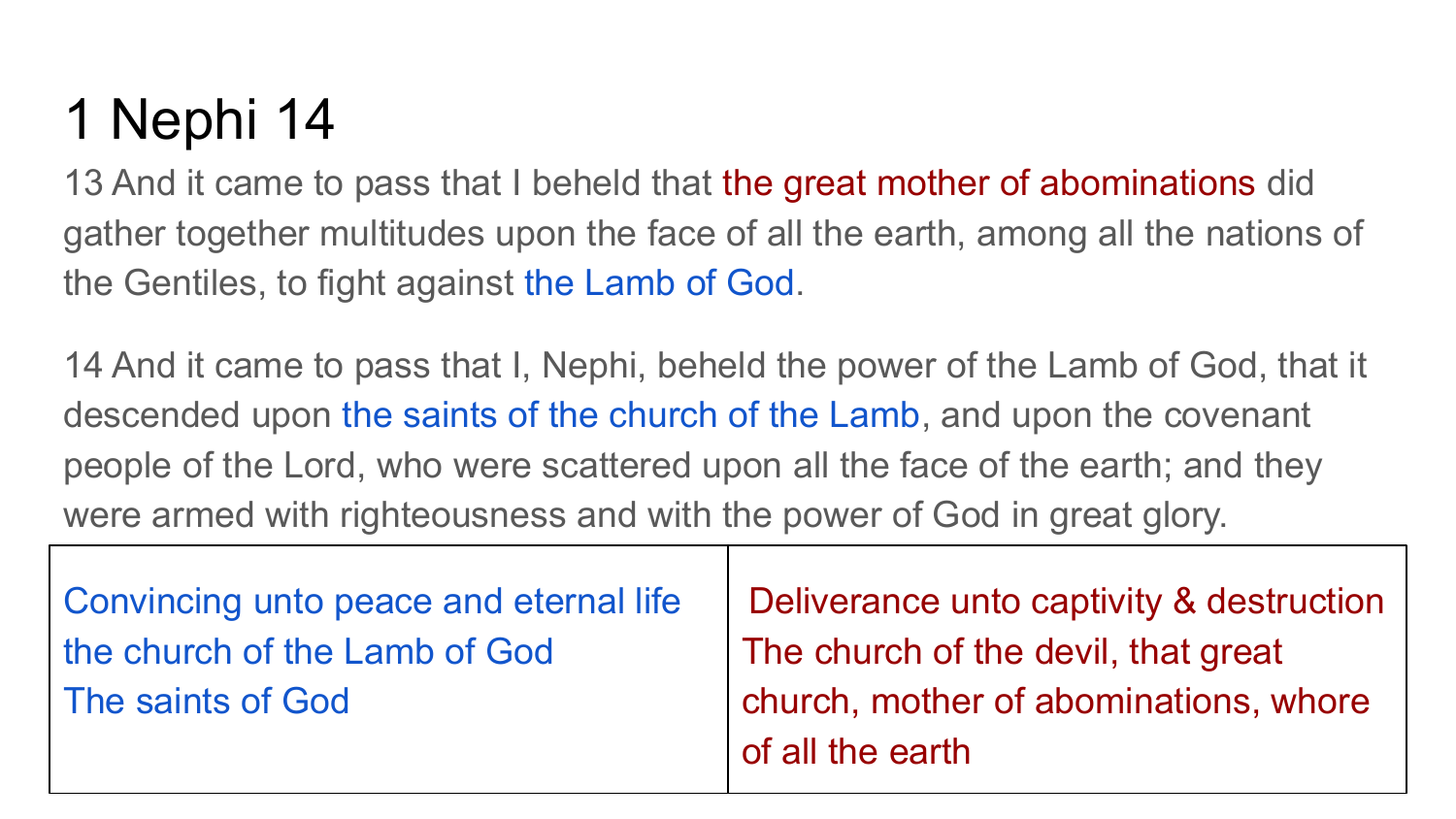15 And it came to pass that I beheld that **the wrath of God was poured out upon** that great and abominable church, insomuch that there were wars and rumors of wars among all the nations and kindreds of the earth.

| Convincing unto peace and eternal life | Deliverance unto captivity & destruction                  |
|----------------------------------------|-----------------------------------------------------------|
| the church of the Lamb of God          | The church of the devil, that great                       |
| The saints of God                      | church, mother of abominations, whore<br>of all the earth |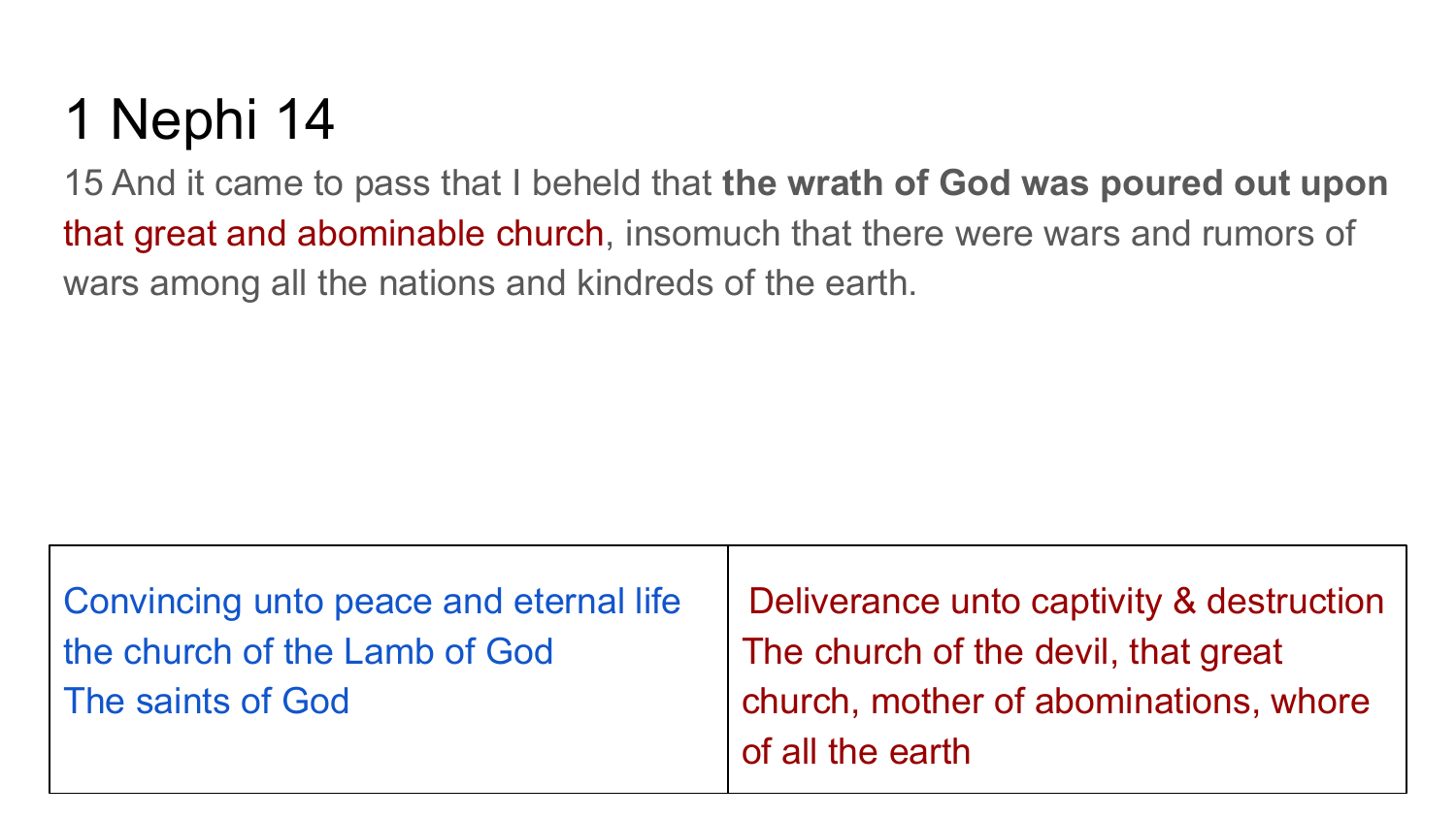7 For the time cometh, saith the Lamb of God, that **I will work a great and a marvelous work** among the children of men; a work which shall be everlasting, either on the one hand or on the other—either to the convincing of them unto peace and life eternal, or unto the deliverance of them to the hardness of their hearts and the blindness of their minds unto their being brought down into captivity, and also into destruction, both temporally and spiritually, according to the captivity of the devil, of which I have spoken.

The Lord calls this a great and a marvelous work that He will perform.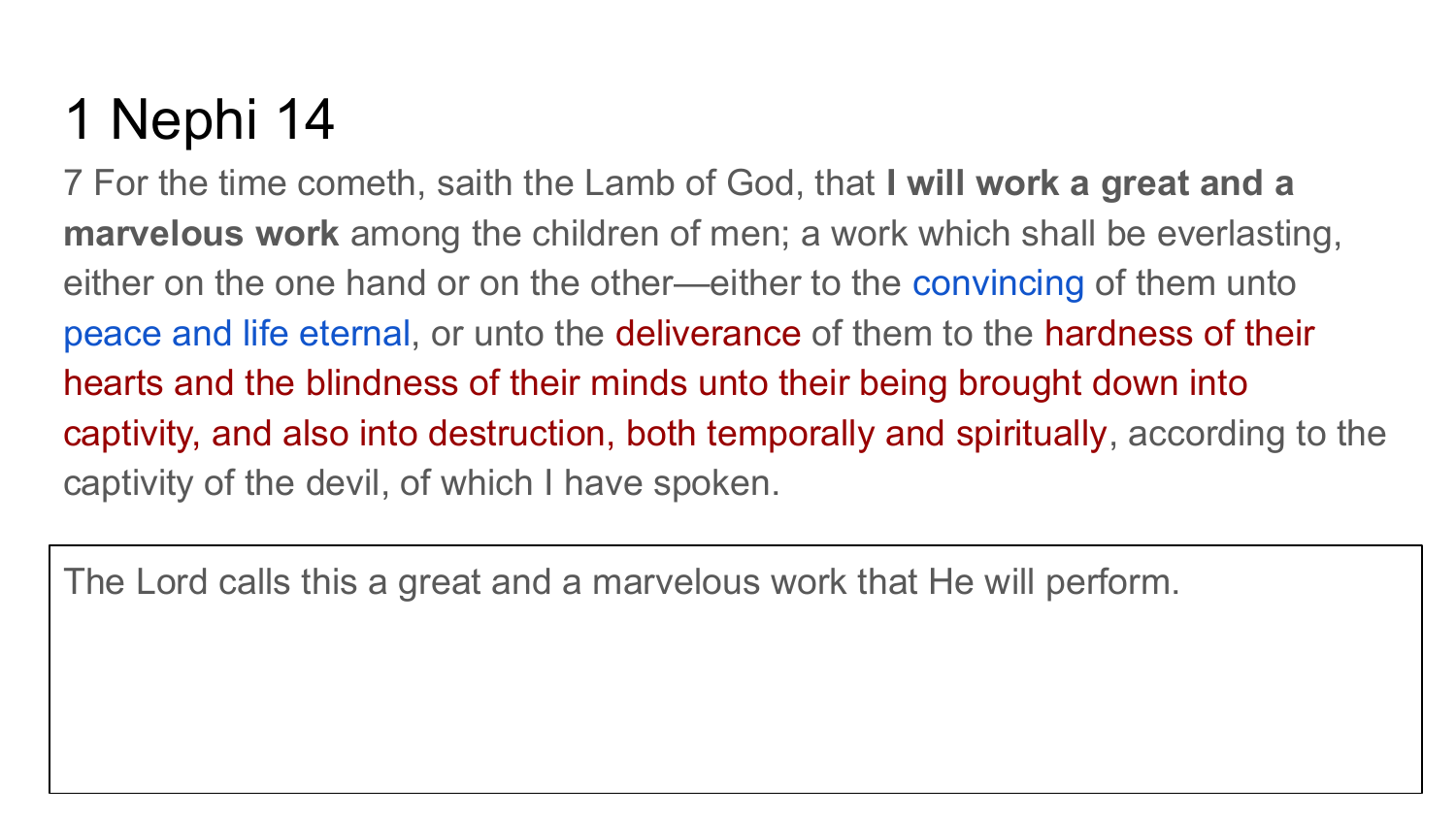## Jeffrey R. Holland

"We are witnessing an ever greater movement toward polarity. The middle-ground options will be removed from us as Latter-day Saints. The middle of the road will be withdrawn." (Jeffrey R. Holland December 1998, cited by David A. Bednar General Conference Oct. 2020)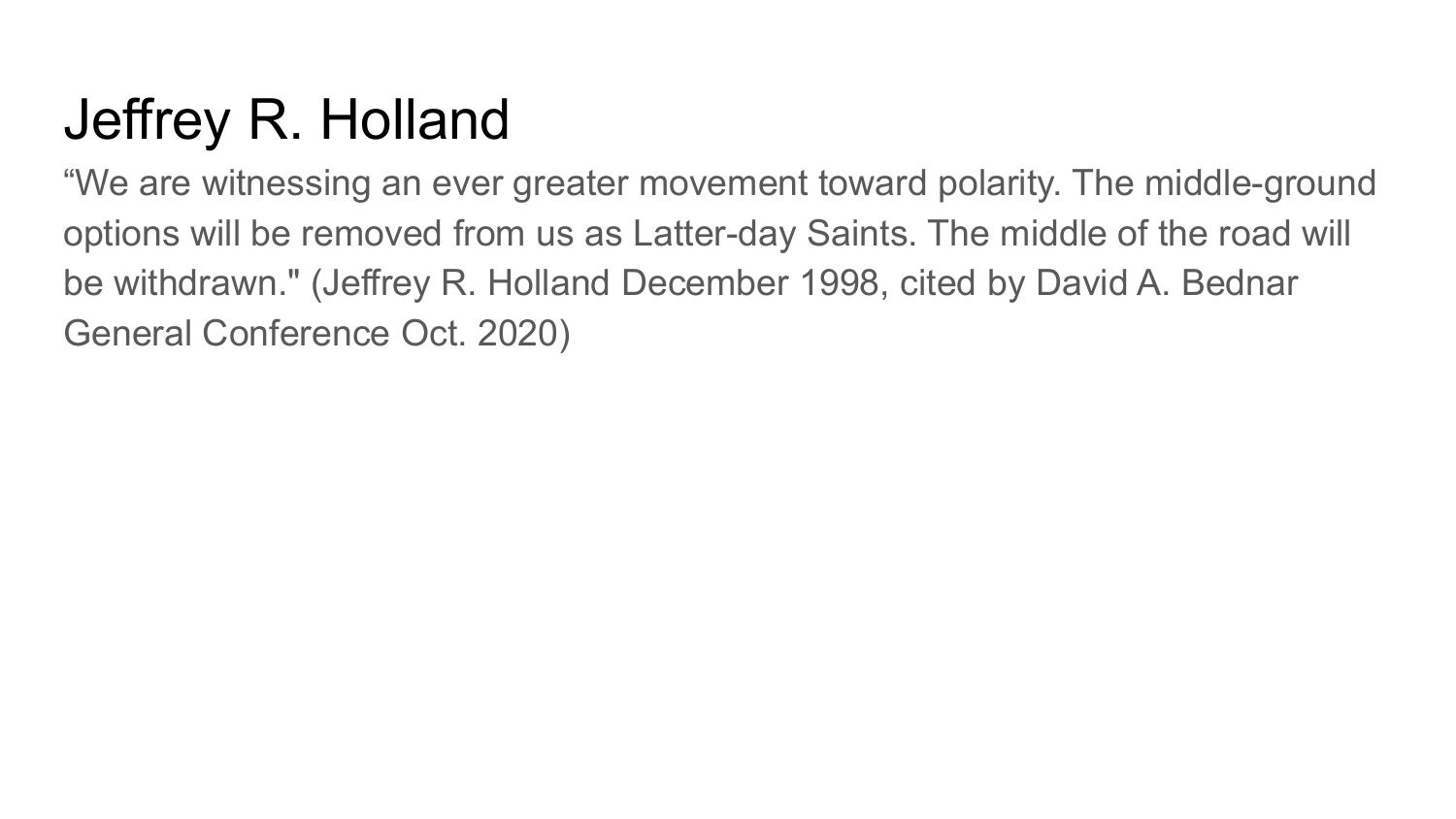## Ezra Taft Benson

"I testify that as the forces of evil increase under Lucifer's leadership and as the forces of good increase under the leadership of Jesus Christ, there will be growing battles between the two until the final confrontation. As the issues become clearer and more obvious, all mankind will eventually be required to align themselves either for the kingdom of God or for the kingdom of the devil." (General Conference October. 1988, "I Testify")

The two opposing churches are the result of this polarization.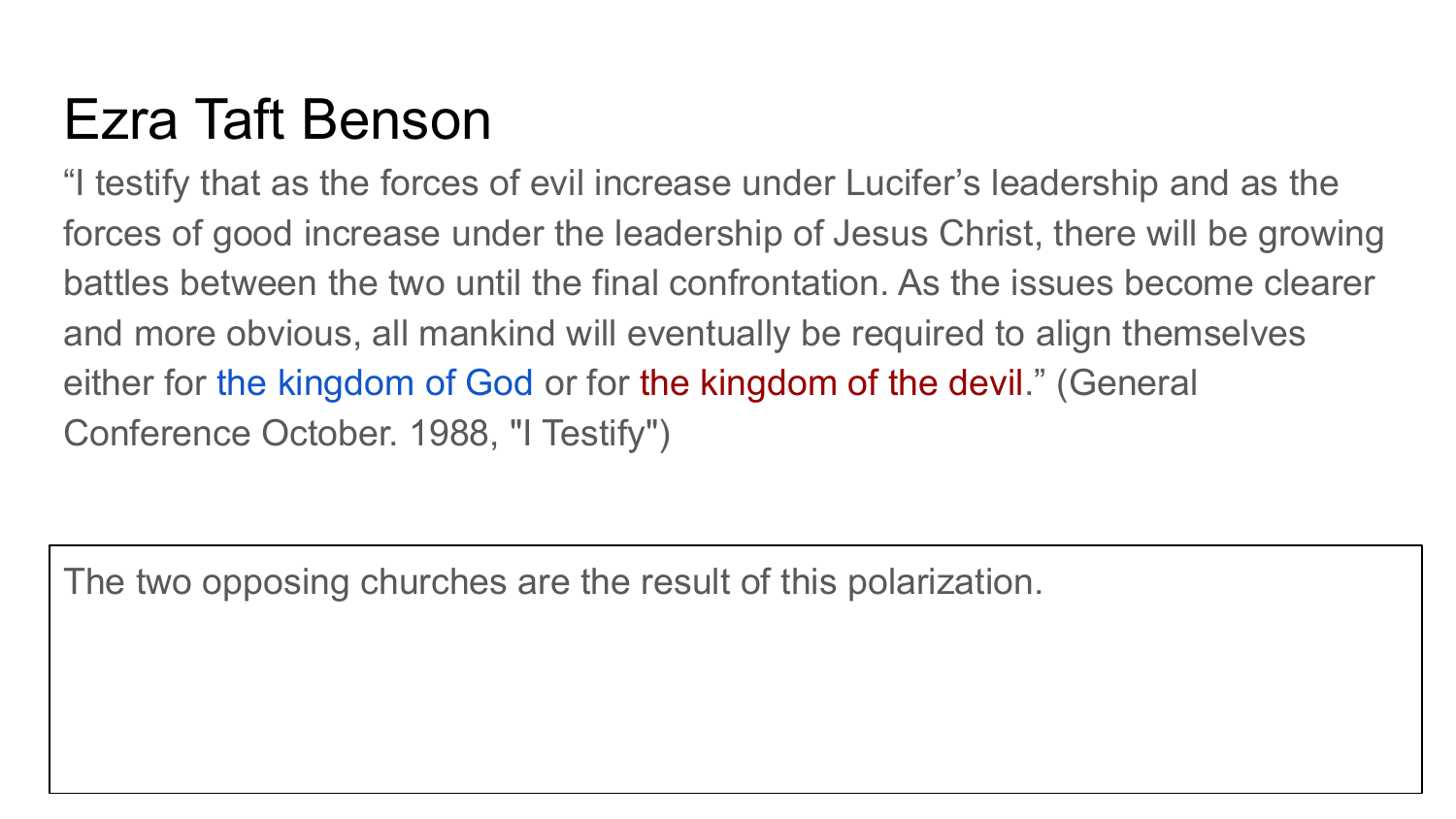Knowing that we are among the men, women, and children that Nephi saw, we should better understand what we will witness live. The three questions we will investigate are:

- **● Who are the two opposing churches?**
- What motivates one church to fight the other?
- What will polarize everyone into these two groups?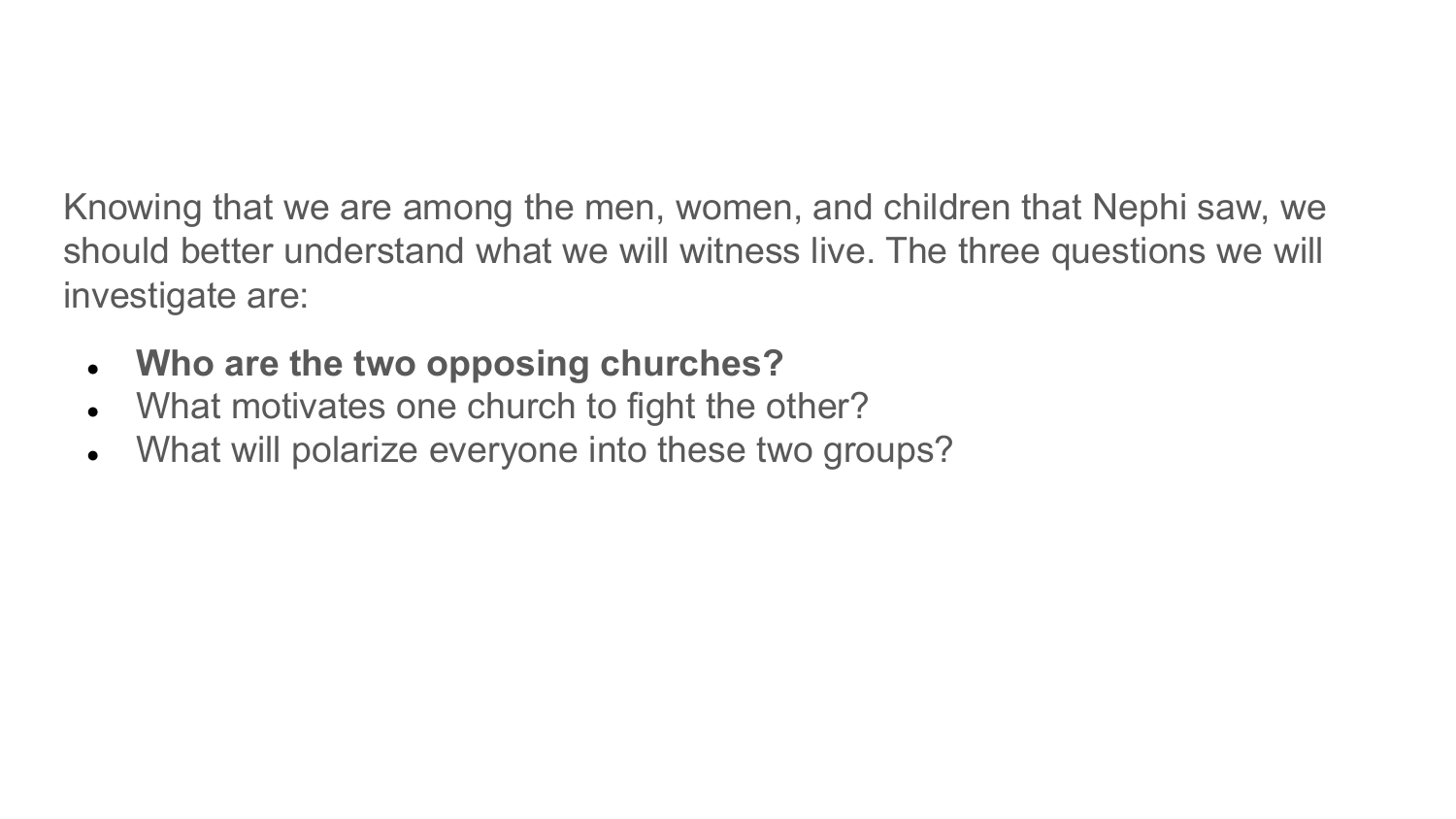### Who are the two opposing churches?

Let's read some other scriptural descriptions of these churches and gather more information about them.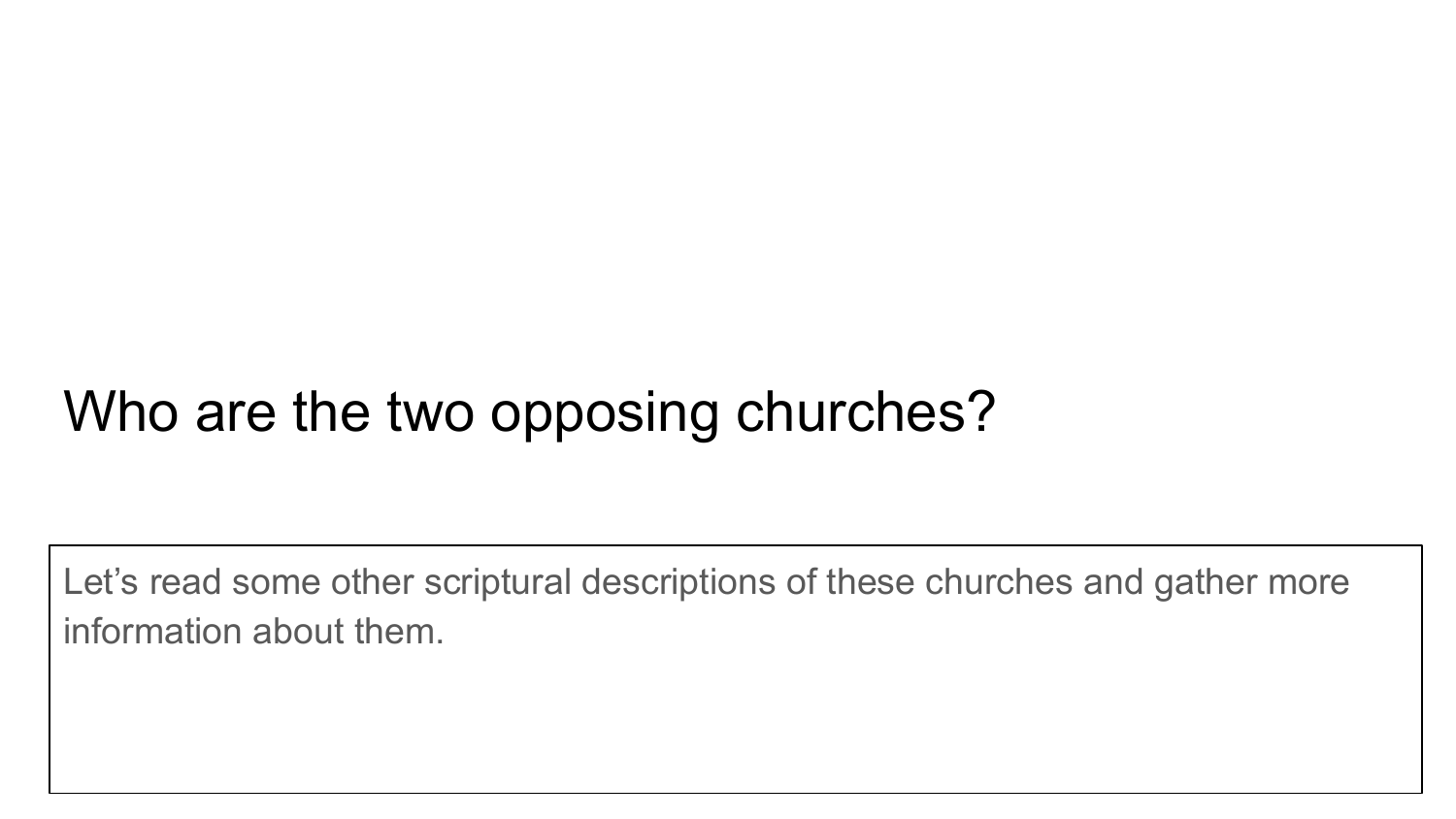14 And every nation which shall **war against thee, O house of Israel**, shall be turned one against another, and they shall fall into the pit which they digged to ensnare the people of the Lord. And all that fight against Zion shall be destroyed, and that great whore, who hath perverted the right ways of the Lord, yea, that great and abominable church, shall tumble to the dust and great shall be the fall of it.

15 …the day soon cometh that all the proud and they who do wickedly shall be as stubble; and the day cometh that they must be burned.

16 For the time soon cometh that **the fulness of the wrath of God shall be poured out** upon all the children of men; for **he will not suffer that the wicked shall destroy the righteous**.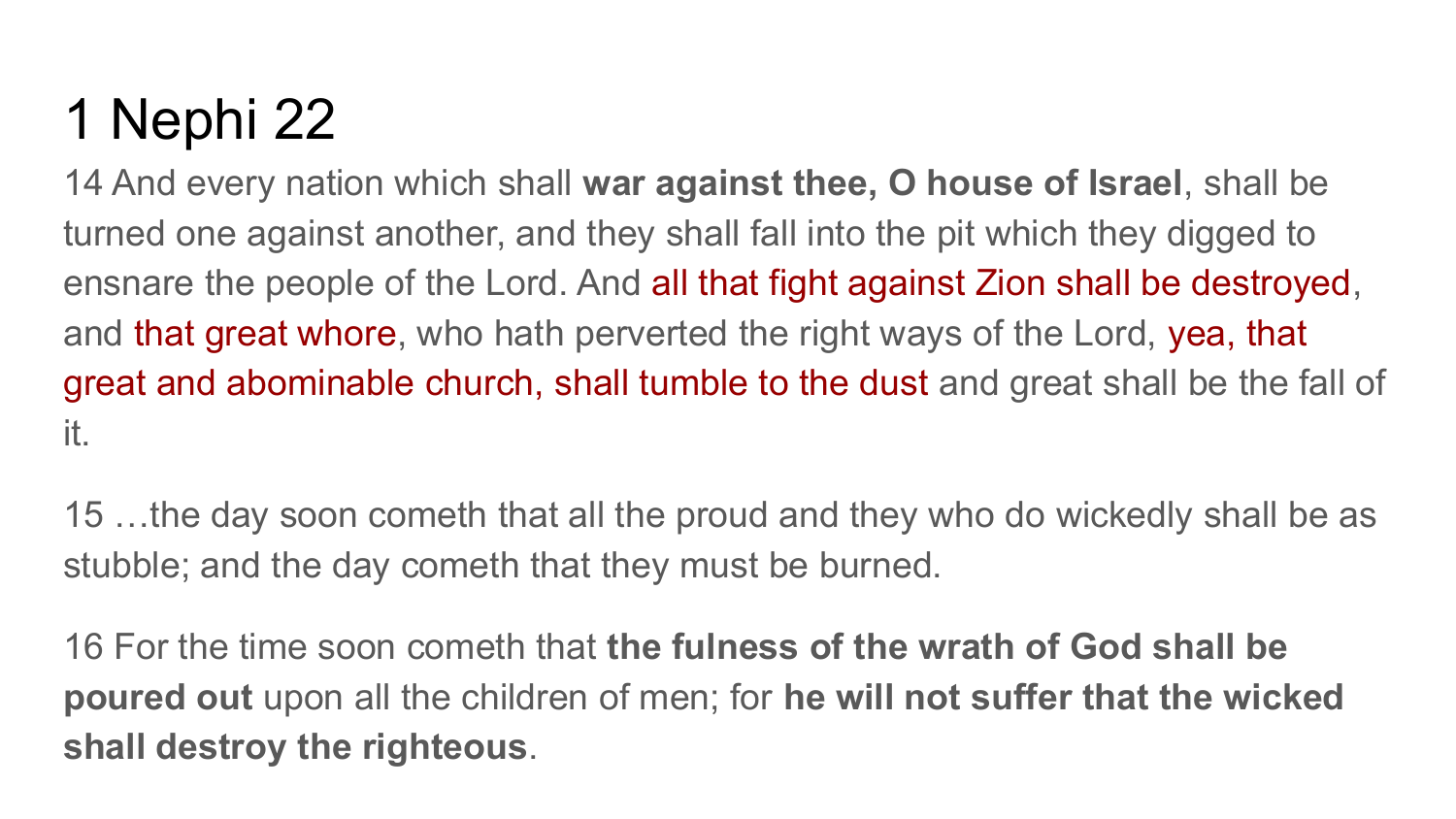17 Wherefore, **he will preserve the righteous by his power, even if it so be that the fulness of his wrath must come**, and the righteous be preserved, even unto the destruction of their enemies by fire. Wherefore, the righteous need not fear; for thus saith the prophet, they shall be saved, even if it so be as by fire.

In order to preserve the righteous, the fulness of the wrath of God shall be poured out on those that fight against the house of Israel and against Zion. Namely the church of the devil.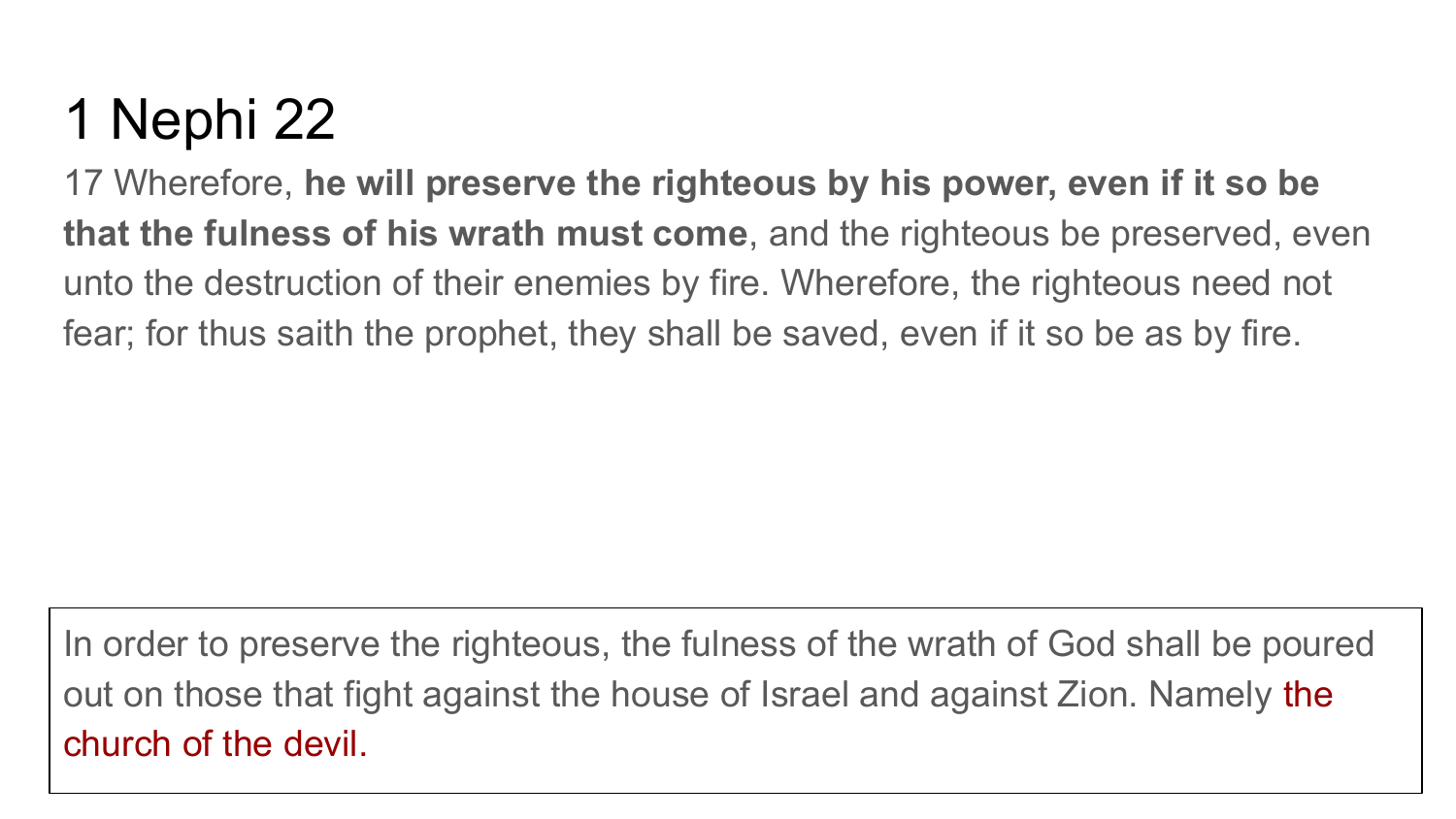15 Wherefore, for this cause, that my covenants may be fulfilled which I have made unto the children of men, that I will do unto them **while they are in the flesh**, I must needs destroy the secret works of darkness, and of murders, and of abominations.

16 Wherefore, he that fighteth against Zion, both Jew and Gentile, both bond and free, both male and female, shall perish; for they are they who are the whore of all the earth; for they who are not for me are against me, saith our God.

The whore of all the earth are those that fight against Zion and they shall perish in the flesh.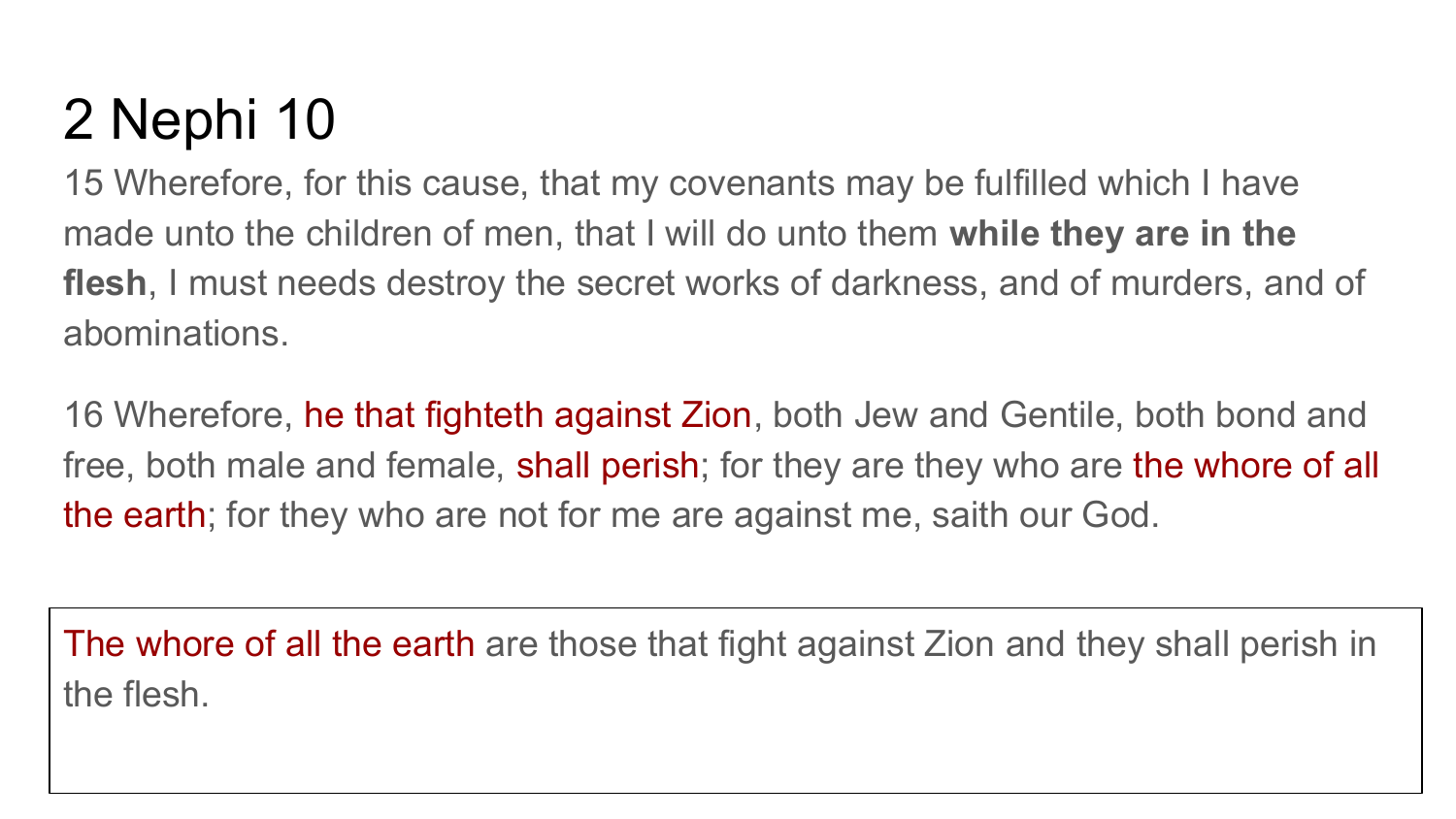## Doctrine & Covenants 76 (Speaking of Telestial)

104 These are they who suffer the **wrath of God on earth**.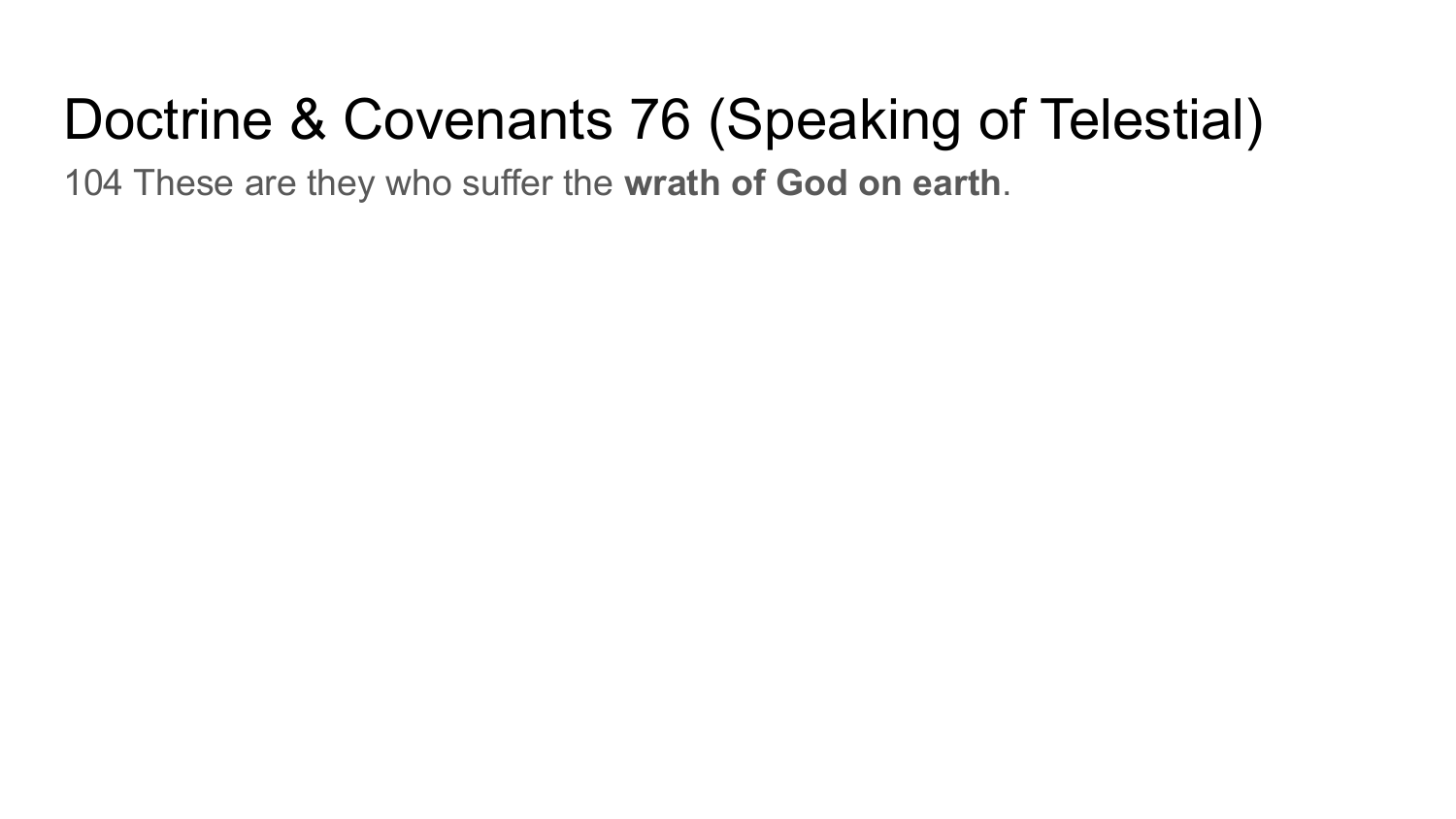12 And blessed are the Gentiles, they of whom the prophet has written; for behold, if it so be that they shall repent and fight not against Zion, and do not unite themselves to that great and abominable church, they shall be saved; for the Lord God will fulfil his covenants which he has made unto his children;

Those who fight against Zion are the church of the devil. They will inherit the telestial glory and will suffer the wrath of God on earth. Everyone else will be those who don't unite with the church of the devil. They will be of the Terrestrial or Celestial order and will continue on earth into the millennium.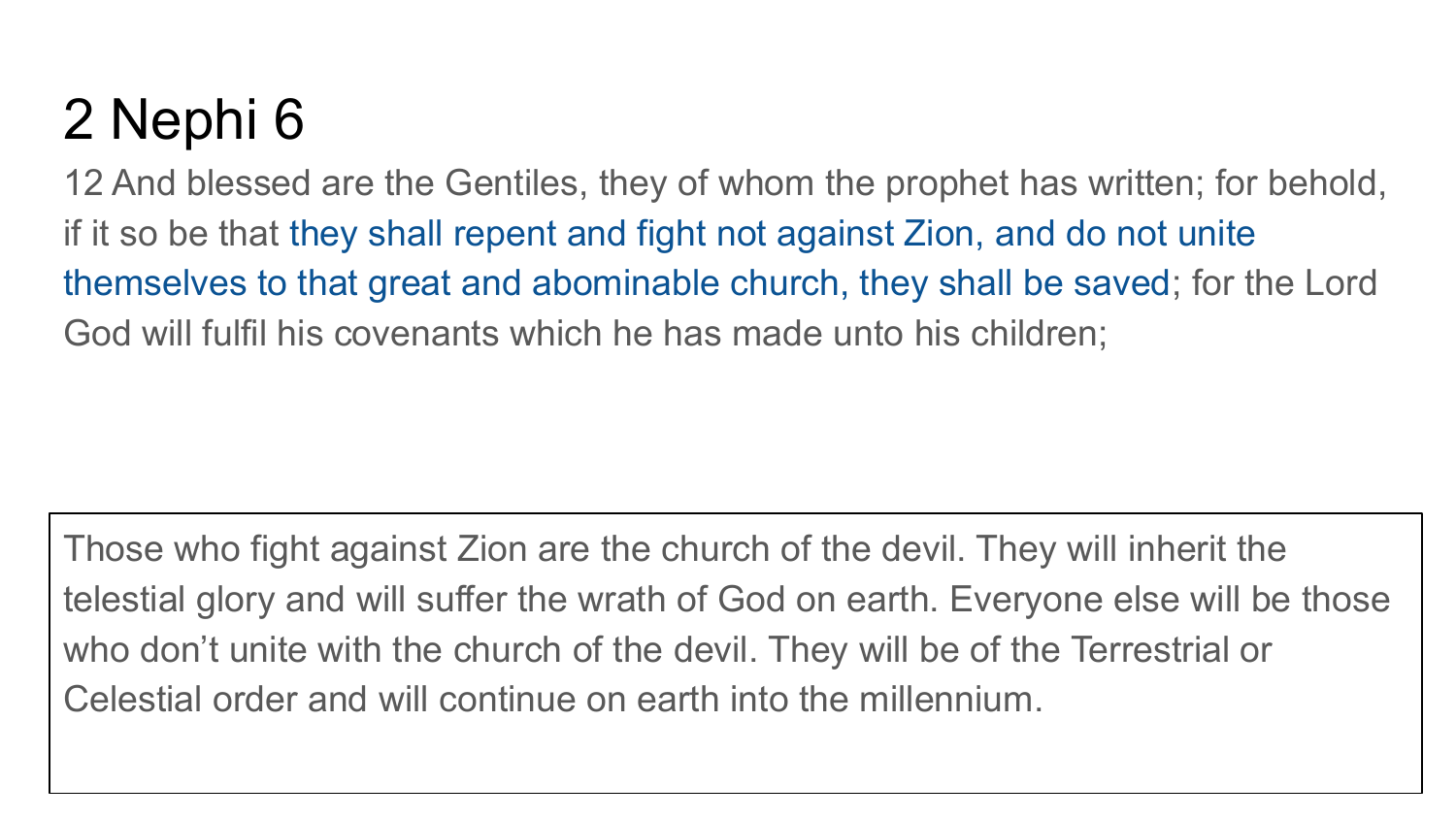## Joseph Fielding Smith

"When the reign of Jesus Christ comes during the millennium, only those who have lived the telestial law will be removed. The earth will be cleansed of all its corruption and wickedness. Those who have lived virtuous lives, who have been honest in their dealings with their fellow man and have endeavored to do good to the best of their understanding, shall remain" (Doctrines of Salvation, 3:62)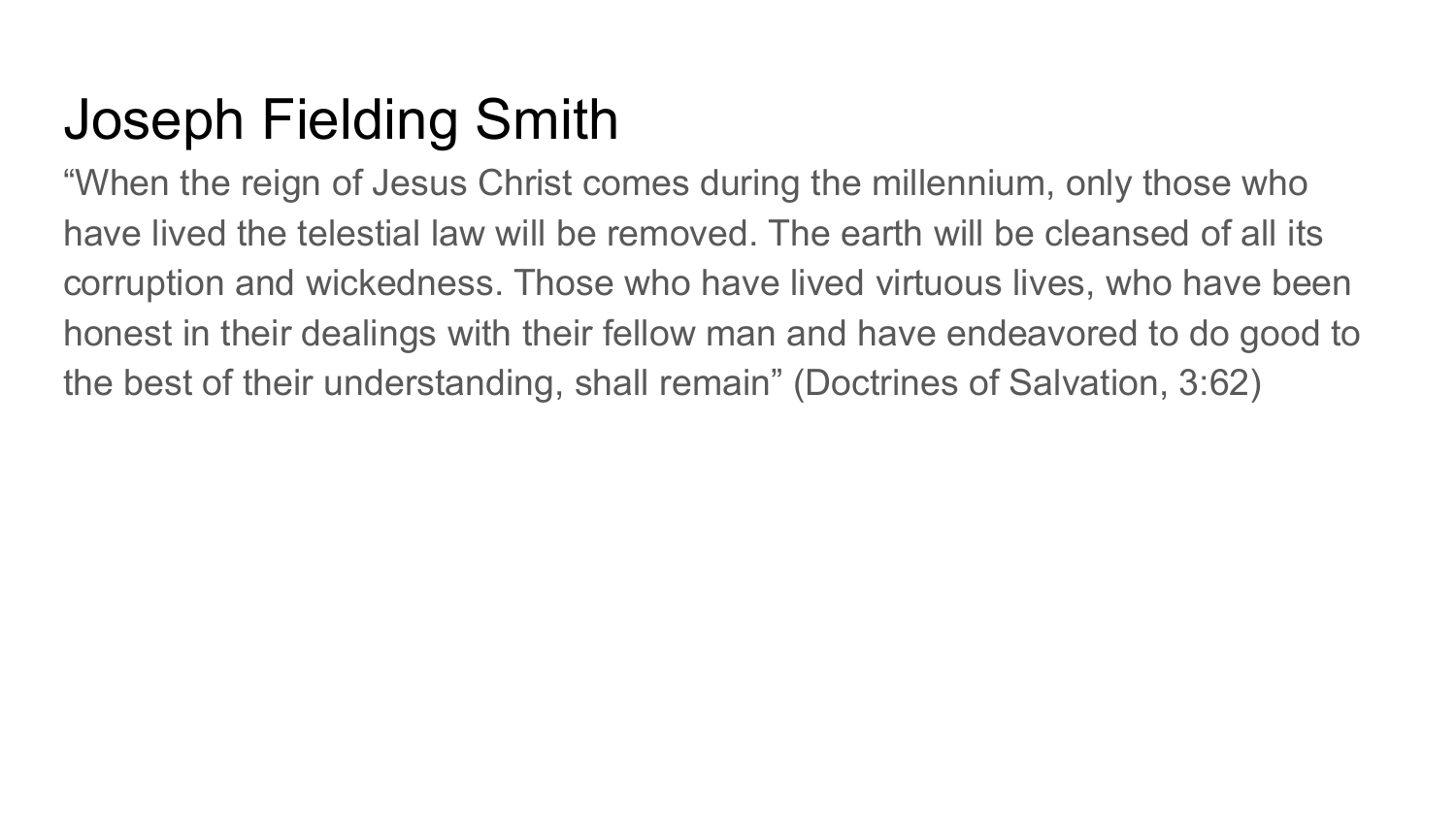# Brigham Young

"Do you expect that every person will be destroyed from the face of the earth, but the Latter-day Saints? If you do, you will be mistaken… there will be every sort of sect and party, and every individual following what he supposes to be the best in religion, and in everything else, similar to what it is now. Will there be wickedness then as now? No." (Journal of Discourses 2:47)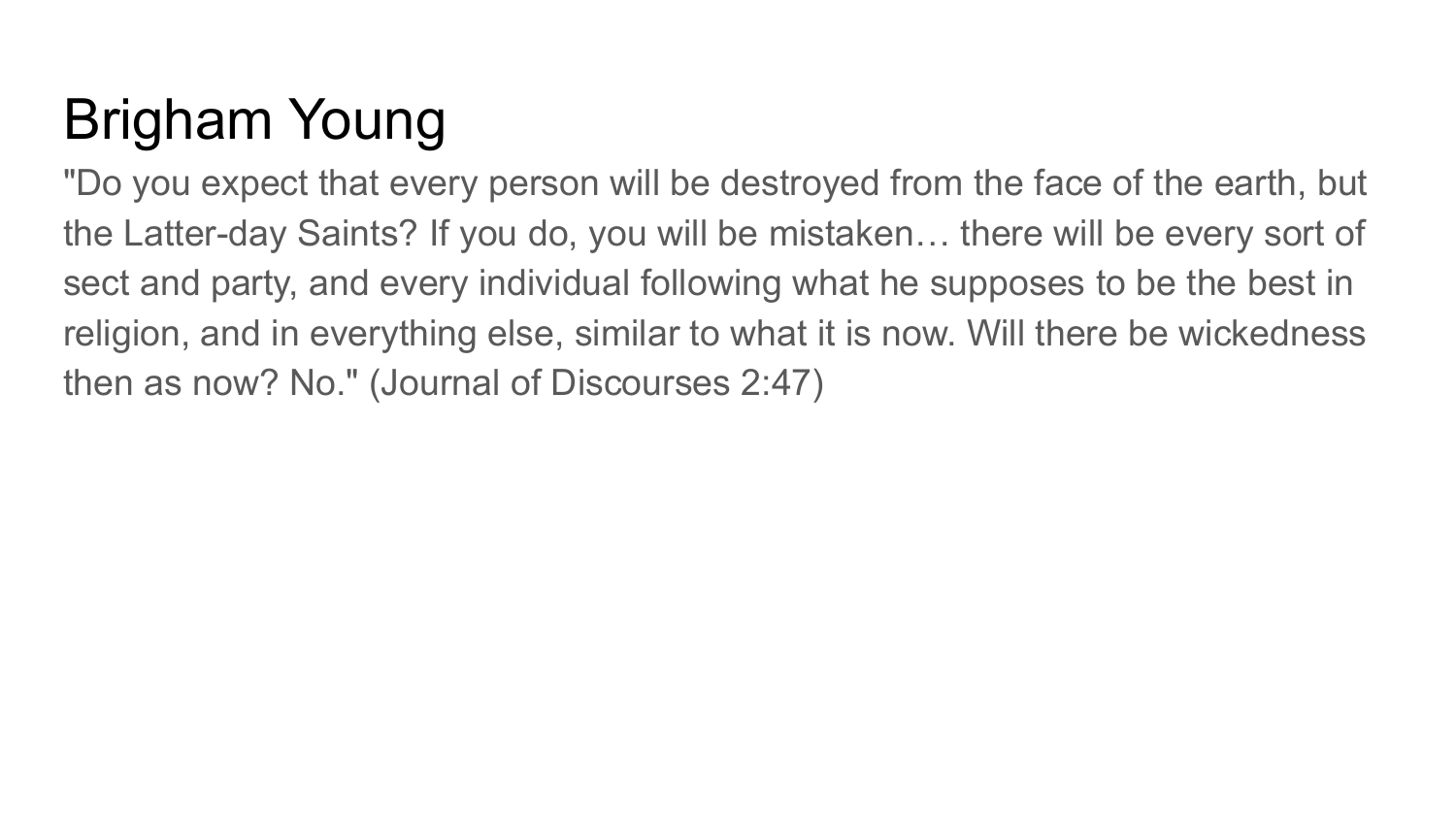# Brigham Young

"If the Latter-day Saints think, when the kingdom of God is established on the earth, that all the inhabitants of the earth will join the church called Latter-day Saints, they are egregiously mistaken. I presume there will be as many sects and parties then as now. Still, when the kingdom of God triumphs, every knee shall bow and every tongue confess that Jesus is the Christ, to the glory of the Father. Even the Jews will do it then; but will the Jews and Gentiles be obliged to belong to the Church of Jesus Christ of Latter-day Saints? No; not by any means." (Journal of Discourses 11:42)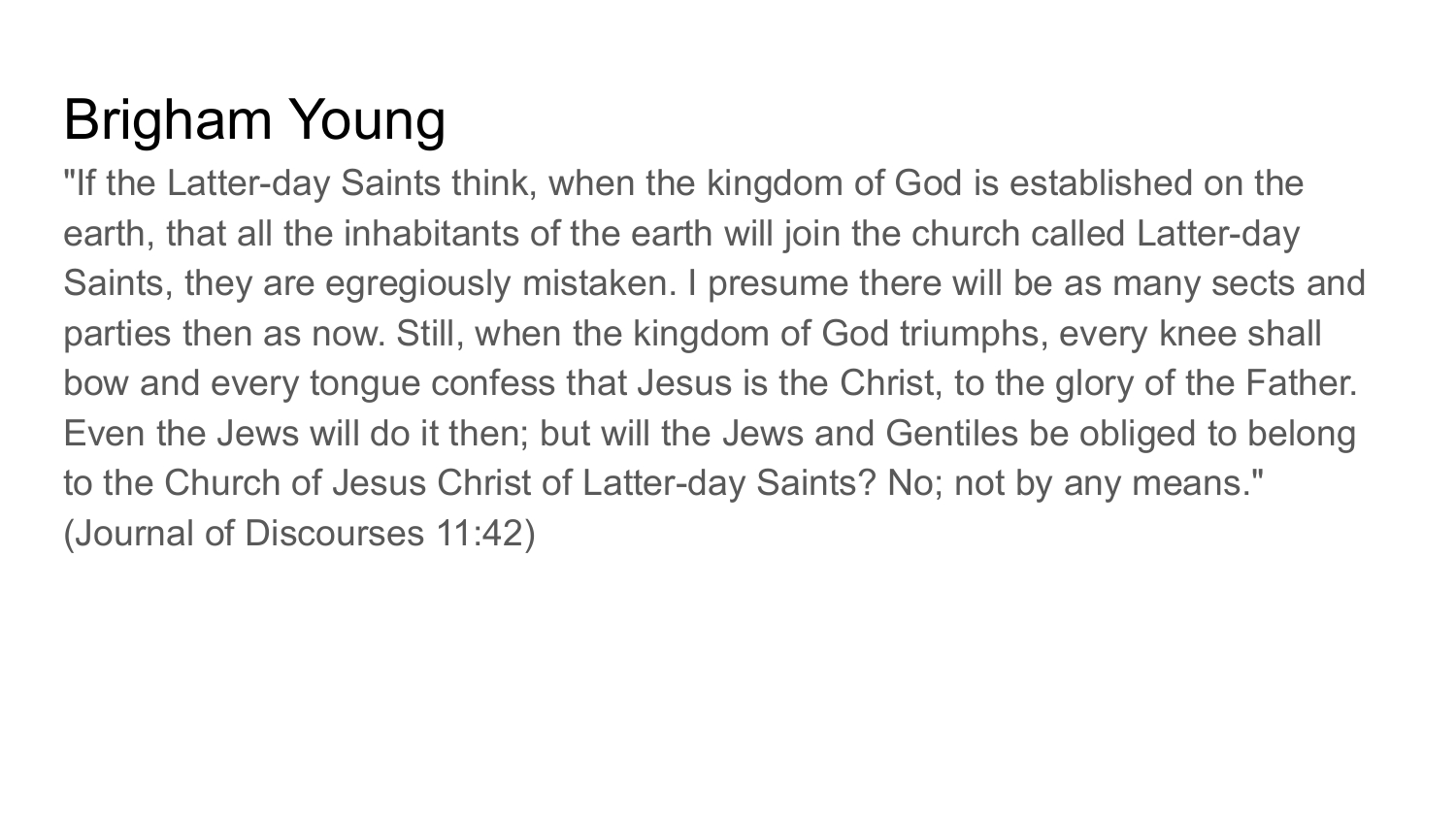The church of the devil will be destroyed by the Lord, the church of the Lamb will be saved and live into the millennium.

There will be people of many different faiths in the millennium.

The church of the Lamb is not identified with any single religion, church or organization. Membership in the Church of Jesus Christ of Latter-day Saints doesn't mean that one will be aligned with the church of the Lamb.

If these two churches aren't identified with any single church or institution currently on the earth, then the question remains, how can we identify either of these groups that Nephi saw?

In order to do this we must understand the principles that divide all humanity into these two groups.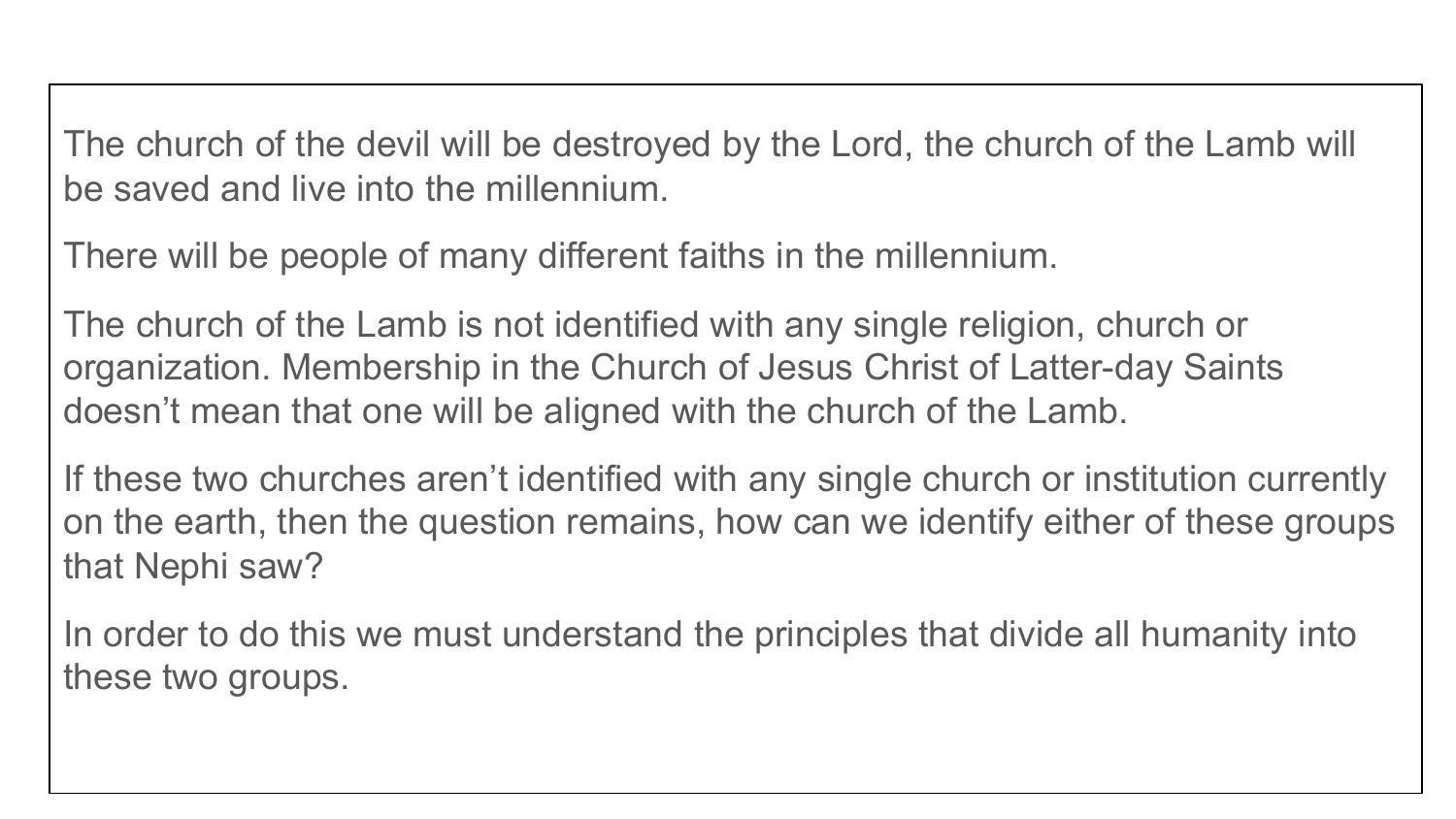24 And behold, the things which this apostle of the Lamb shall write are many things which thou hast seen; and behold, the remainder shalt thou see

27 And I, Nephi, heard and bear record, that the name of the apostle of the Lamb was John, according to the word of the angel.

28 …and I have written but a small part of the things which I saw. And I bear record that I saw the things which my father saw

John was permitted to write more than Nephi. John, Lehi, and Nephi all had a vision of the same events. But all three writers describe them very differently. It's like three artists painting the same object from different angles. If we study them together we get a more complete understanding.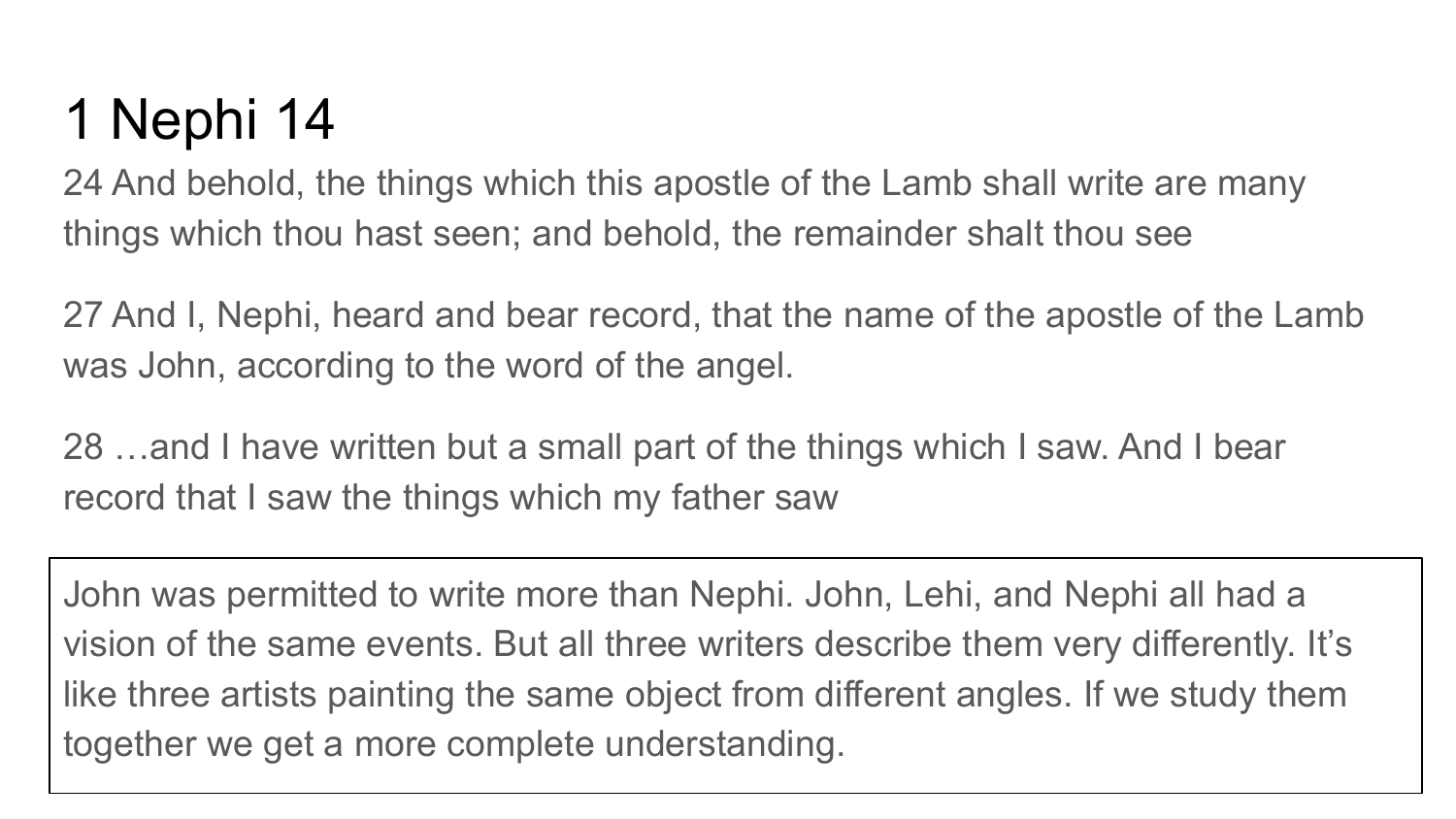"I beheld that the great mother of abominations did gather together multitudes upon the face of all the earth, among all the nations of the Gentiles, to fight against the Lamb of God." (1 Nephi 14:13)

**John**

These shall make war with the Lamb, and the Lamb shall overcome them…" (Revelation 17:14)

Nephi and John saw the same war, but John's account gives us the details of how this war starts, and what it's about.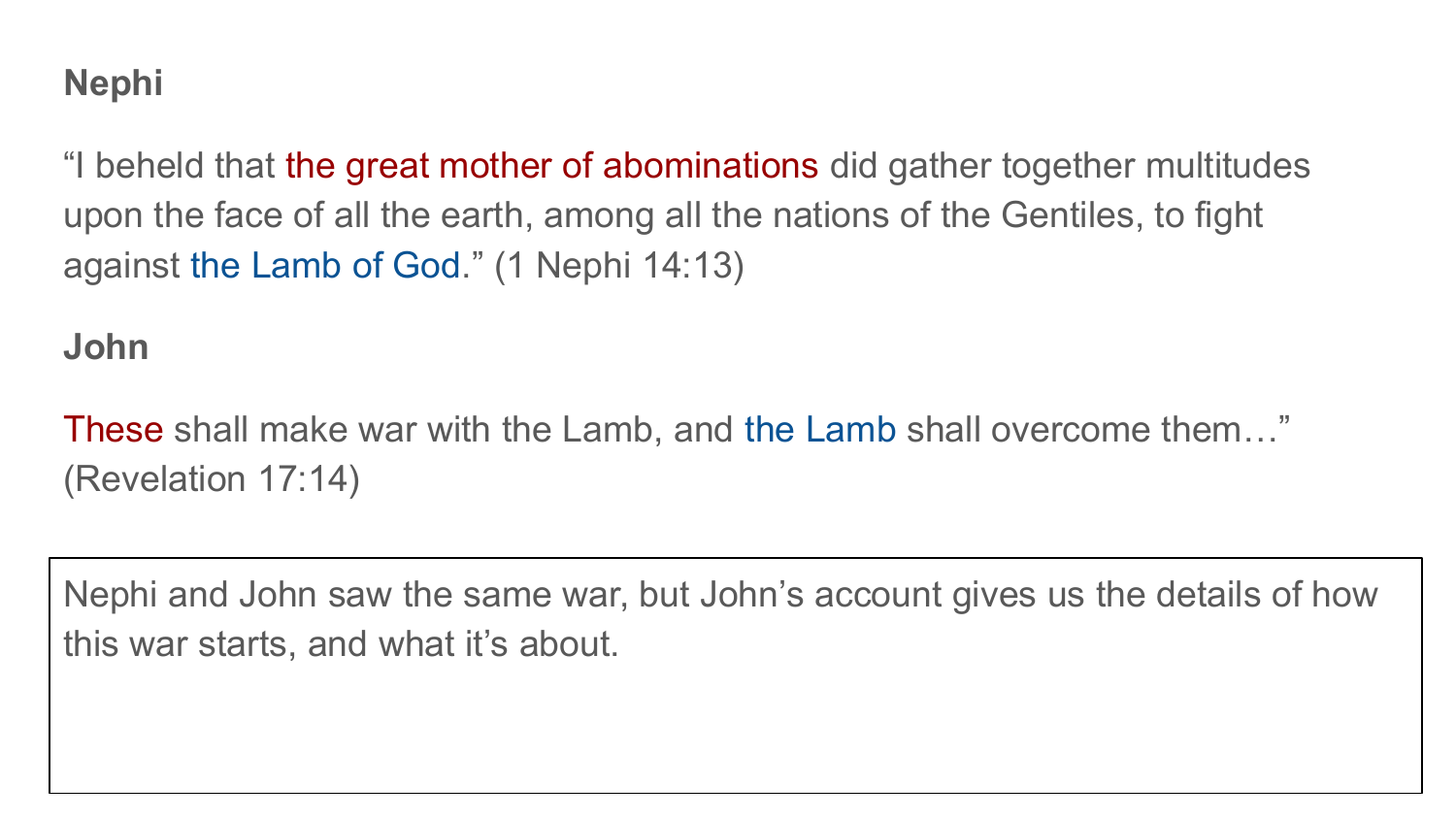#### JST Revelation 1

16 And he [Jesus] had in his right hand seven stars…

20 This is the mystery of the seven stars which thou sawest in my right hand…**The seven stars are the servants** [KJV angels] of the seven churches

**Symbolic Keys** Stars servants or angels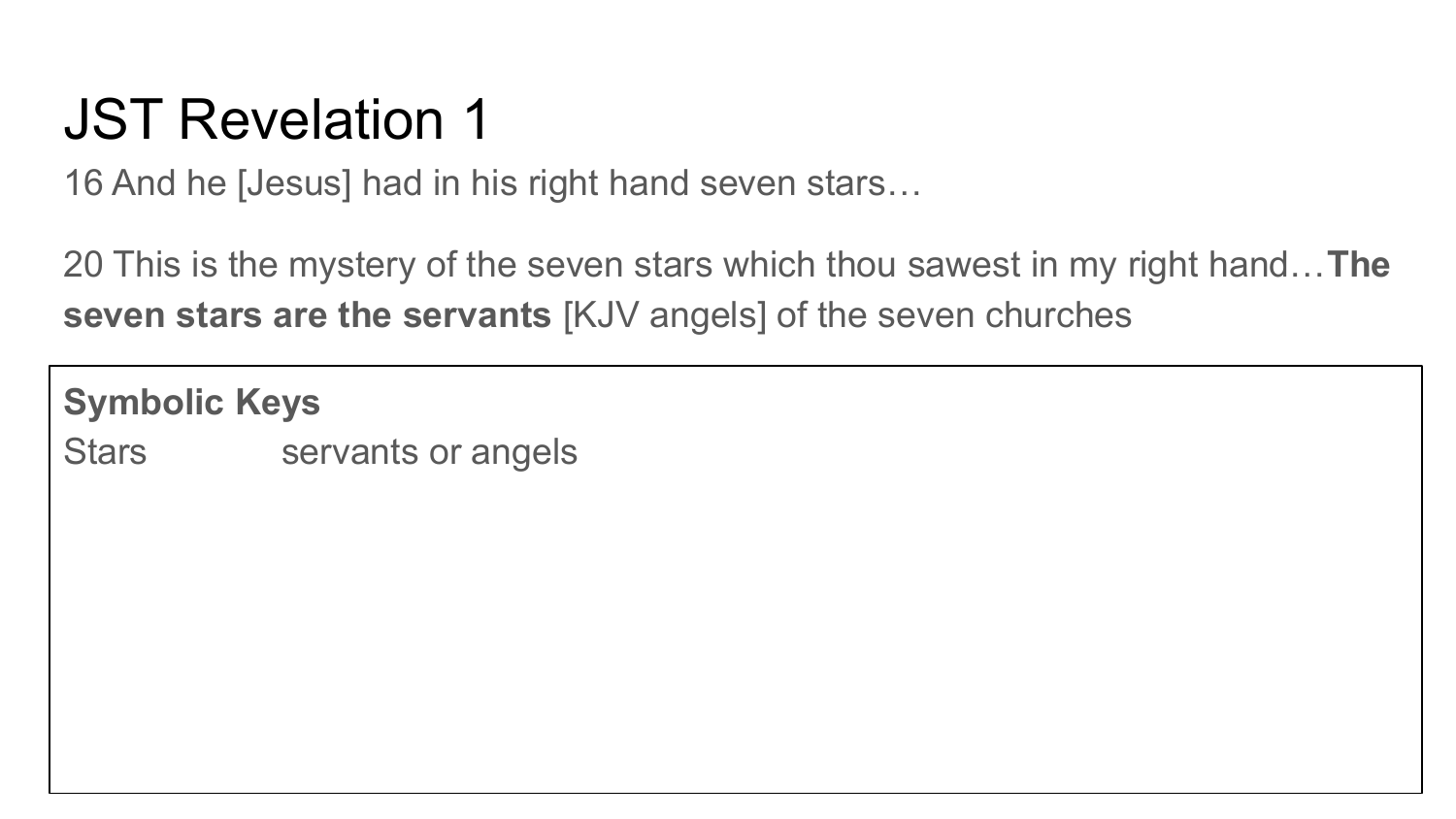25 the rod of iron… was the word of God…

#### **Symbolic Keys**

Stars servants or angels

Rod of iron word of god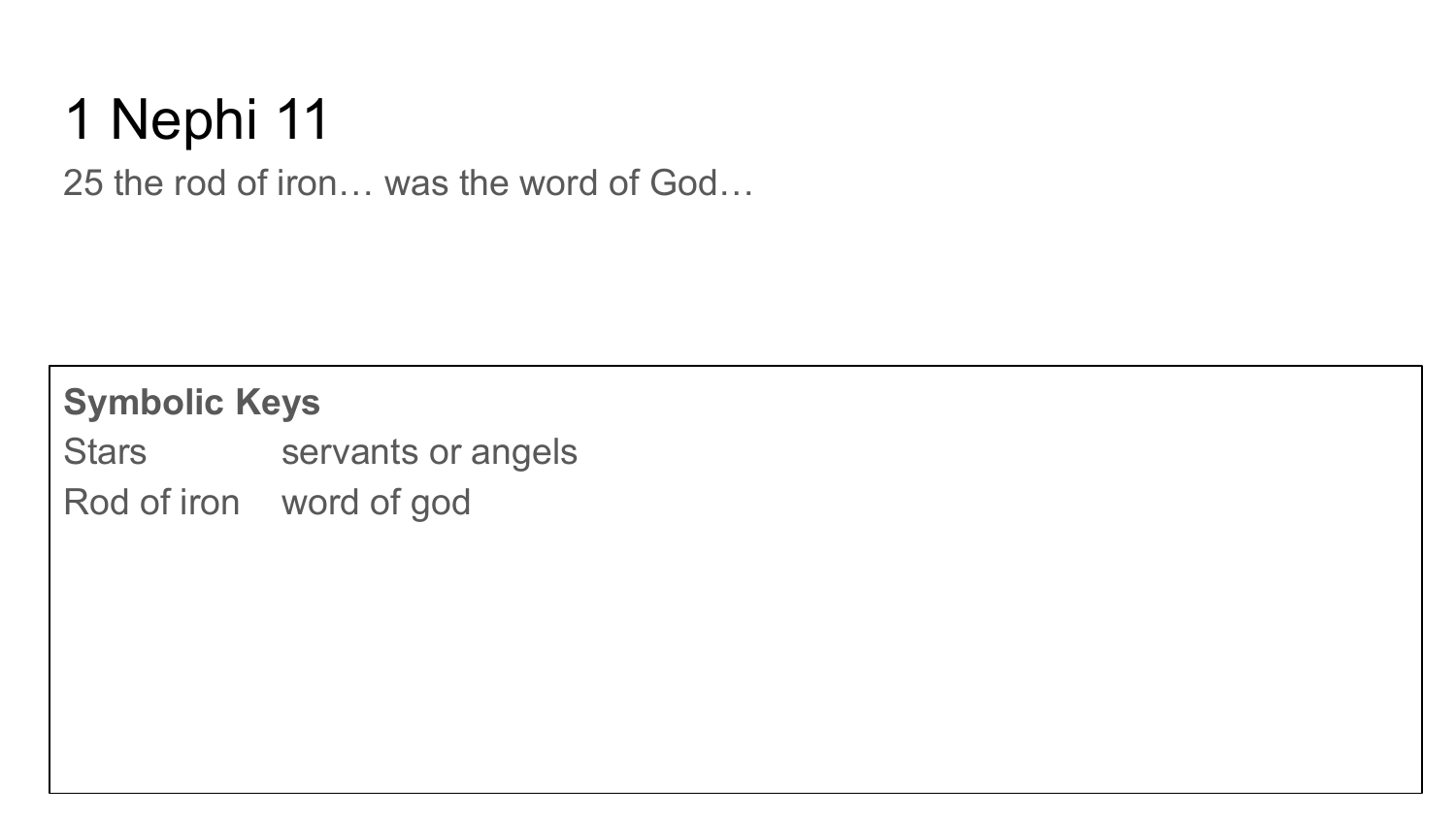## Doctrine & Covenants 107

54 "And the Lord appeared unto them, and they rose up and blessed **Adam**, and called him **Michael**, the prince, the archangel."

| <b>Symbolic Keys</b> |                                  |
|----------------------|----------------------------------|
| Stars                | servants or angels               |
|                      | Rod of iron word of god          |
| Michael              | Adam's name in the pre-existence |
|                      |                                  |
|                      |                                  |
|                      |                                  |
|                      |                                  |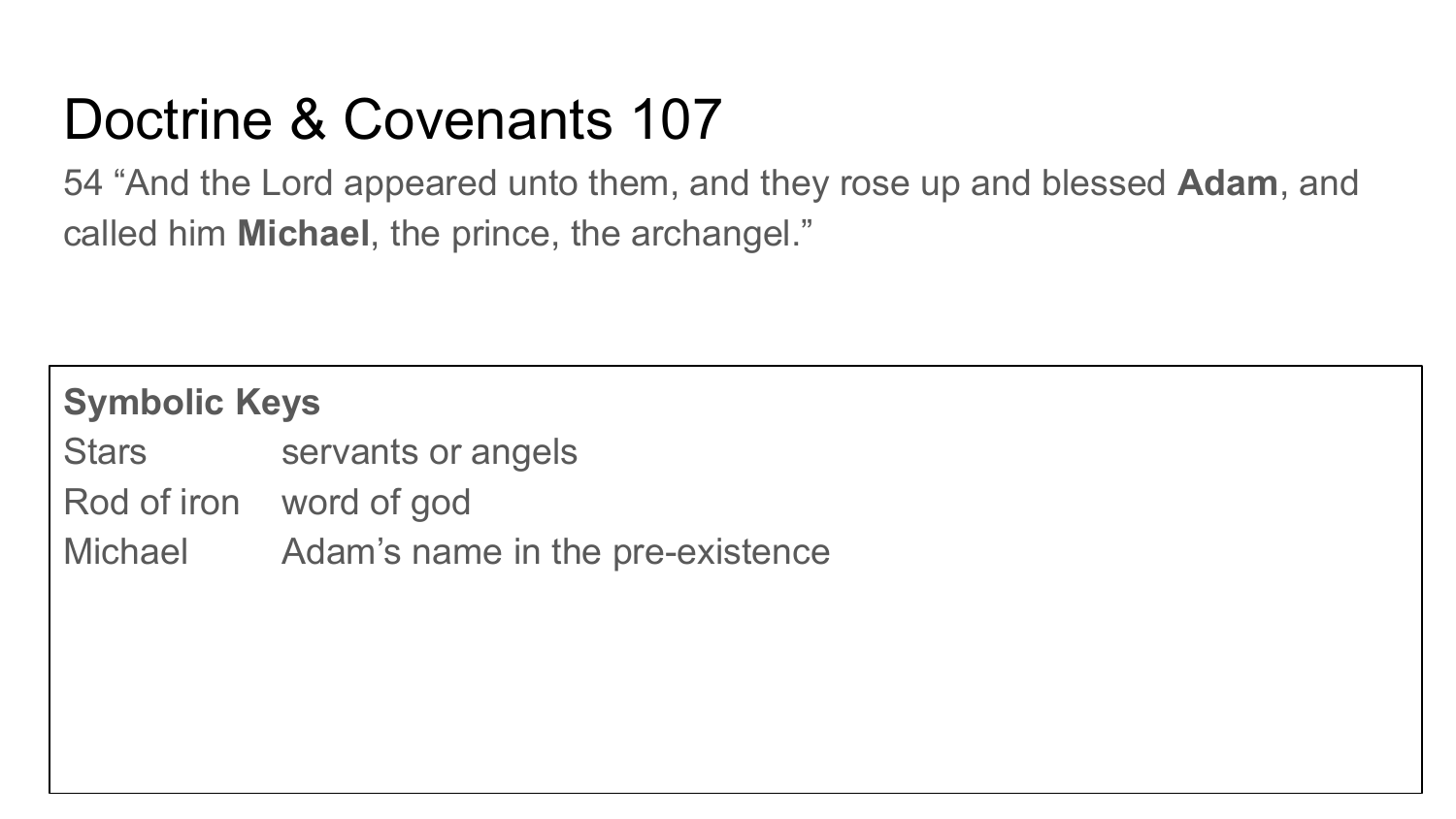#### Other symbols that will be interpreted in the text

#### **Symbolic Keys**

Stars servants or angels

Rod of iron word of god

Michael Adam in the pre-existence

Dragon satan

Woman the church

Man child the kingdom of God or Zion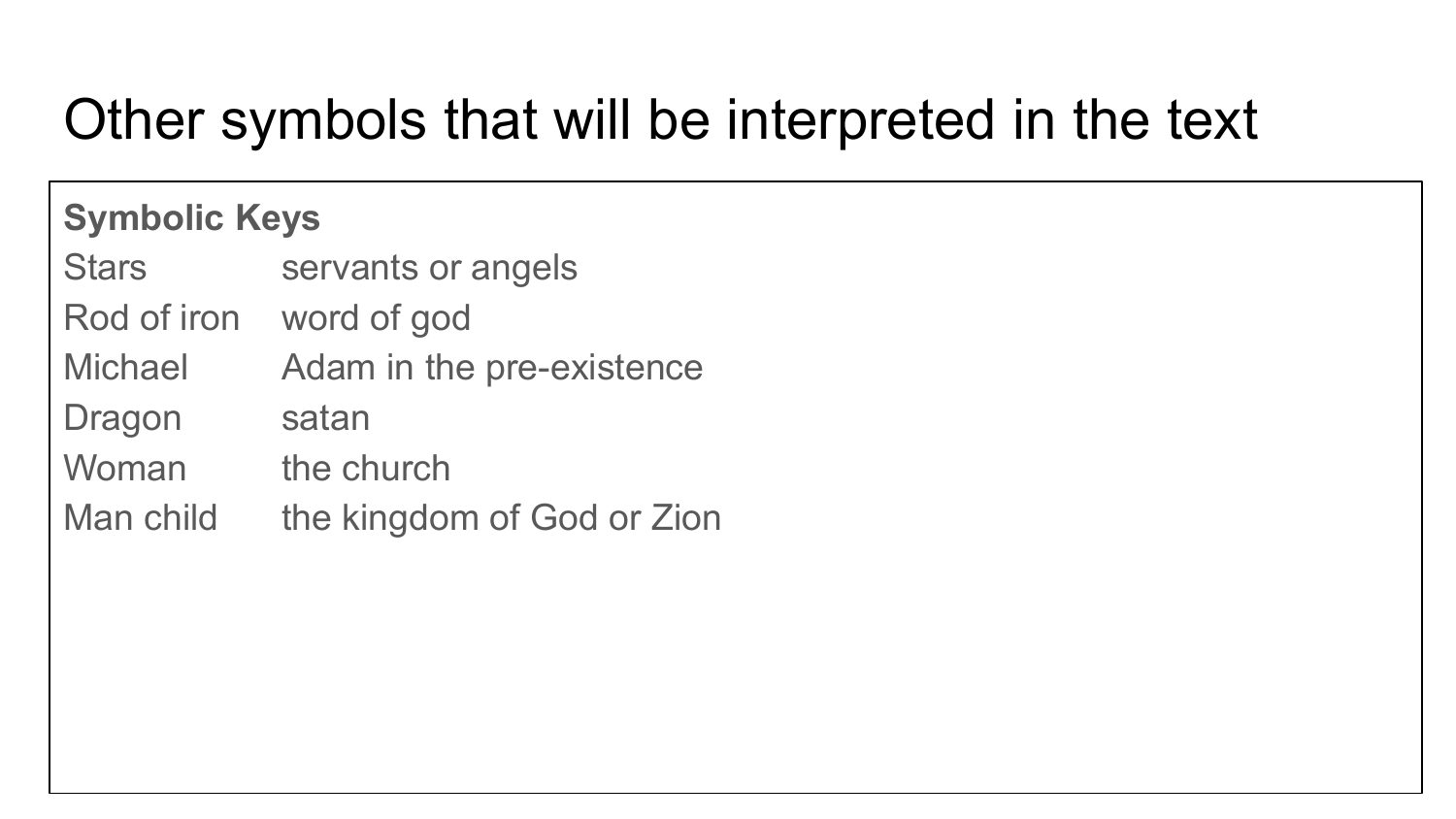1 And there appeared a great sign in **heaven in the likeness of things on the earth**: a **woman** clothed with the sun, and the moon under her feet, and upon her head a crown of twelve **stars**.

2 And the woman, being with child, cried, travailing in birth and pained to be delivered.

3 And she brought forth a **man-child**, who was to rule all nations with a **rod of iron**; and her child was caught up unto God and his throne.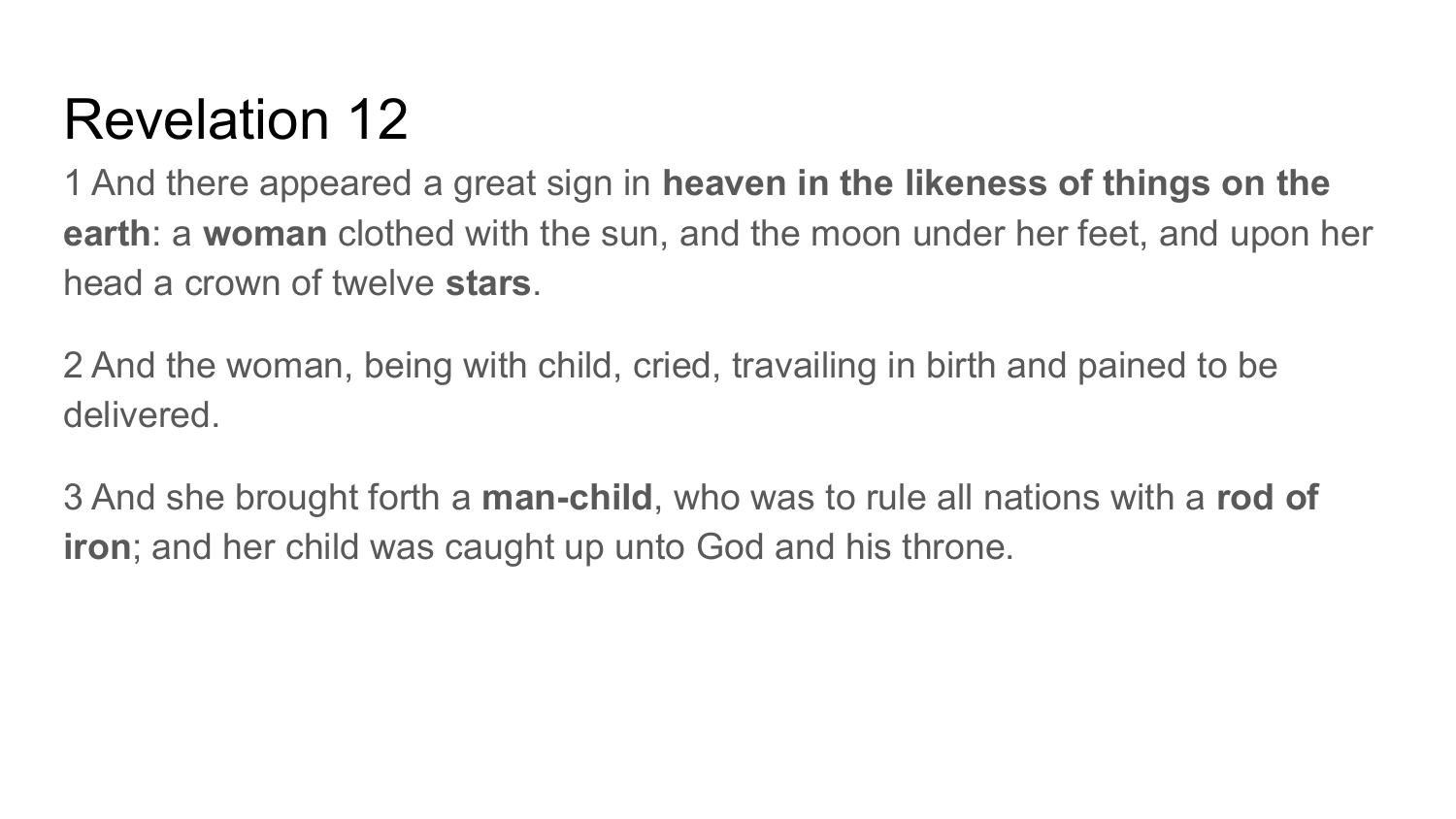#### The child would rule all nations with a rod of iron **George Albert Smith**

"The Constitution is as much from God as the Ten Commandments" (General Conference April 1948)

#### **Doctrine & Covenants 101:77**

"the laws and constitution of the people… should be maintained for the rights and protection of **all flesh**"

The ten commandments and law of Moses are called the Torah (the law). The Torah contains the moral and civic laws of the nation of Israel. The U.S. Constitution is God's political law.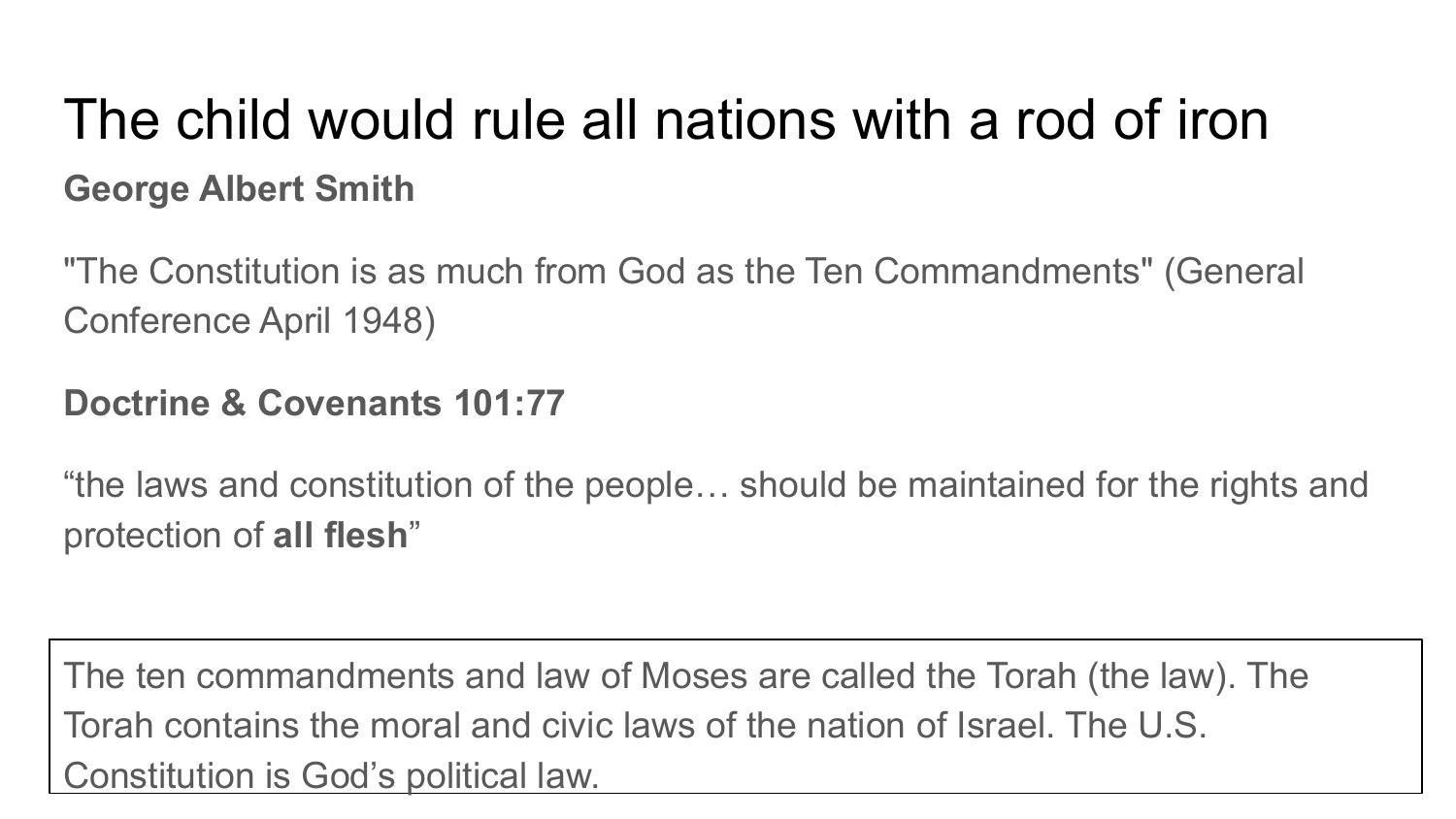4 And there appeared another sign in heaven--and behold, a great red **dragon**, having seven heads, and ten horns, and seven crowns upon his heads. And his tail drew the third part of the **stars** of heaven and did cast them to the earth. And the dragon stood before the **woman** which was delivered, ready to devour her **child** after it was born.

6 And there was war in heaven; **Michael** and his angels fought against the dragon; and the dragon and his angels fought against Michael;

When and where did this sign take place?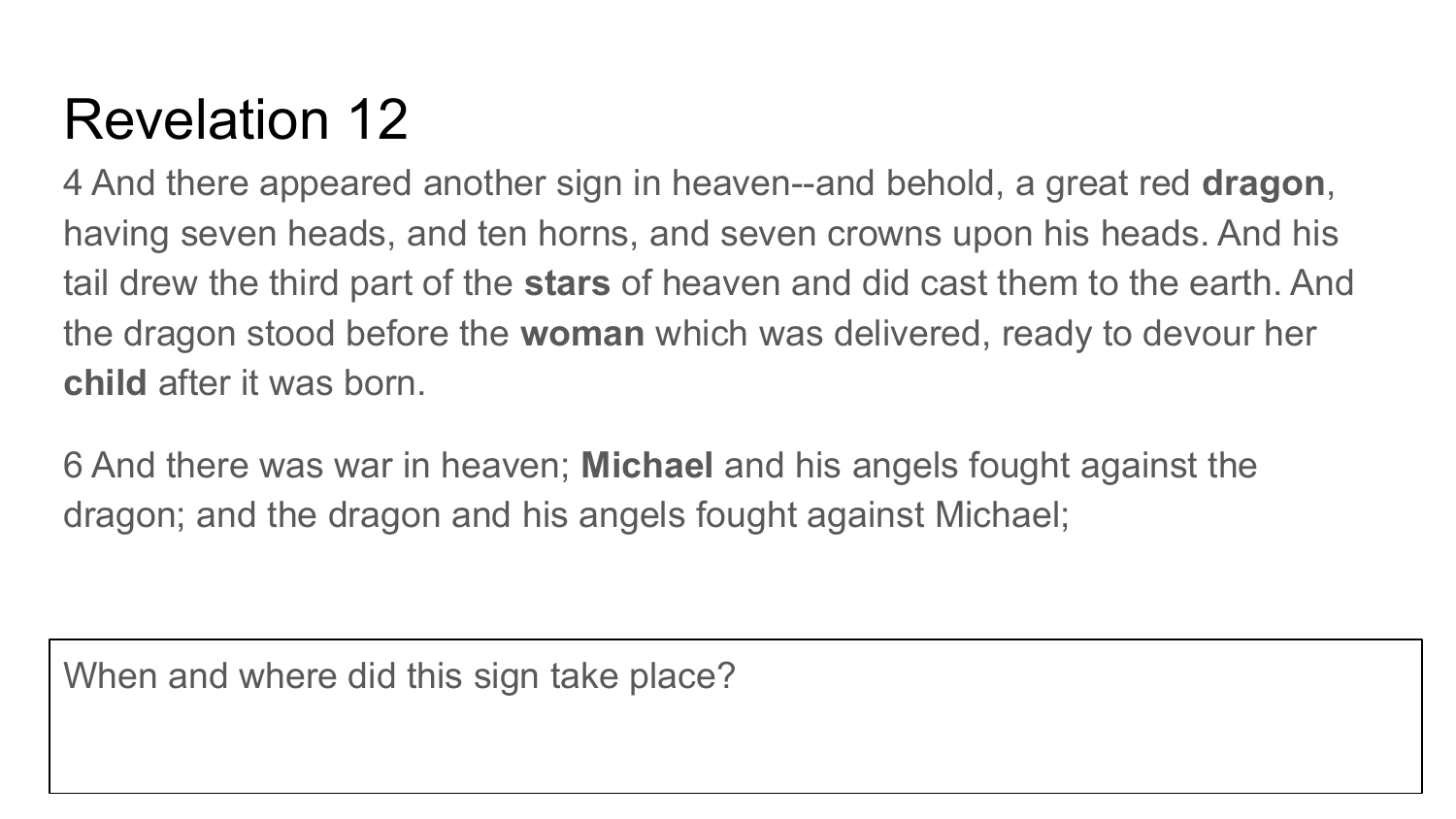7 And the dragon prevailed not against Michael, neither the child, nor the woman, which was the church of God, who had been delivered of her pains and brought forth the kingdom of our God and his Christ.

8 Neither was there place found in heaven for the great dragon, who was cast out--that old serpent called the devil, and also called Satan, which deceiveth the whole world; he was cast out into the earth, and his angels were cast out with him.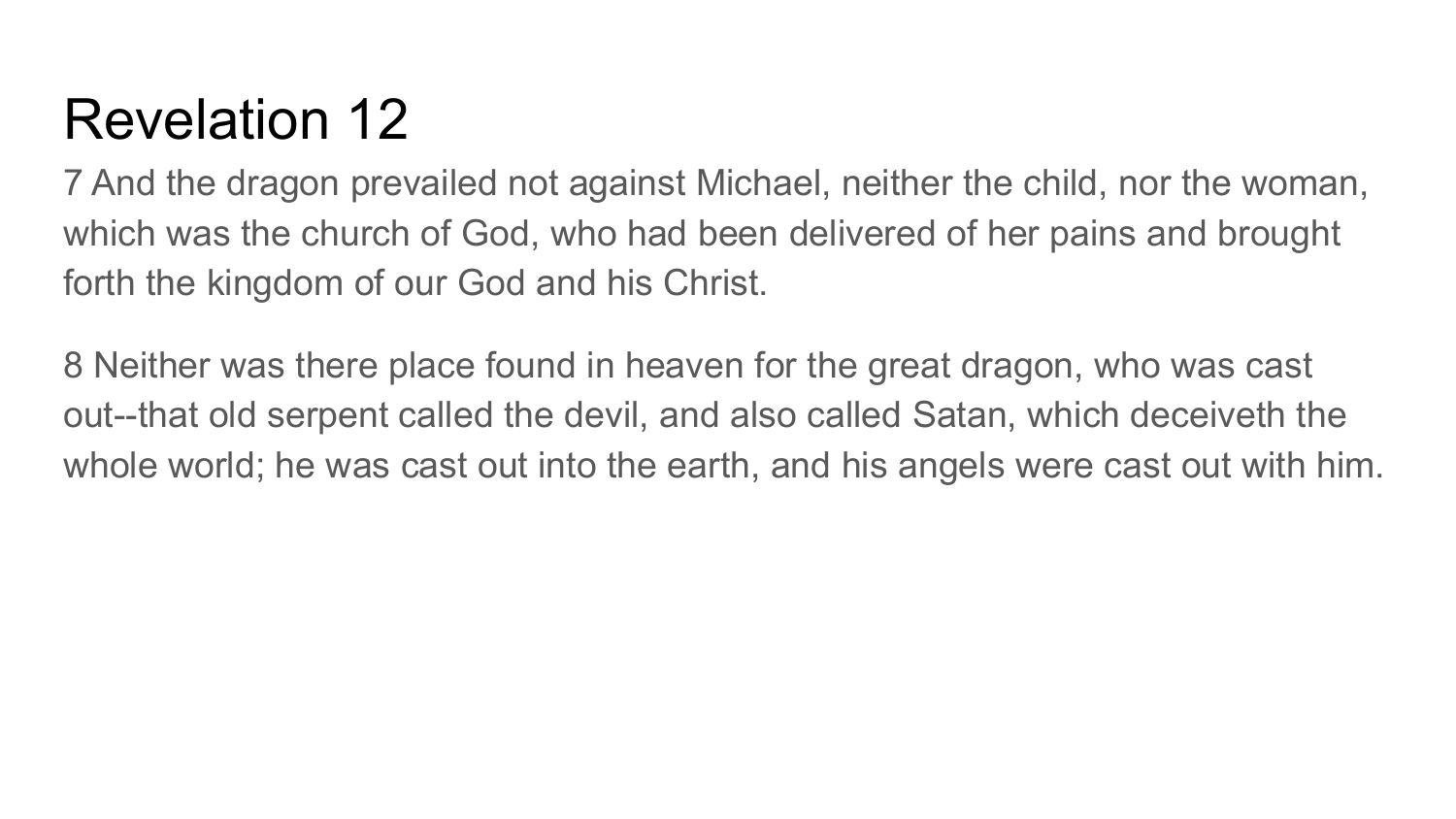9 And I heard a loud voice saying in heaven: Now is come salvation, and strength, and the kingdom of our God, and the power of his Christ;

12 And after these things, I heard another voice saying, Woe to the inhabiters of the earth, yea, and they who dwell upon the islands of the sea! For the devil is come down unto you, having great wrath because he knoweth that he hath but a short time.

That whole scene of the church and kingdom and war in the pre-existence was a "sign in heaven in the likeness of things on the earth". It is a sign, a type, or a pattern of something that will repeat on the earth. The next thing John sees is the same war that Nephi saw. The vision of the war in heaven was given as an introduction to the vision of the war on earth.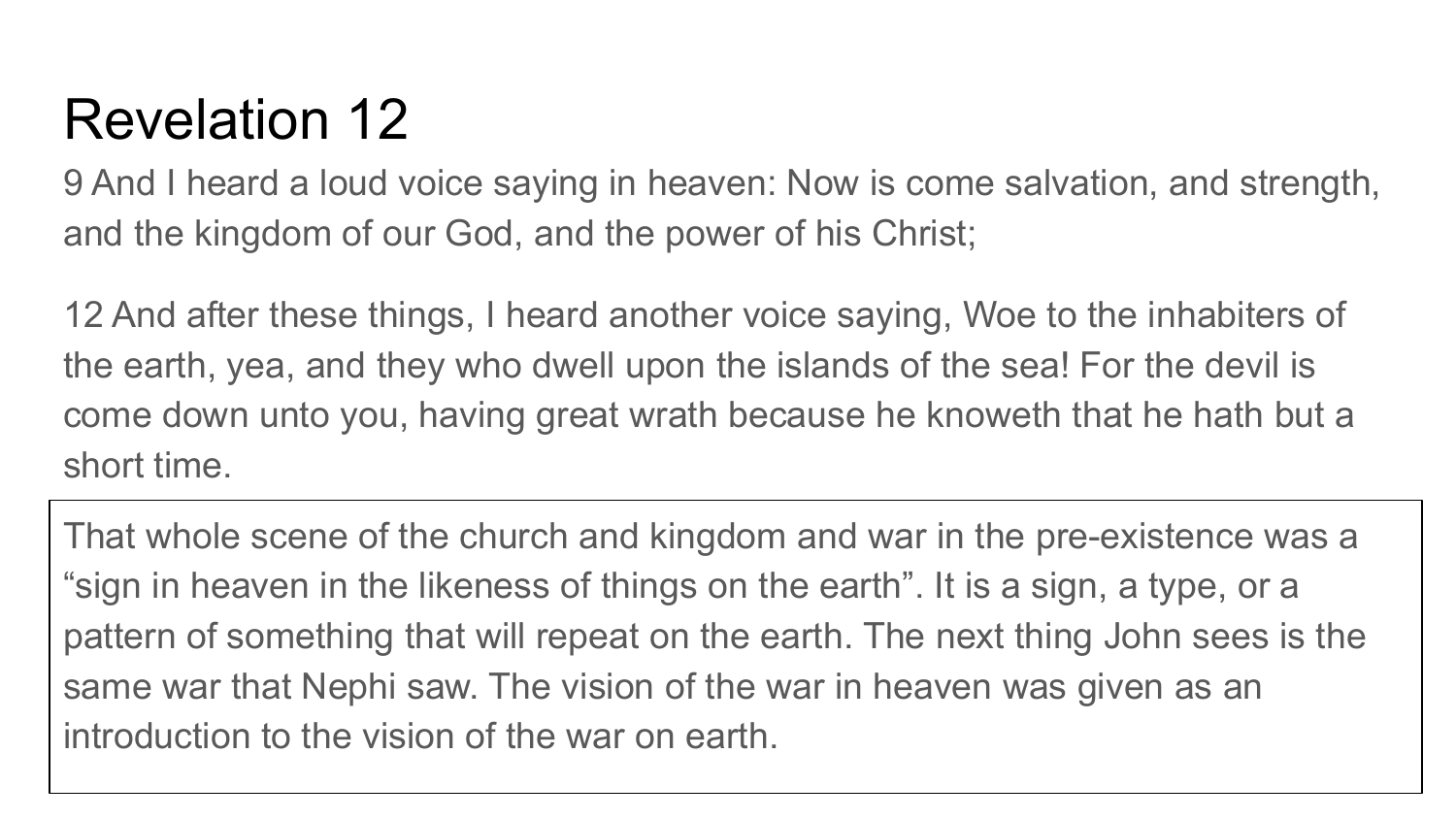## JST Revelation 13

1 And I saw another sign in the likeness of the **kingdoms of the earth**: a **beast** rise up out of the sea.

**Symbolic Keys** Beast kingdoms of the earth (governments)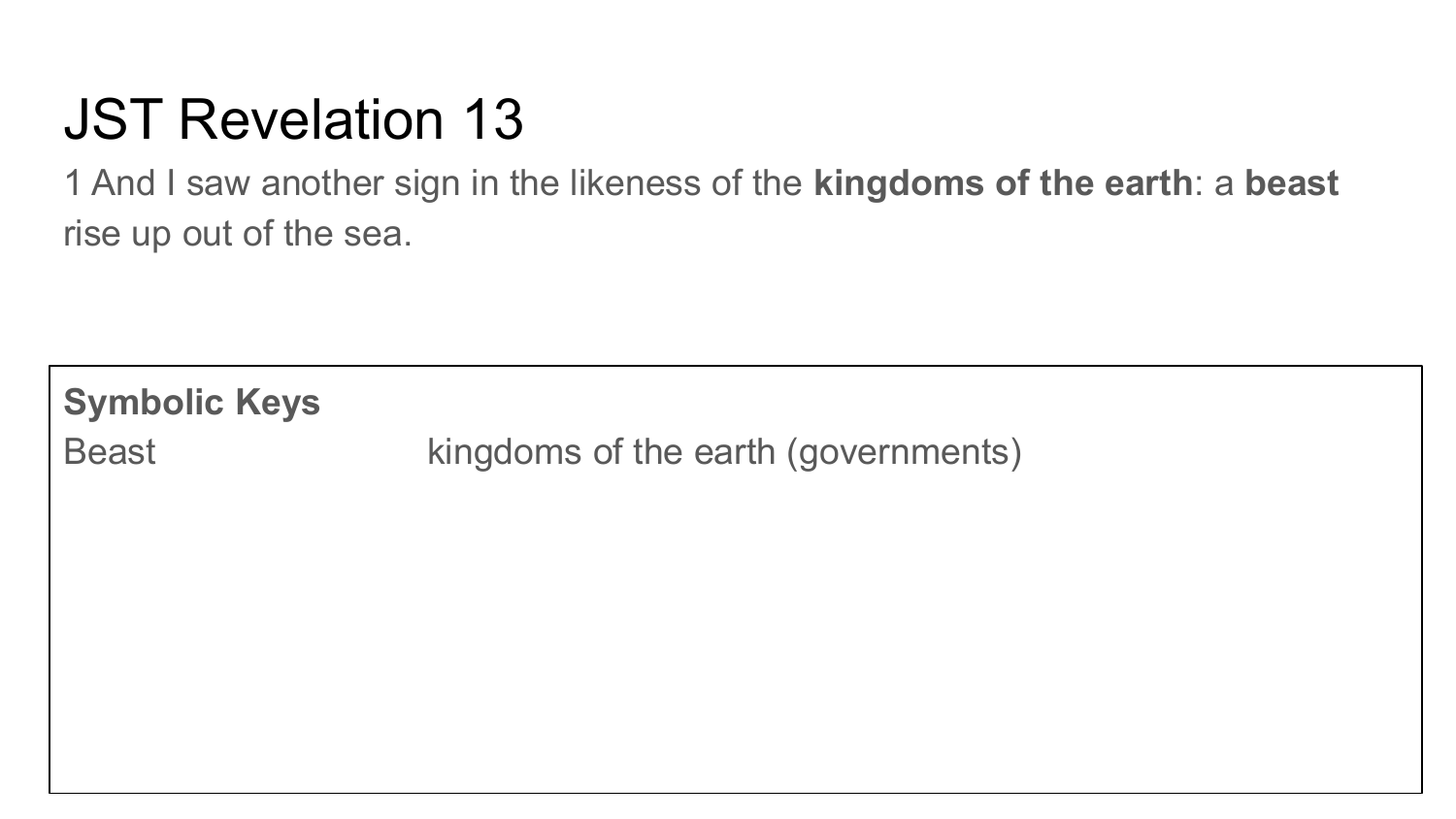9 And here is the mind which hath wisdom. The seven **heads** are seven **mountains**, on which the woman sitteth.

10 And there are seven **kings…**

| <b>Symbolic Keys</b> |                                                               |
|----------------------|---------------------------------------------------------------|
| <b>Beast</b>         | kingdoms of the earth (governments)                           |
| heads of the beast   | mountains and their kings (territories and their governments) |
|                      |                                                               |
|                      |                                                               |
|                      |                                                               |
|                      |                                                               |
|                      |                                                               |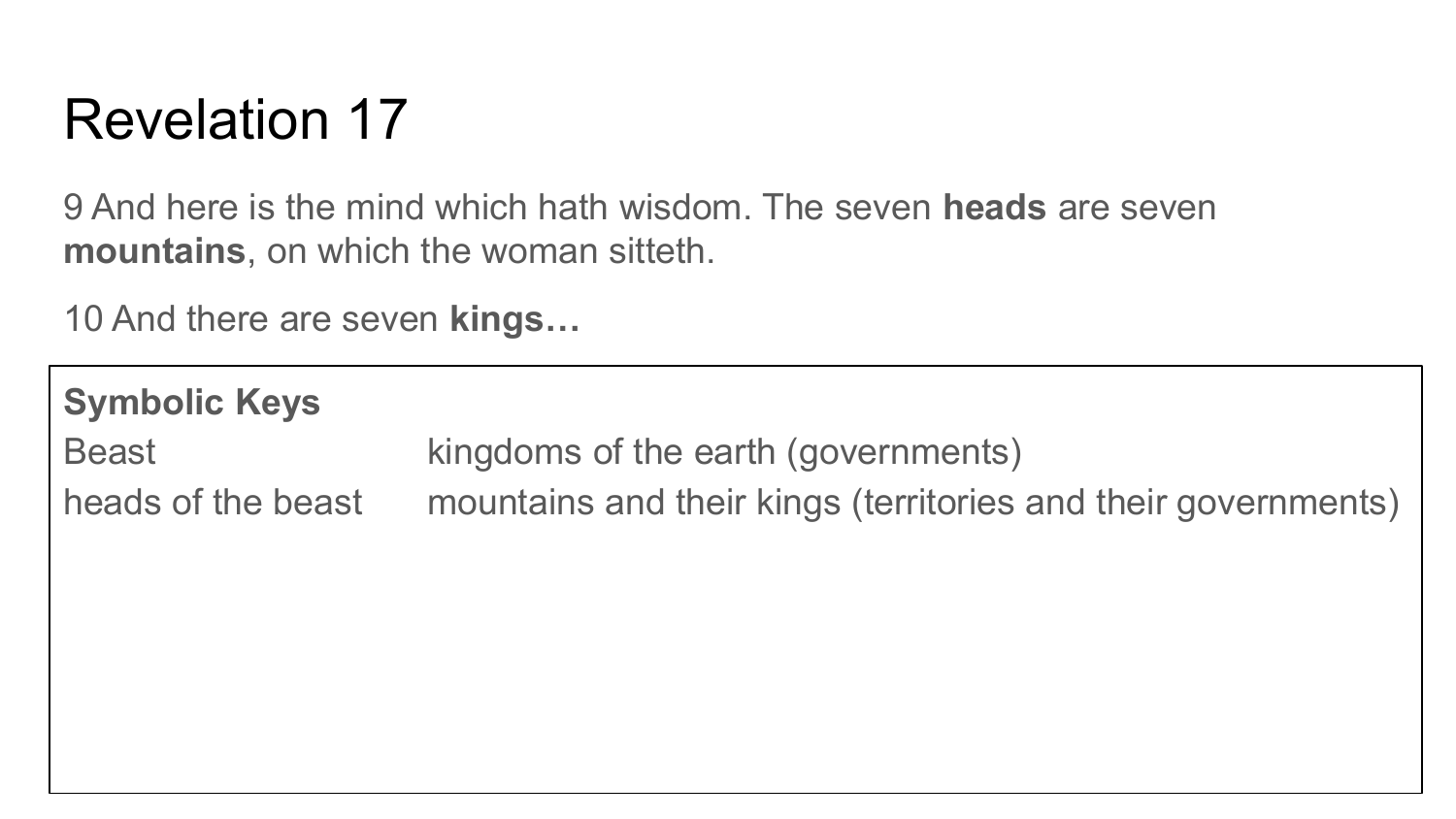12 And the ten **horns** which thou sawest are ten **kings**, which have received **no kingdom** as yet…

| <b>Symbolic Keys</b> |                                                               |
|----------------------|---------------------------------------------------------------|
| <b>Beast</b>         | kingdoms of the earth (governments)                           |
| heads of the beast   | mountains and their kings (territories and their governments) |
| horns of the beast   | powerful people that aren't in government                     |
|                      |                                                               |
|                      |                                                               |
|                      |                                                               |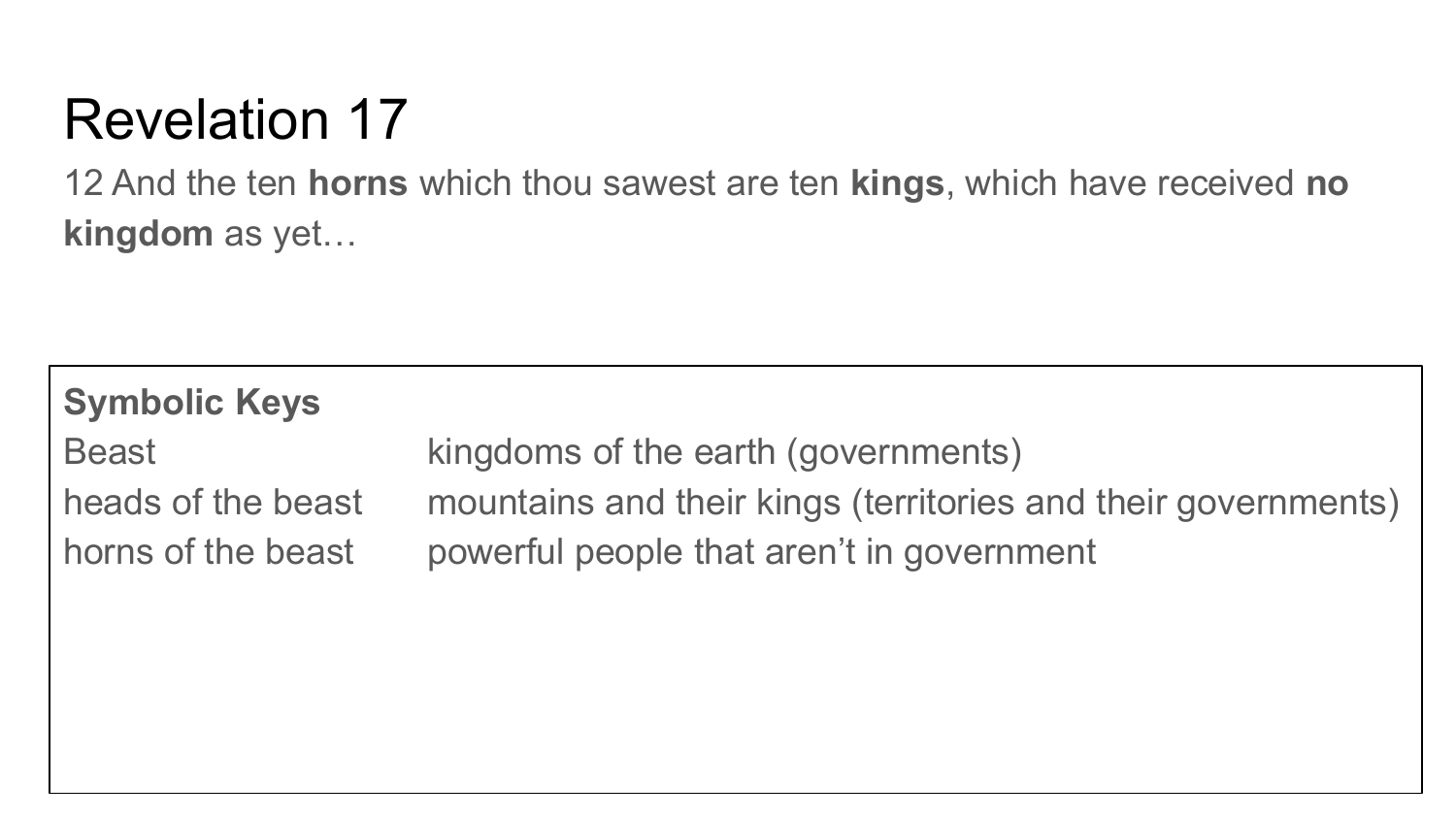15 The **waters** which thou sawest, where the whore sitteth, are **peoples, and multitudes, and nations, and tongues**.

| <b>Symbolic Keys</b>                                   |                                                                                                                                       |
|--------------------------------------------------------|---------------------------------------------------------------------------------------------------------------------------------------|
| <b>Beast</b>                                           | kingdoms of the earth (governments)                                                                                                   |
| heads of the beast<br>horns of the beast<br>sea/waters | mountains and their kings (territories and their governments)<br>powerful people that aren't in government<br>the people of the earth |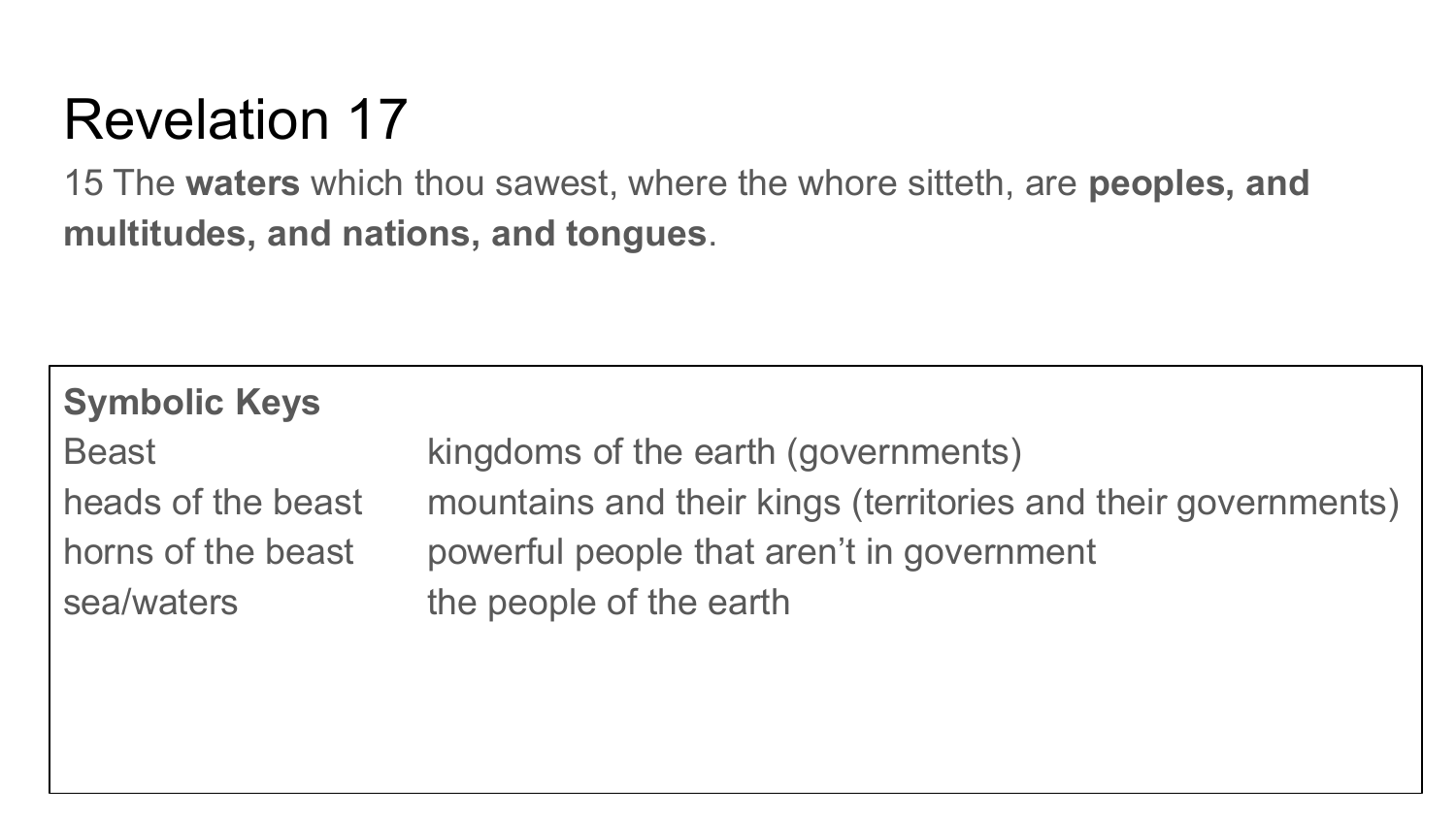#### JST Revelation 13

1 And I saw another **sign in the likeness of the kingdoms of the earth**: a **beast** rise up out of the **sea**. And he stood upon the sand of the sea, having seven **heads** and ten **horns**…

2 and the **dragon** gave him his power, and his seat, and great authority.

7 And it was given unto him to make war with the saints and to overcome them; and power was given him over all kindreds, and tongues, and nations.

The beast is a combination of government leaders and other powerful people unified in one entity that fights against the saints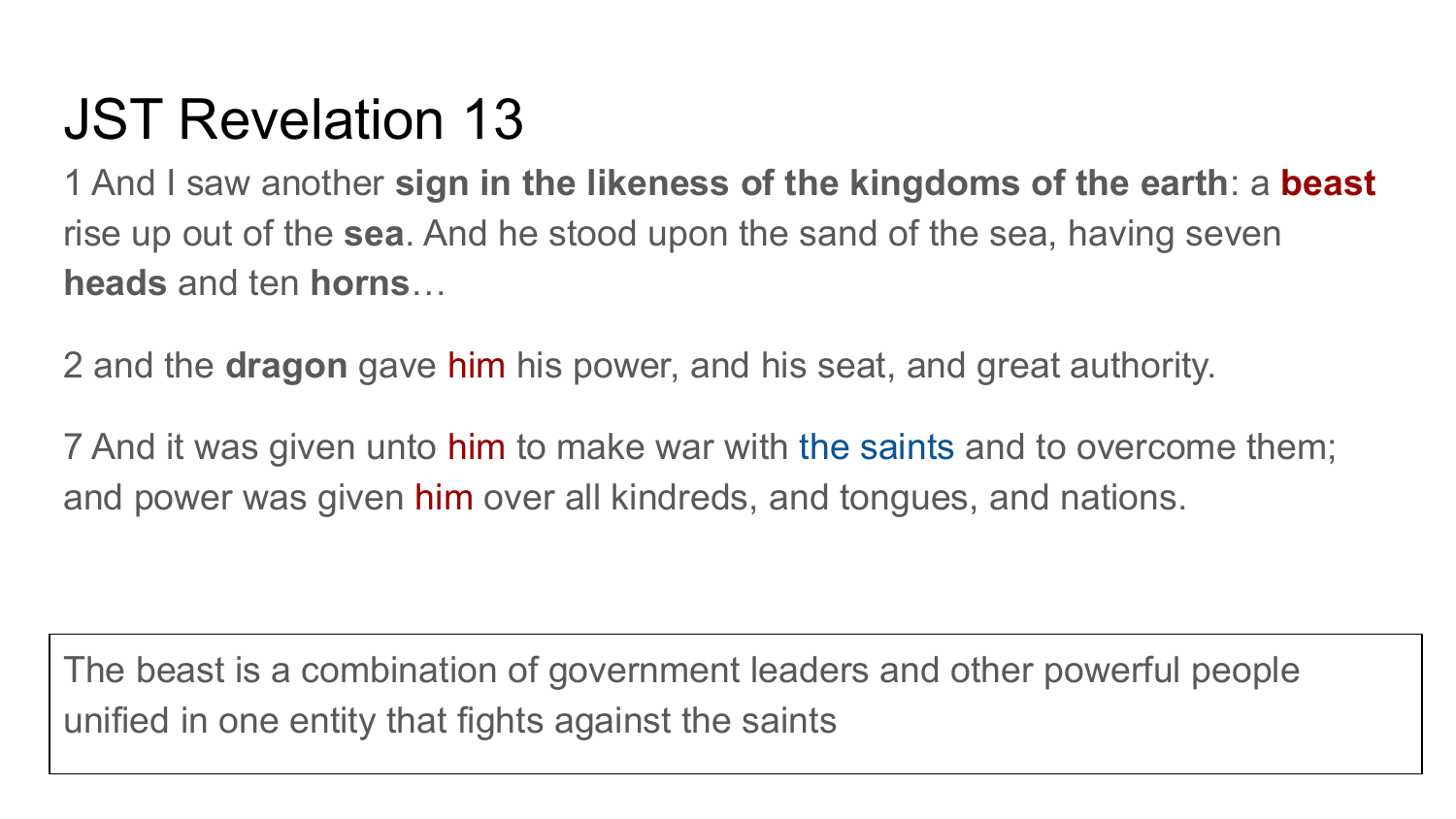3 I saw a **woman** sit upon a scarlet coloured **beast**, full of names of blasphemy, having seven **heads** and ten **horns**.

What does sitting upon the beast symbolize?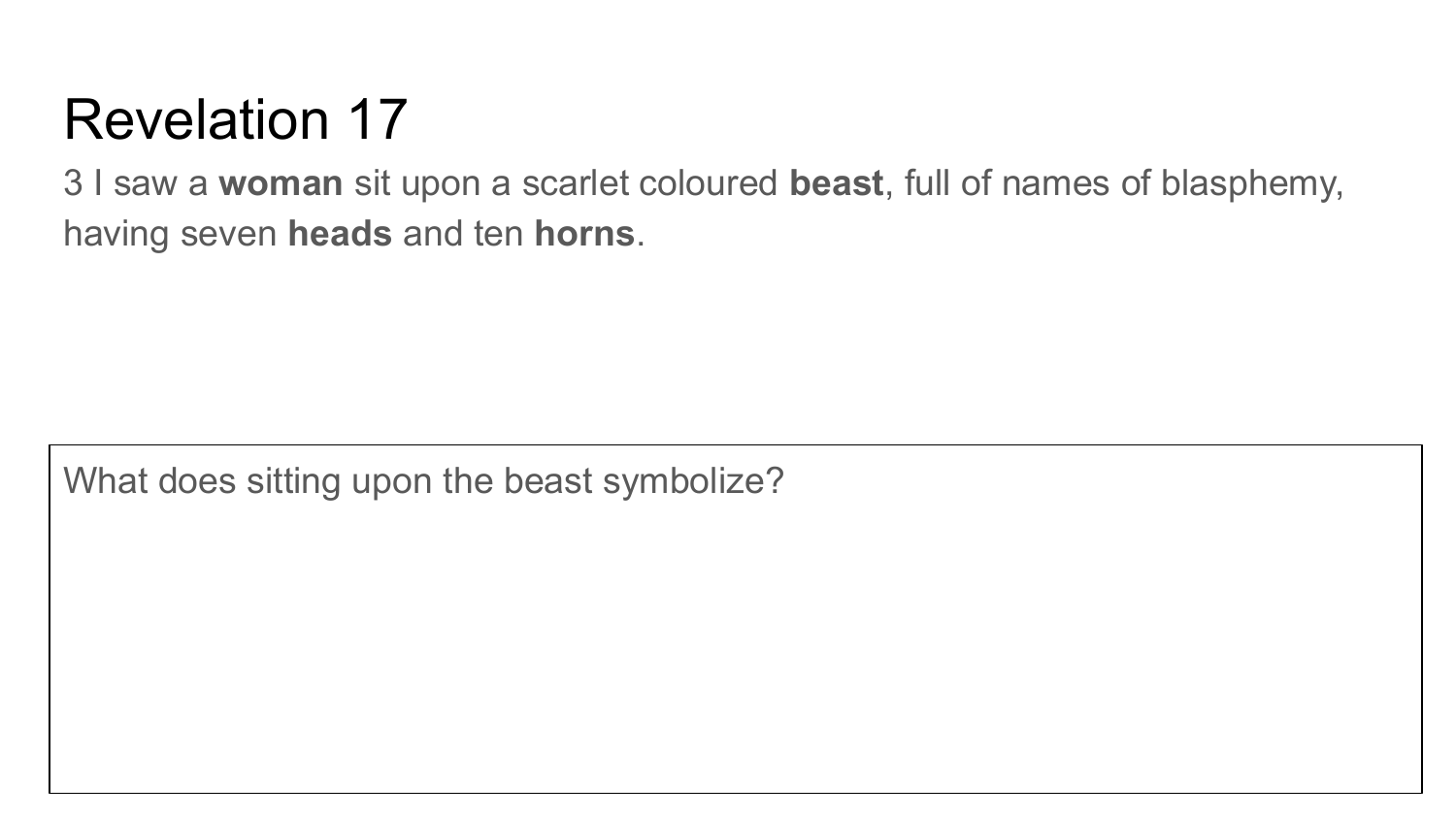What is this woman that drives and controls the governments of the earth?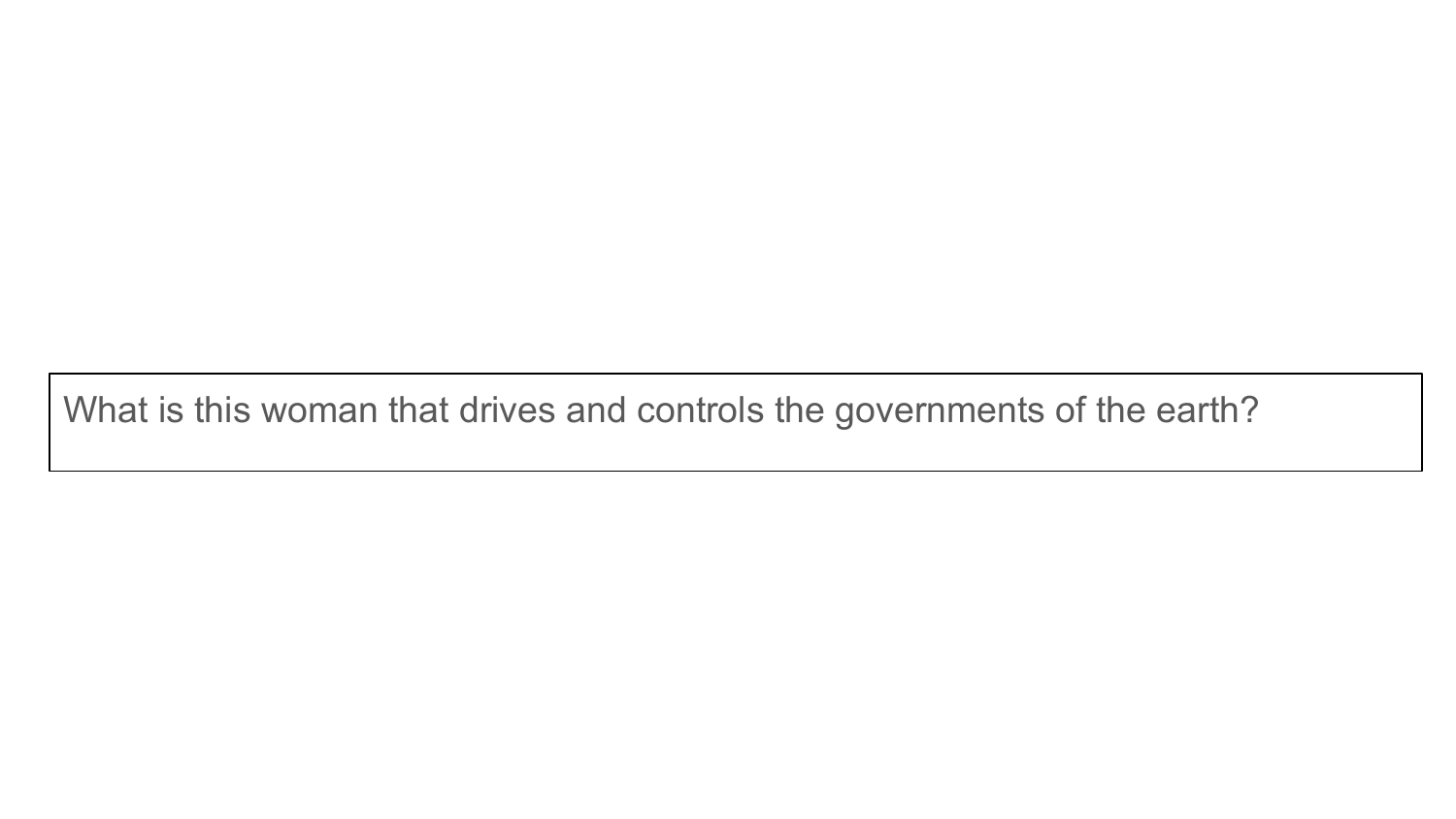2 …the great whore that sitteth upon many **waters**, with whom the kings of the earth have committed fornication

Both the heads and horns were referred to as kings.

What does the committing fornication with the whore represent?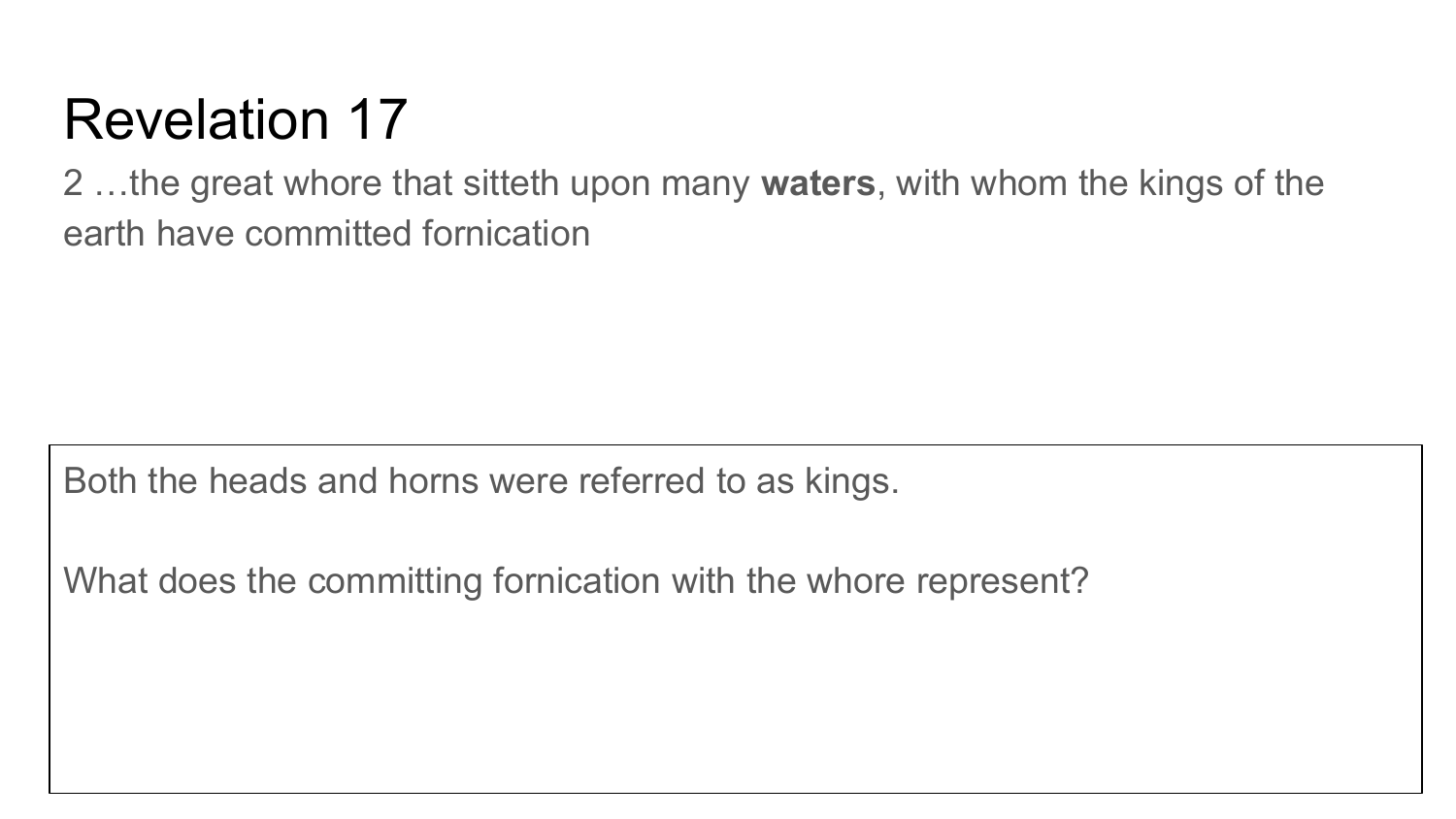#### Revelation 17 (referring to the heads and horns)

13 These have one mind, and shall give their power and strength unto the beast.

14 These shall make war with the Lamb, and the Lamb shall overcome them:

These government leaders and powerful people all partake in the same abominable secret society. They share the same ideology and goals. They combine, collaborate and share their power to build up a world governing body, the beast.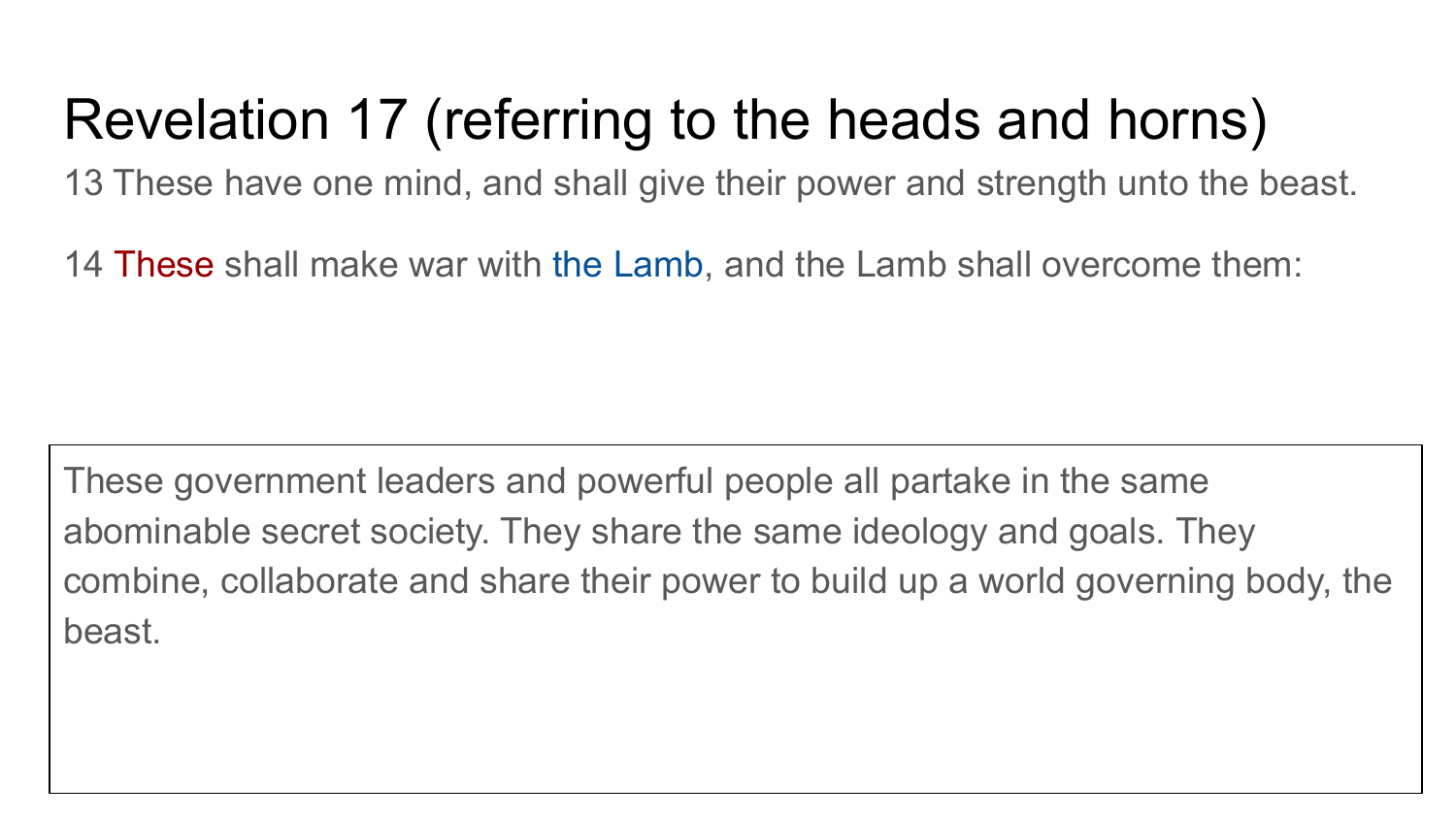# Ether 8 (Moroni)

24 Wherefore, the Lord commandeth you, when ye shall see these things come among you that ye shall awake to a sense of your awful situation, because of **this secret combination which shall be among you…**

25 For it cometh to pass that whoso buildeth it up **seeketh to overthrow the freedom of all lands, nations, and countries**…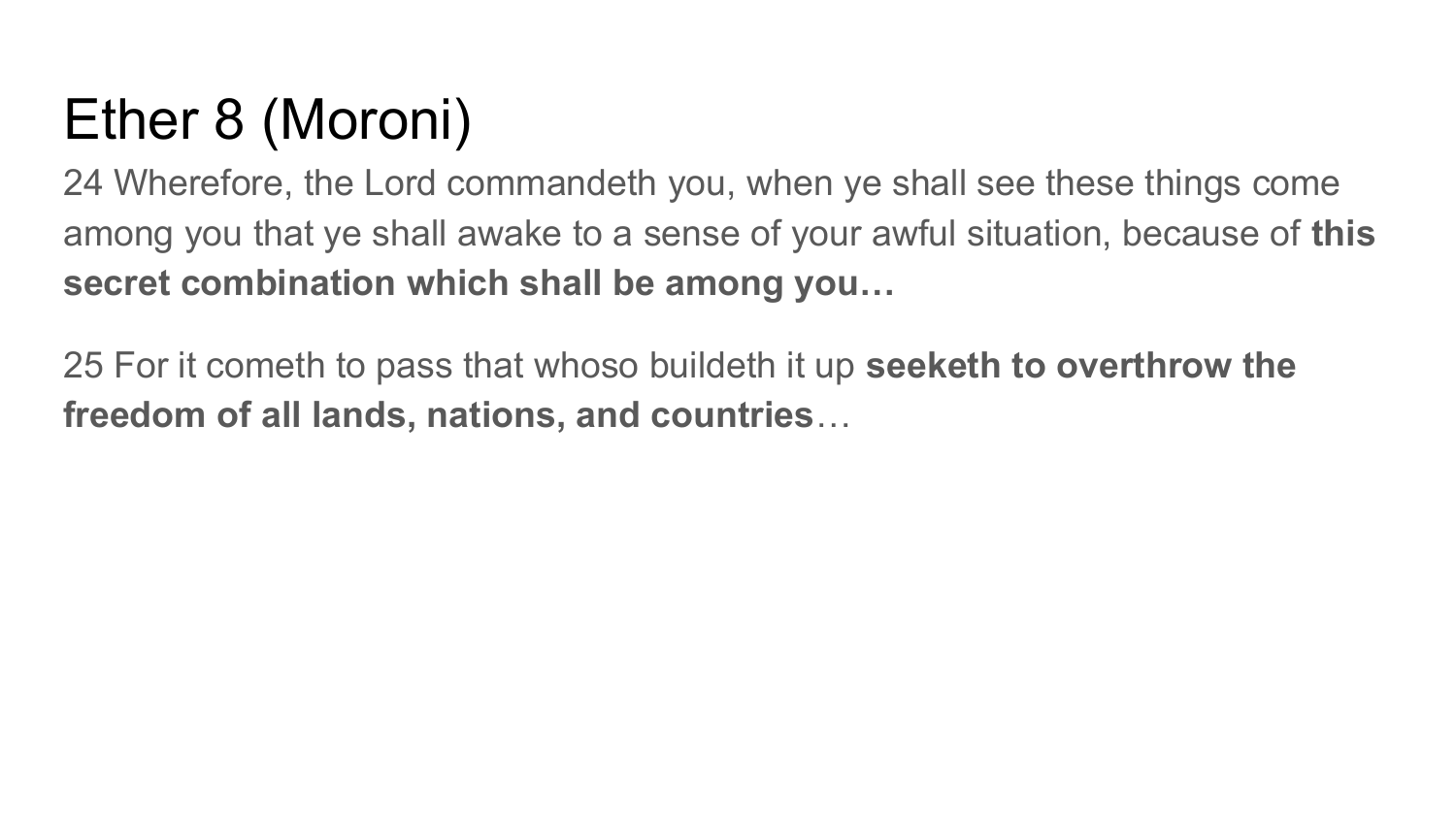11 ... I looked and beheld the whore of all the earth, and she sat upon many waters; and she had dominion over all the earth, among all nations, kindreds, tongues, and people

13 …I beheld that the great mother of abominations did gather together multitudes upon the face of all the earth, among all the nations of the Gentiles, to fight against the Lamb of God.

If everyone is polarized into one of these two groups, then who are those aligned with the church of the devil and who are those aligned with the church of the Lamb?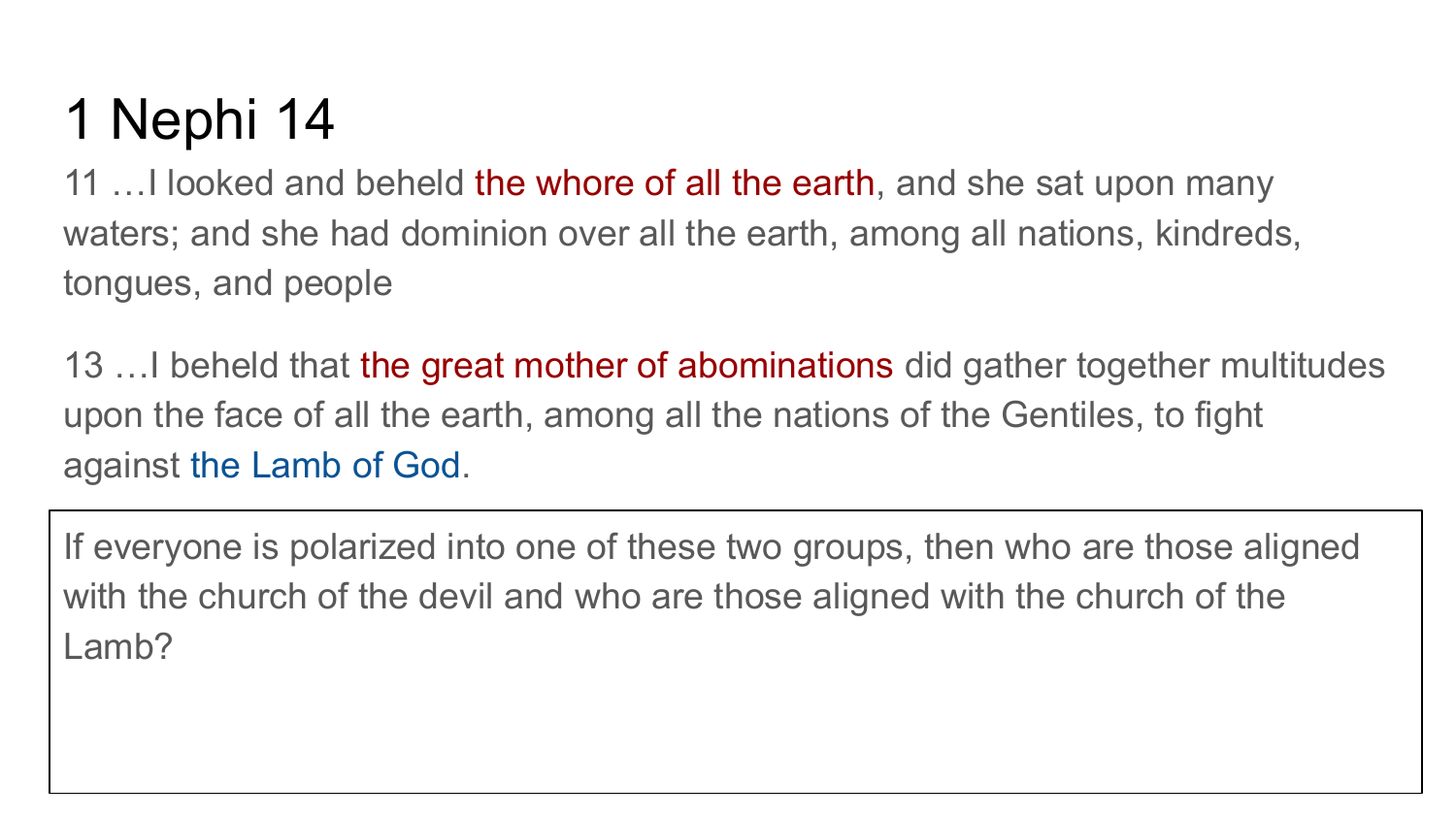The church of the devil are those who align themselves with the emerging world government that seeks to overthrow freedom. The church of the Lamb are those who don't unite with it.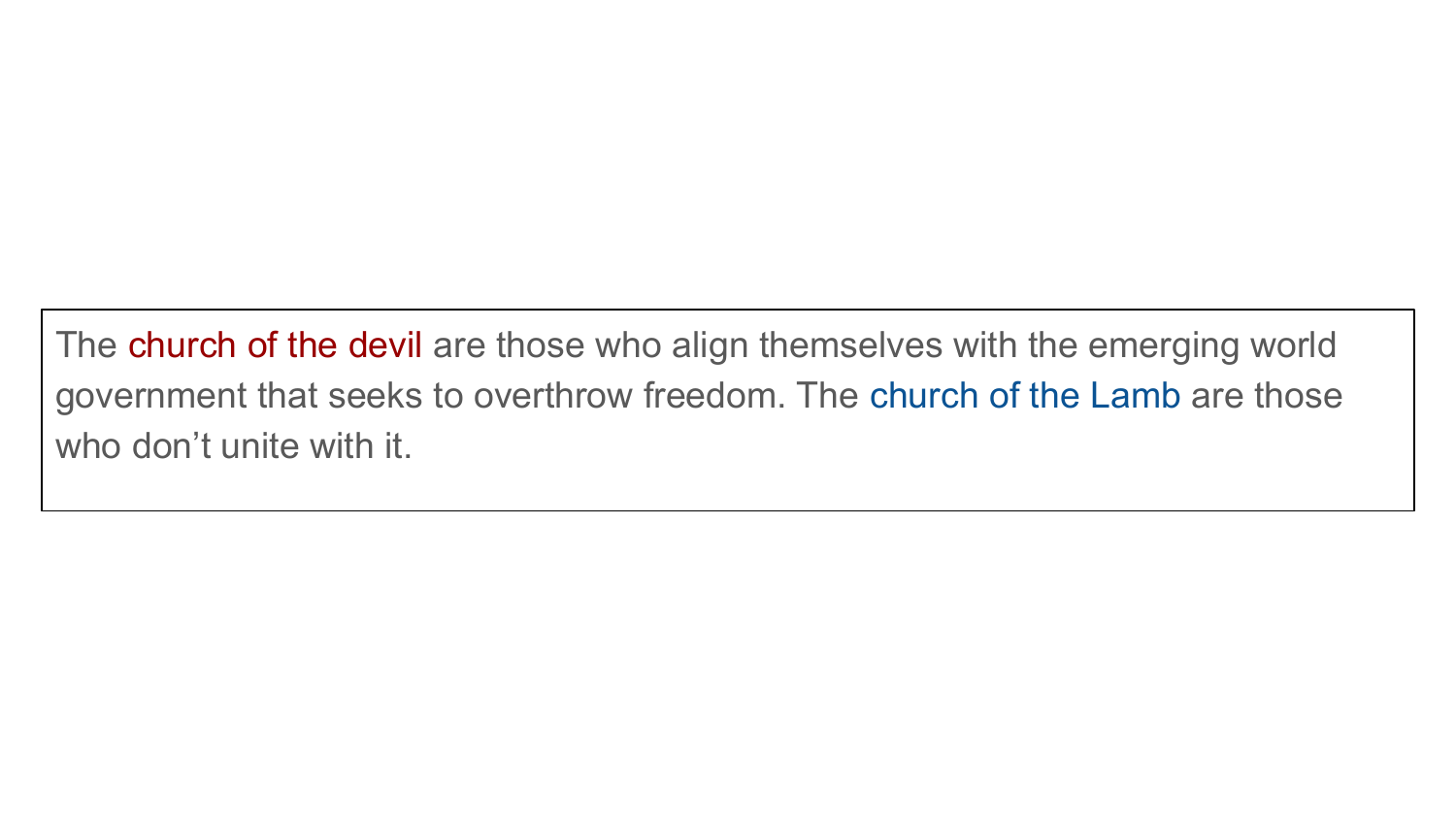#### What motivates one church to fight the other?

John saw that this war was a continuation of the war in heaven.

As we better understand the principles that motivated the division and war in heaven, we will be able to recognize those same principles in dividing and motivating the war on earth.

Other prophets have revealed the principles of the war in heaven.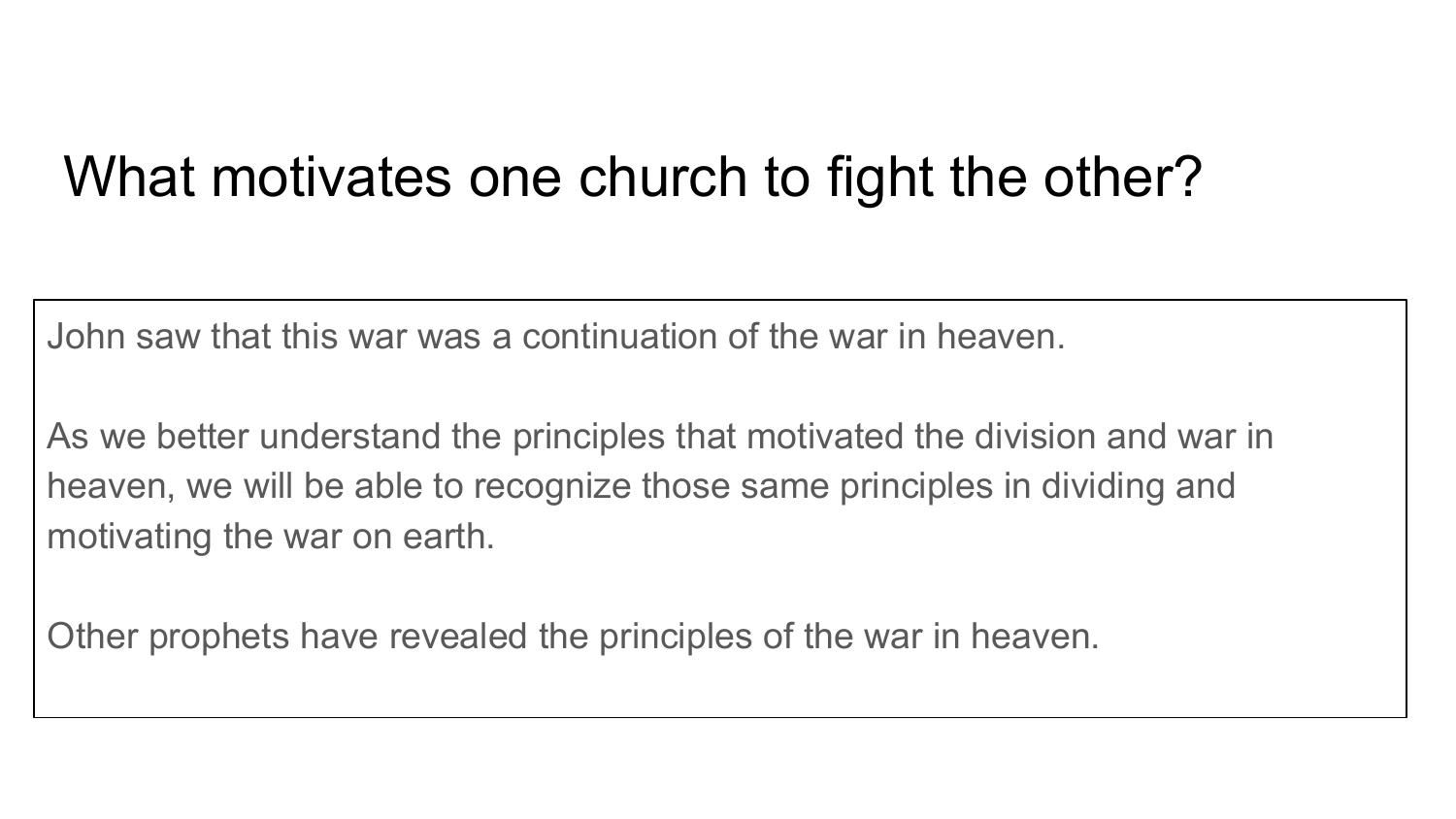#### Moses 4

1 That Satan… is the same which was from the beginning, and he came before me, saying—Behold, here am I, send me, I will be thy son, and **I will redeem all mankind, that one soul shall not be lost, and surely I will do it…**

3 Wherefore, because that Satan rebelled against me, and **sought to destroy the agency of man**, which I, the Lord God, had given him…**I caused that he should be cast down**

Satan had an alternative plan to save everyone, a meritless plan of safety and security for all that required the destruction of agency, or freedom to choose. Here are some fitting campaign slogans that may have been used for satan's plan. "Better safe than sorry" and "We're all in this together", "I'm choosing to do this for my loved ones"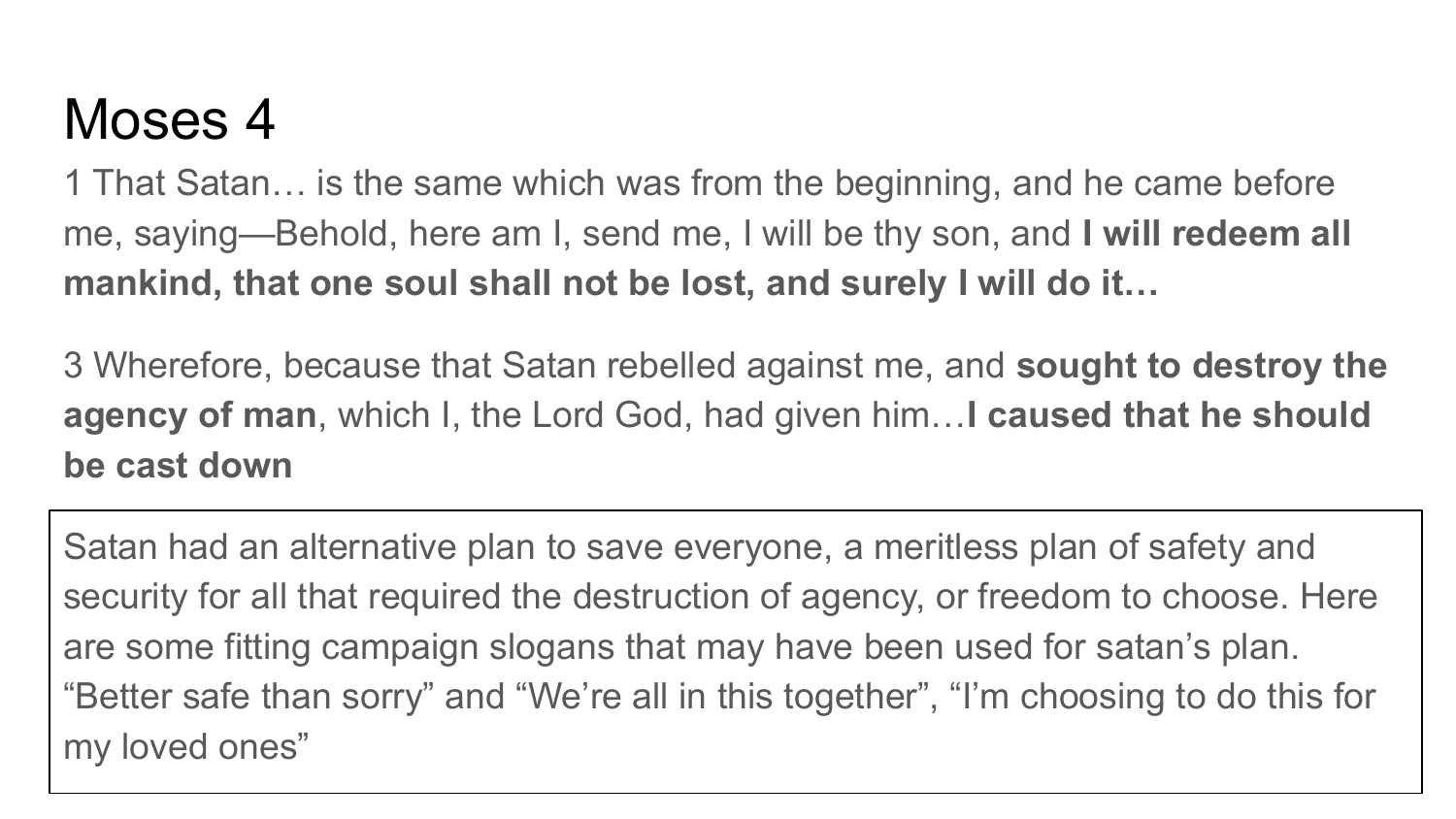### David O. McKay

President McKay taught of "Two Contending Forces. Those forces are known and have been designated by different terms throughout the ages. 'In the beginning' they were known as **Satan** on the one hand, and **Christ** on the other… In these days, they are called **'domination by the state**,' on one hand, **'personal liberty**,' on the other; **communism** on one hand, **free agency** on the other." (Two Contending Forces. May 18, 1960.)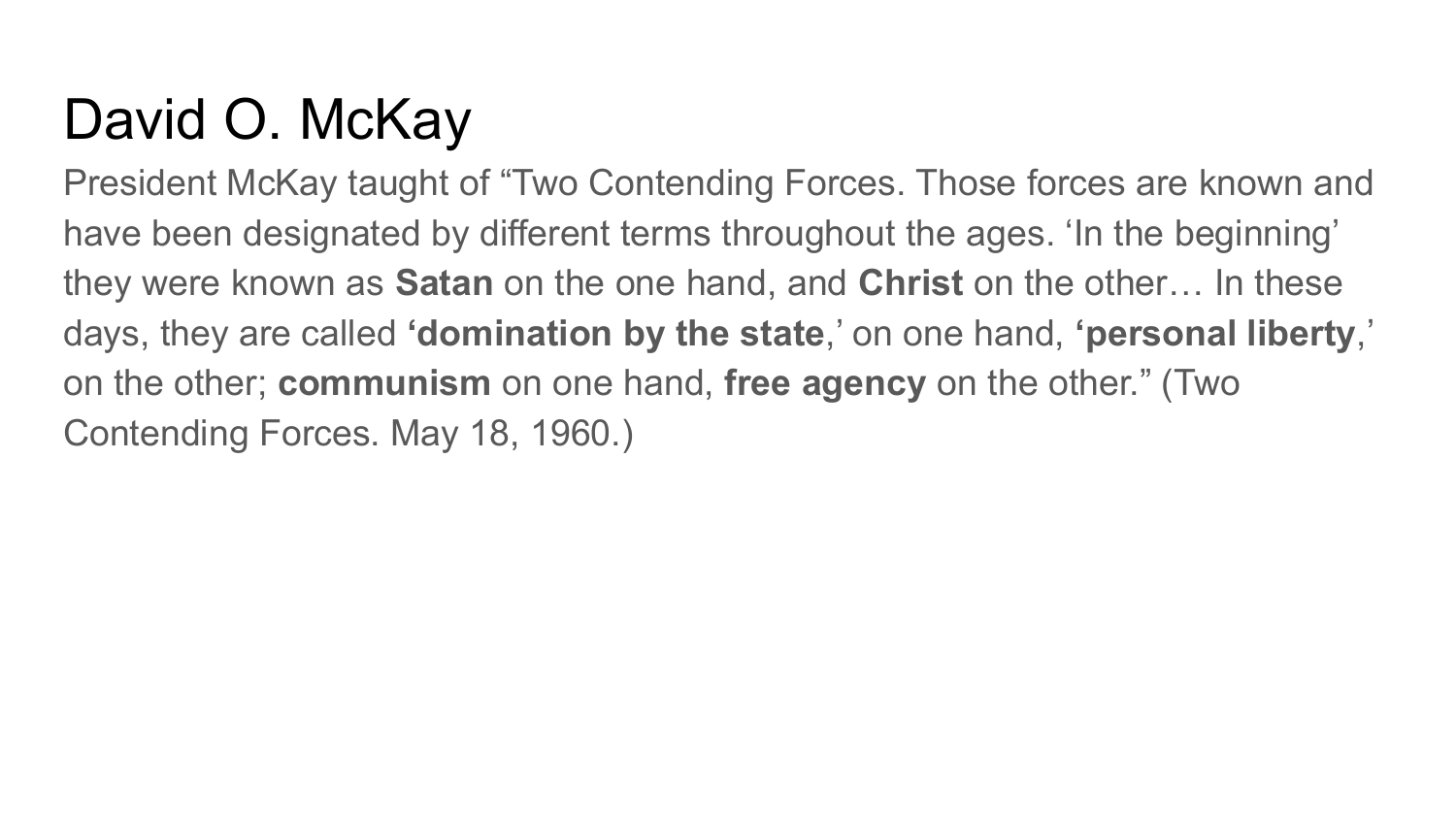### Ezra Taft Benson

"The central issue in the premortal council was: Shall the children of God have untrammeled agency to choose the course they should follow, whether good or evil, or shall they be coerced and forced to be obedient? Christ and all who followed him stood for the former proposition-freedom of choice; Satan stood for the latter-coercion and force. The war that began in heaven over this issue is not yet over. The conflict continues on the battlefield of mortality. And one of Lucifer's primary strategies has been to restrict our agency through the power of earthly governments." (The Constitution a Heavenly Banner. 16 September 1986.)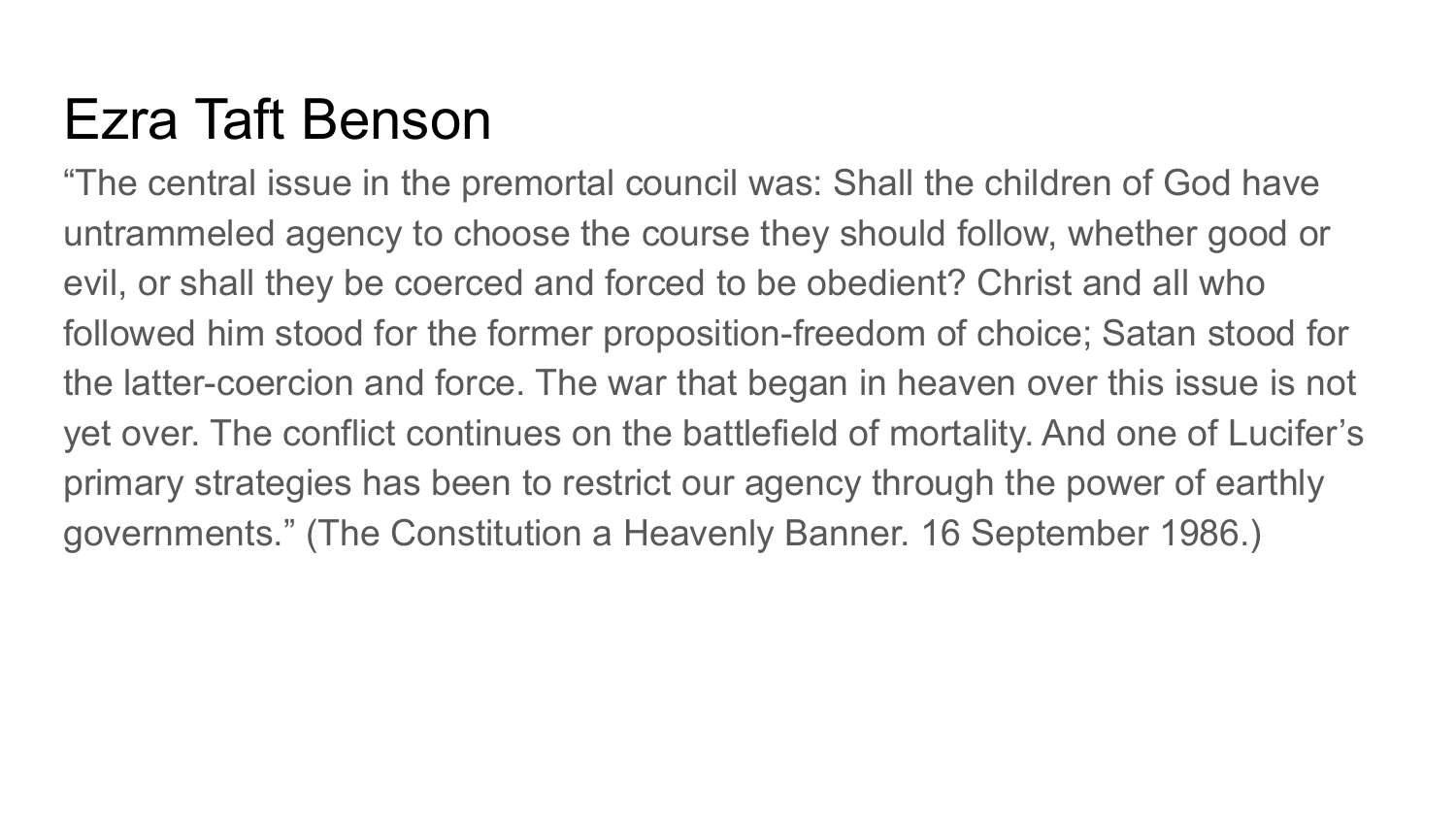### Gordon B. Hinckley

"That war, so bitter, so intense, has gone on, and it has never ceased. It is the war between truth and error, between agency and compulsion, between the followers of Christ and those who have denied Him. His enemies have used every stratagem in that conflict. They've indulged in lying and deceit. They've employed money and wealth. They've tricked the minds of men. They've murdered and destroyed and engaged in every other unholy and impure practice to thwart the work of Christ." (The War We Are Winning October 1986 General Conference)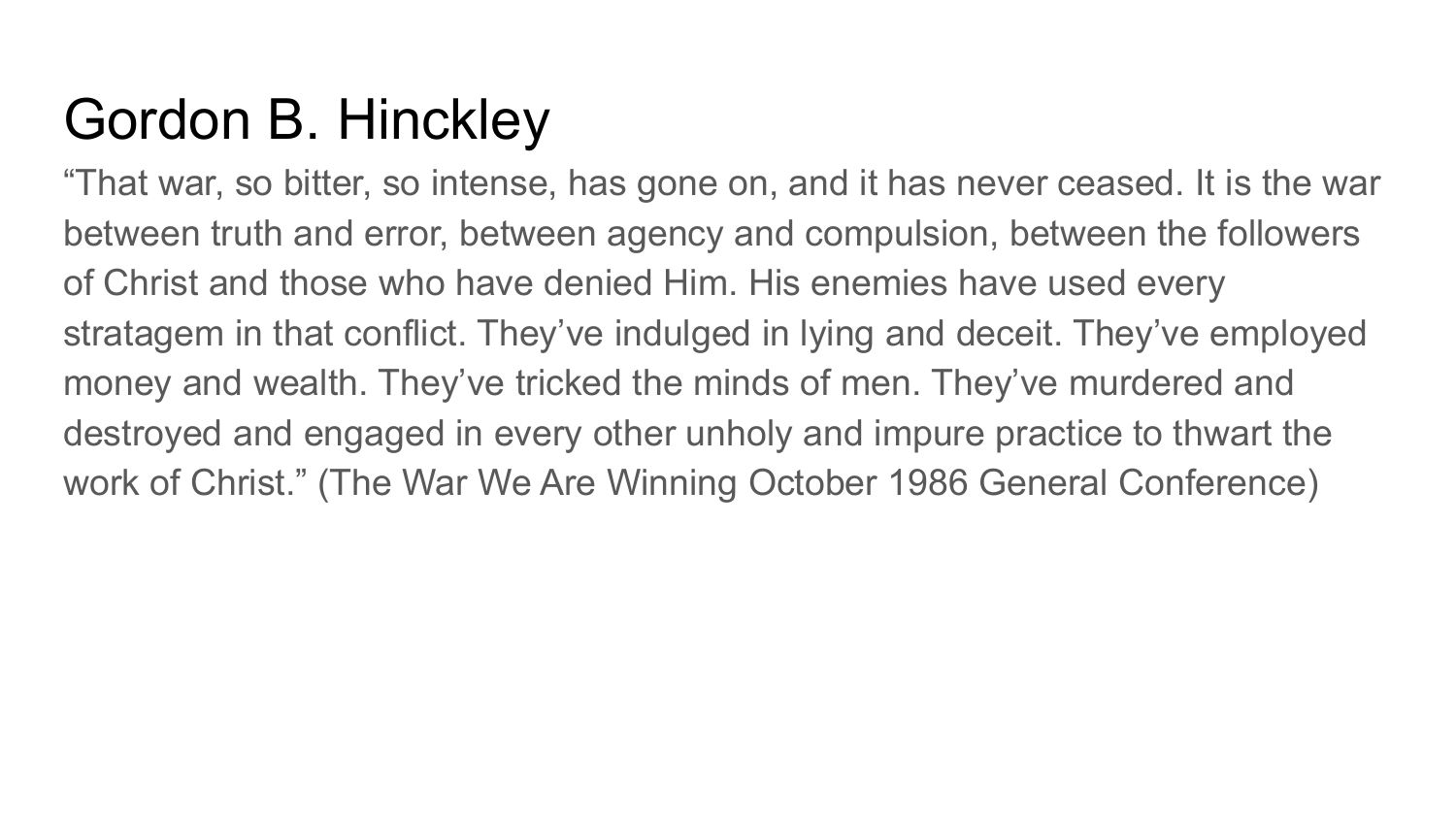### Bruce R. McConkie

"…when the Father announced his plan, when he chose Christ as the Redeemer and rejected Lucifer, then there was war in heaven. That war was a war of words; **it was a conflict of ideologies**; it was a rebellion **against God and his laws**. Lucifer sought to dethrone God, to sit himself on the divine throne, and to save all men without reference to their works. He sought to deny men their agency so they could not sin. **He offered a mortal life of carnality and sensuality, of evil and crime and murder**, following which all men would be saved…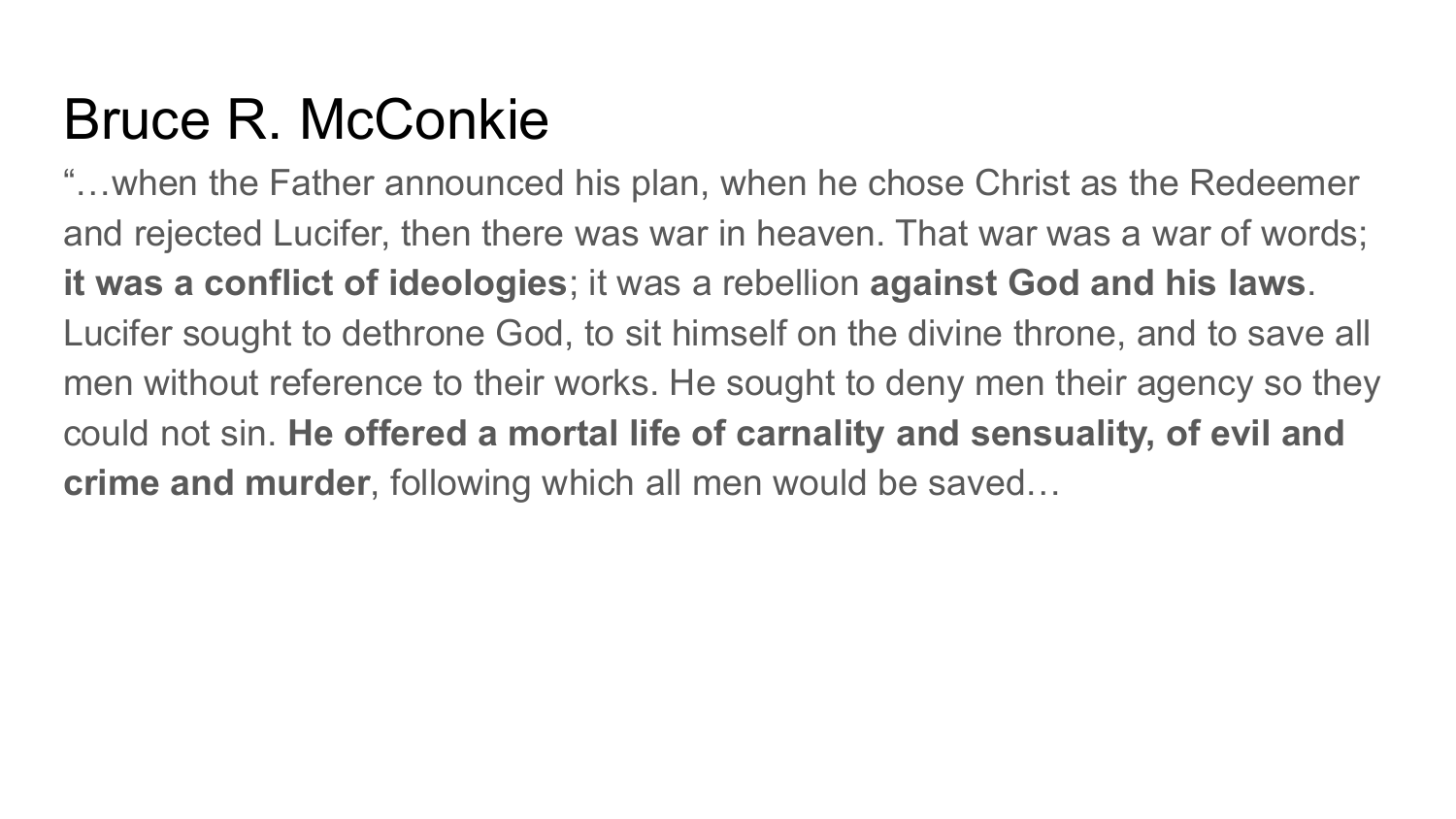#### Bruce R. McConkie

And so, in the courts of heaven, the war of wars was waged. Christ and Michael and a mighty host of noble and great spirits preached the gospel of God and exhorted their brethren to follow the Father. Lucifer and his lieutenants preached another gospel, a **gospel of fear and hate and lasciviousness and compulsion**. They sought salvation without keeping the commandments, without overcoming the world, without choosing between opposites. And they "prevailed not; neither was their place found any more in heaven. And the great dragon was cast out, that old serpent, called the Devil, and Satan, which deceiveth the whole world: he was cast out into the earth, and his angels were cast out with him." And his legions, the legions of hell, are everywhere.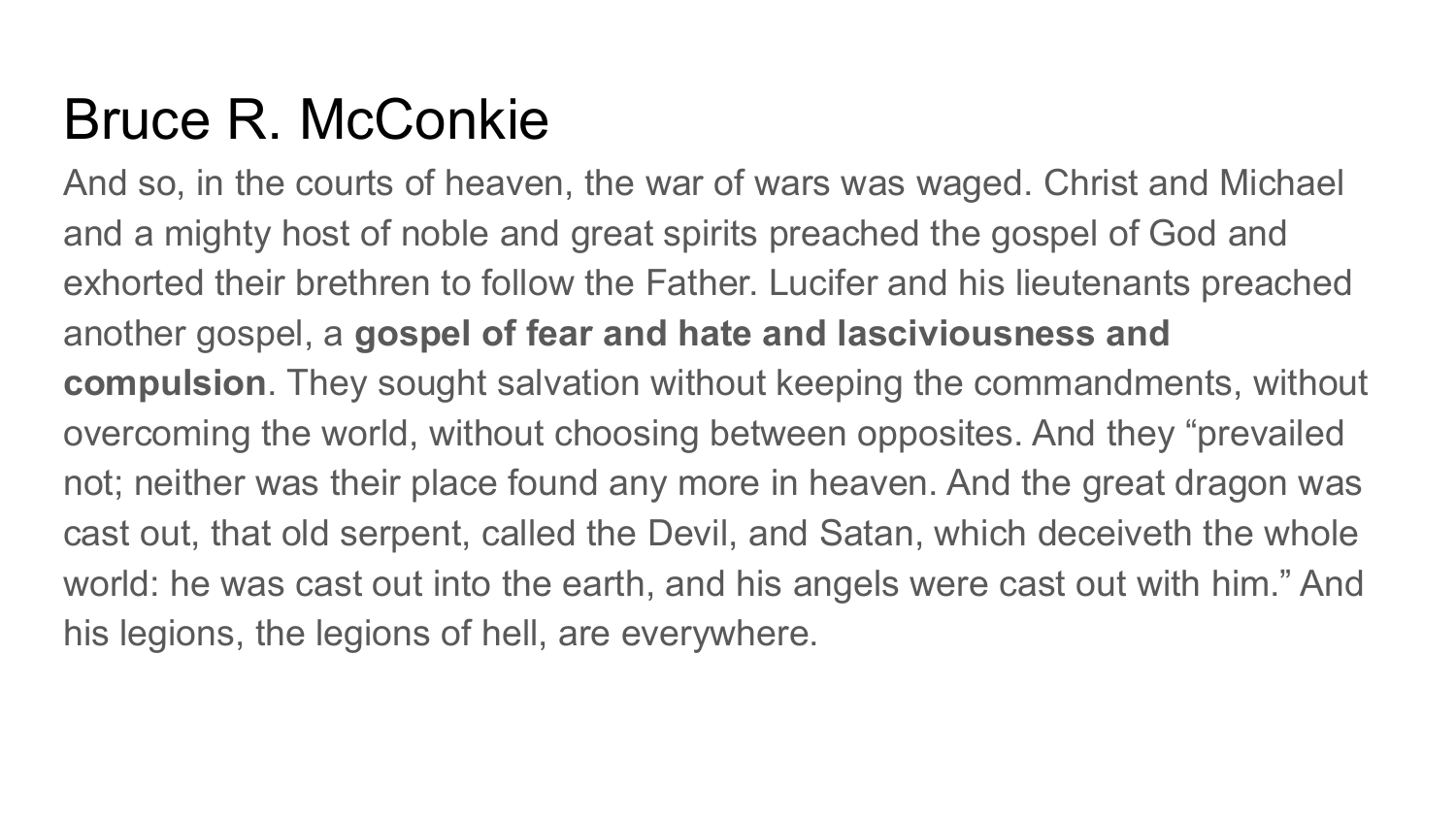#### Bruce R. McConkie

 They are 'the third part of the stars of heaven,' the one-third of the spirit children of the Father; and they were cast out of their heavenly home because of rebellion. And so the holy word says: "Woe to the inhabiters of the earth and of the sea! for the devil is come down unto you, having great wrath." And he goes forth "to make war" with all men and particularly with those who "keep the commandments of God, and have the testimony of Jesus Christ." (Rev. 12:4-17.) **And the war that is now going on among men, the war between good and evil, is but a continuation of the war that began in heaven**." (The Millennial Messiah, p.666-667)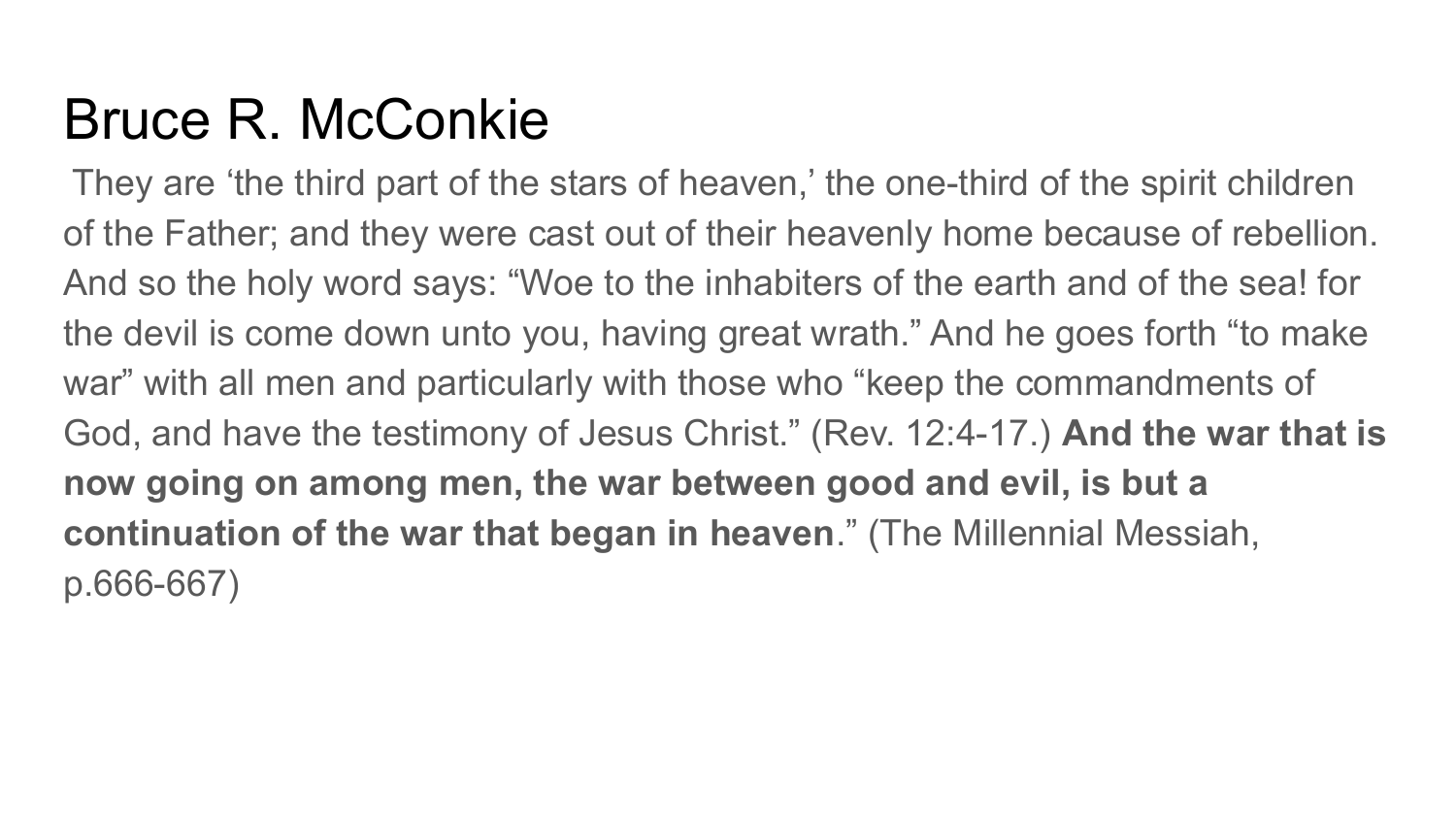The saints of the church of the Lamb are those who stand for individual liberty, trusting in God as the author of human rights, and human dignity. They hold fast to the rod of iron, the word of God, the light of Christ within them and the divine principles set forth in God's political law, the U.S. Constitution. They will receive divine strength by tapping into the power of covenants, including the covenant of America.

Those belonging to the church of the devil seek salvation through the emerging world political system of tyranny, compulsion, surveillance and regulation. They trust in the arm of the flesh to save them.

The same war that divided the sons of perdition in the pre-existence will now divide the Telestial from advancing into the terrestrial millenium.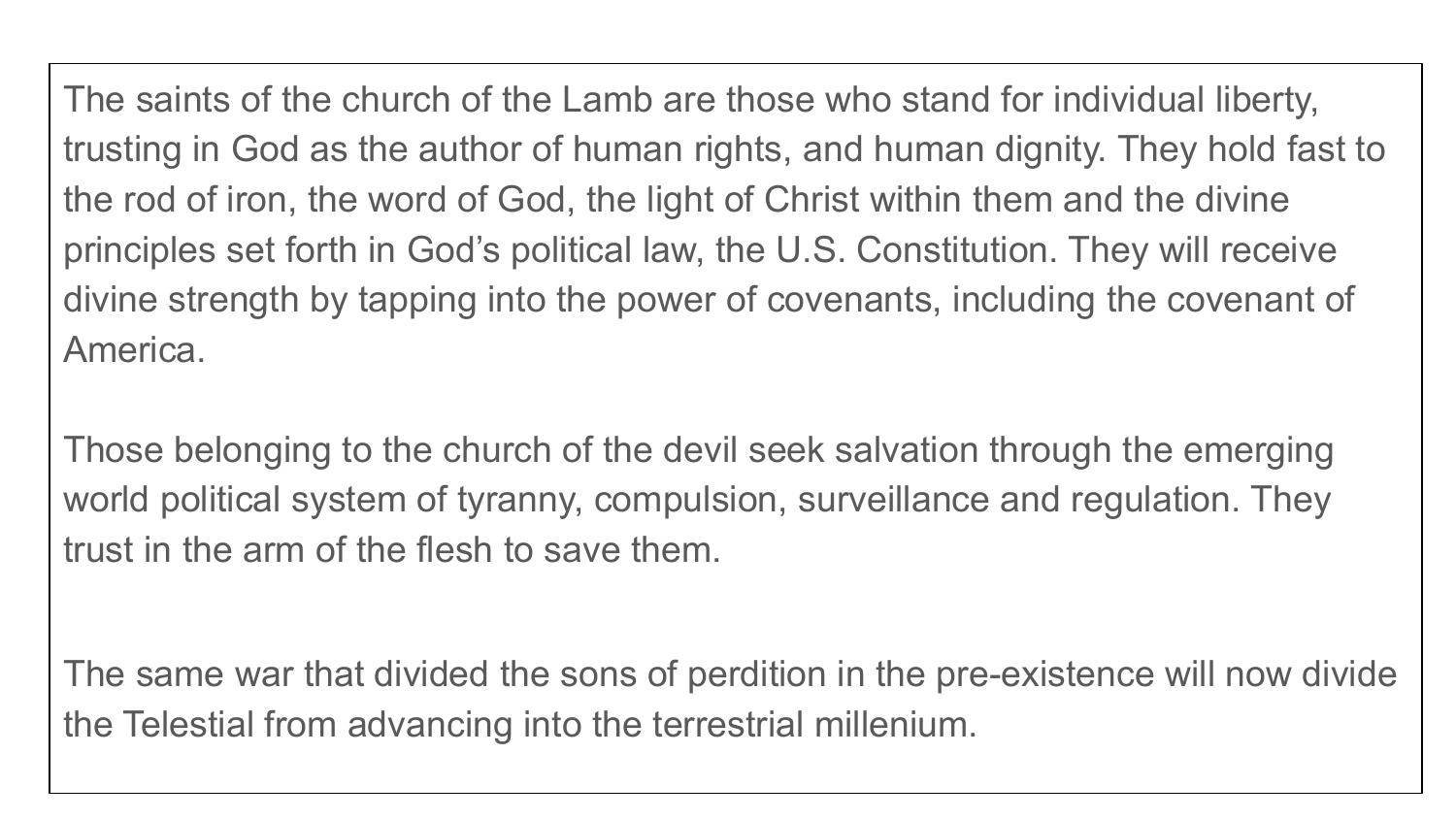### D. Todd Christofferson

"when people turn from a sense of accountability to God and begin to trust instead in the 'arm of flesh,' disaster lurks. Trusting in the arm of flesh is to ignore the divine Author of human rights and human dignity" ('Sustainable Societies' October 2020 General Conference)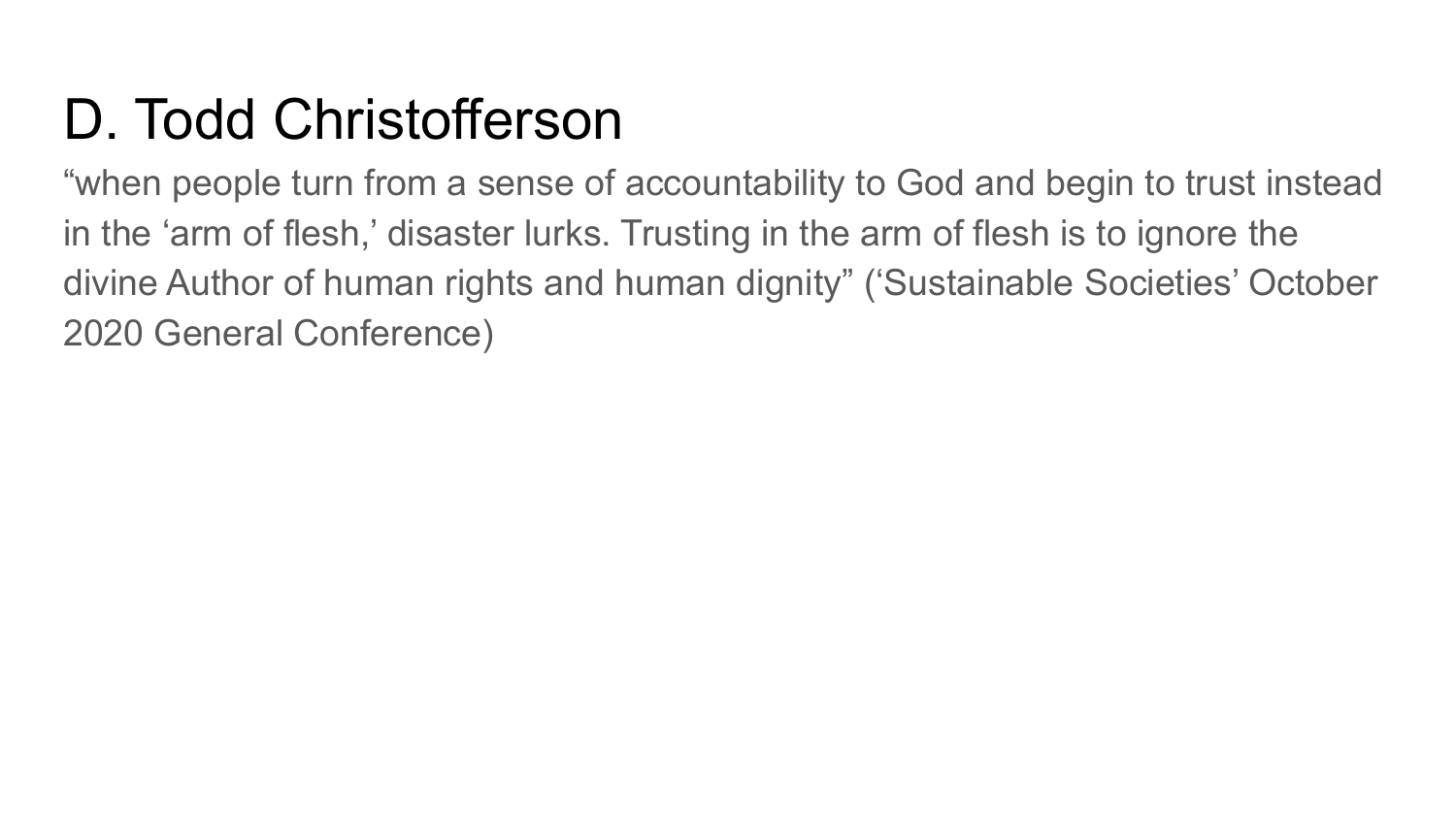### The ideology of church of the devil

The ideology of the church of the devil is founded on the belief that there is no God, no intelligent design, no purpose in our creation, and no life after death. The atheistic theories of creation and the origins of life emphasize scarcity, and survival of the fittest. Within that framework salvation consists in prolonging existence in mortality as long as possible. Fear of death is the primary motivation. The values of this ideology are focused on the material, while spiritual evidence is rejected and values such as liberty and dignity are secondary.

As those beliefs permeate our culture, Satan introduces the concept of collective salvation. The idea that our salvation depends upon the compliance of all mankind to regulations calculated to save us all.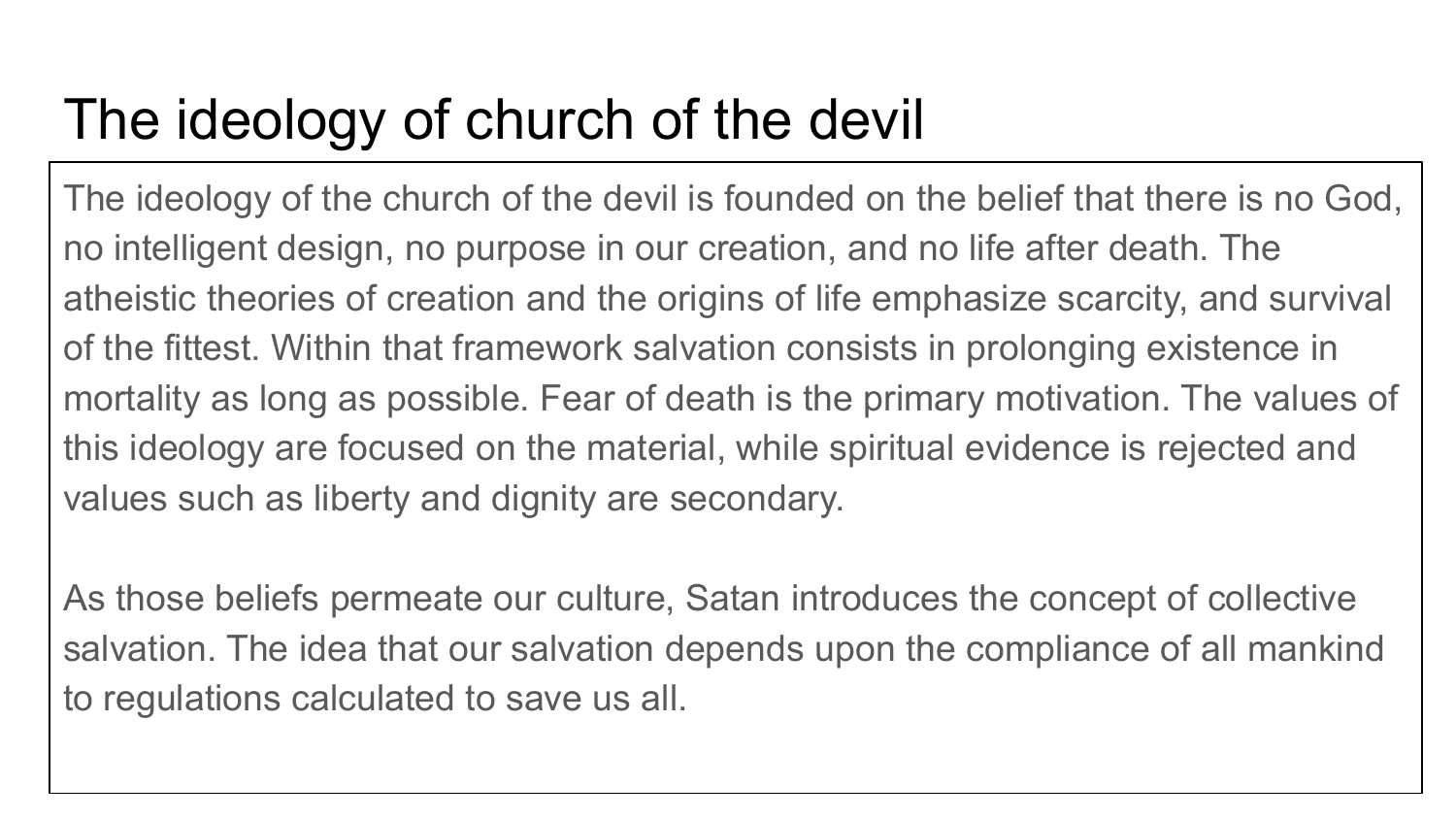### The ideology of church of the devil

As a fanatical religion this new morality is emerging, using guilt, shame, & scorn towards those who don't comply with the new commandments. Lehi's vision depicts these manipulation and pressure tactics. "…and they were in the attitude of **mocking** and **pointing their fingers** towards those who had come at and were partaking of the fruit. And after they had tasted of the fruit they were **ashamed**, because of those that were **scoffing** at them…" (1 Nephi 8:27-28)

When a person truly believes these doctrines as the foundation for their worldview, it is considered noble, wise, courageous, and selfless to sacrifice liberty for the salvation of the whole, and even to attack the enemies of their salvation, those who dissent and support freedom.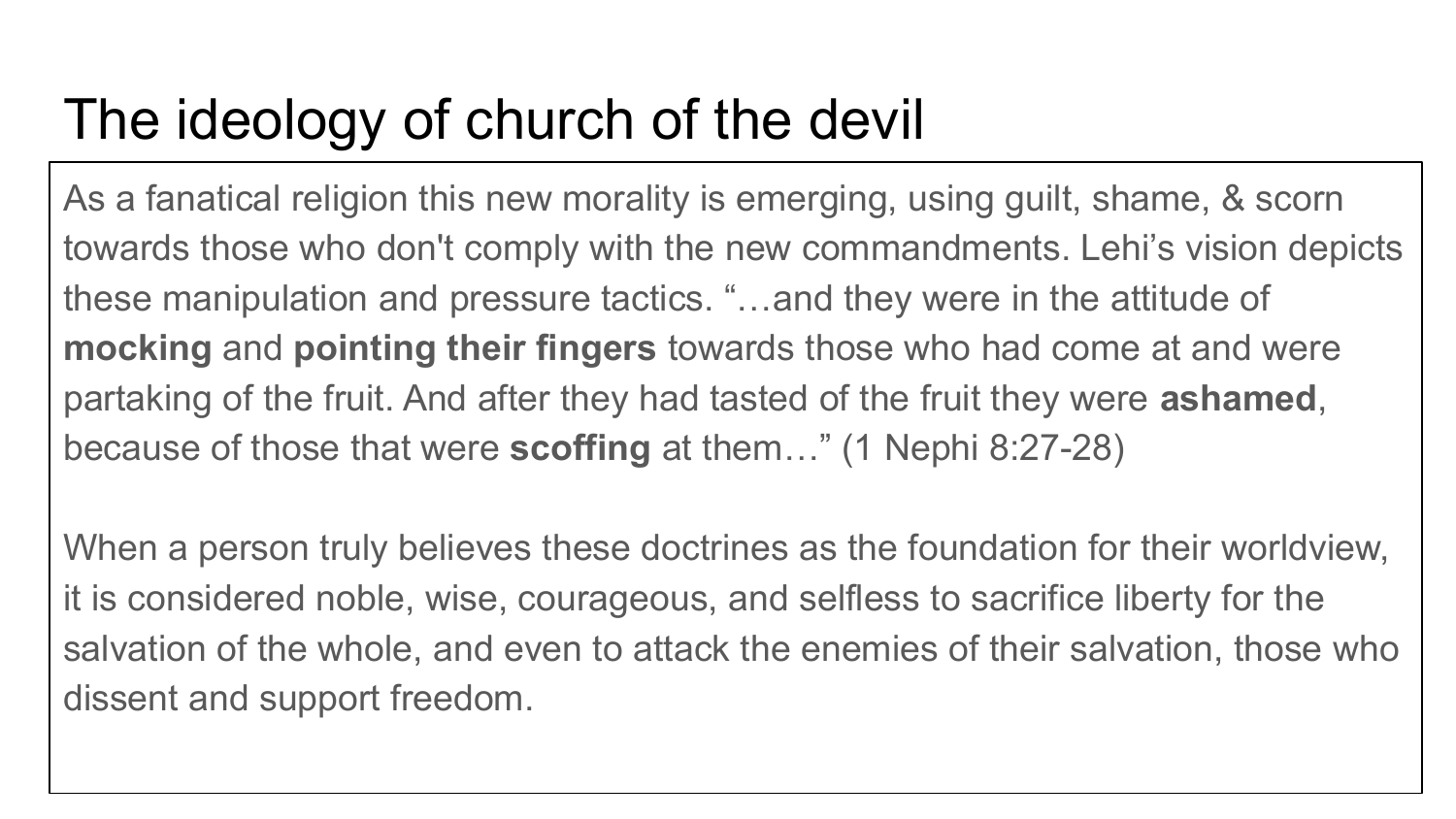### The ideology of church of the Lamb

On the other hand those aligned with the church of the Lamb have a fundamentally different ideological basis for their values and behaviors. Our lives did not begin with birth and do not end in death. This planet was purposefully created for mankind to inhabit. Our physical life on earth has a much greater purpose than to merely survive as long as possible. Our purpose is to be free to experience good and evil that we may know to prize the good. Jesus Christ came to heal and repair the wounds of experiencing evil. As we come to know what is good through experience, we choose good and receive joy like God the Father.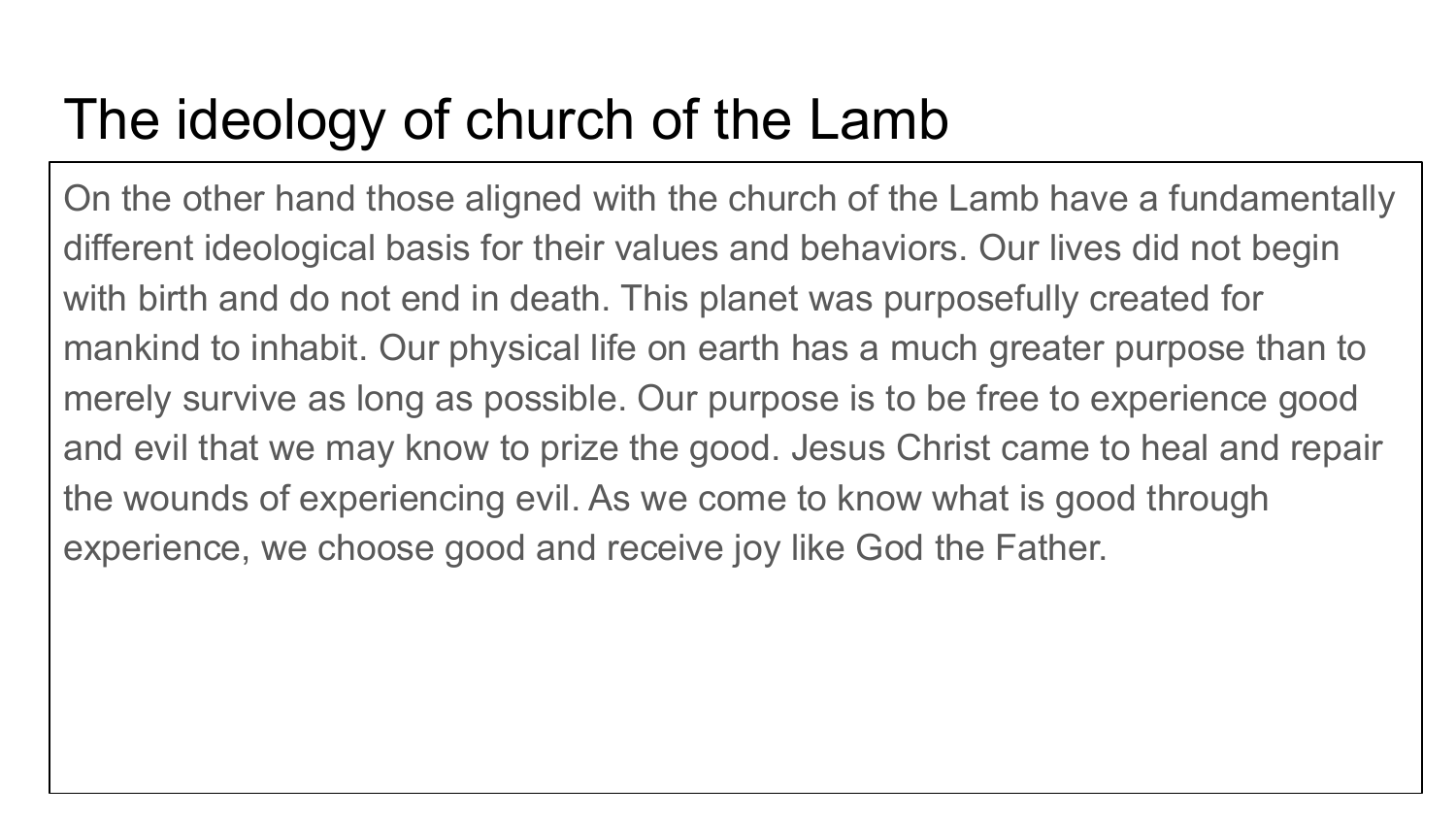### They necessarily conflict

The church of the devil believes that global control through compulsion is the only means of providing security and salvation, which they believe to be the purpose and highest value in life. The opposition necessarily becomes those who won't comply, or who propagate the opposing ideology. The collectivist ideology feels threatened by opposing ideas and therefore demands an offensive approach to eliminating the opposition.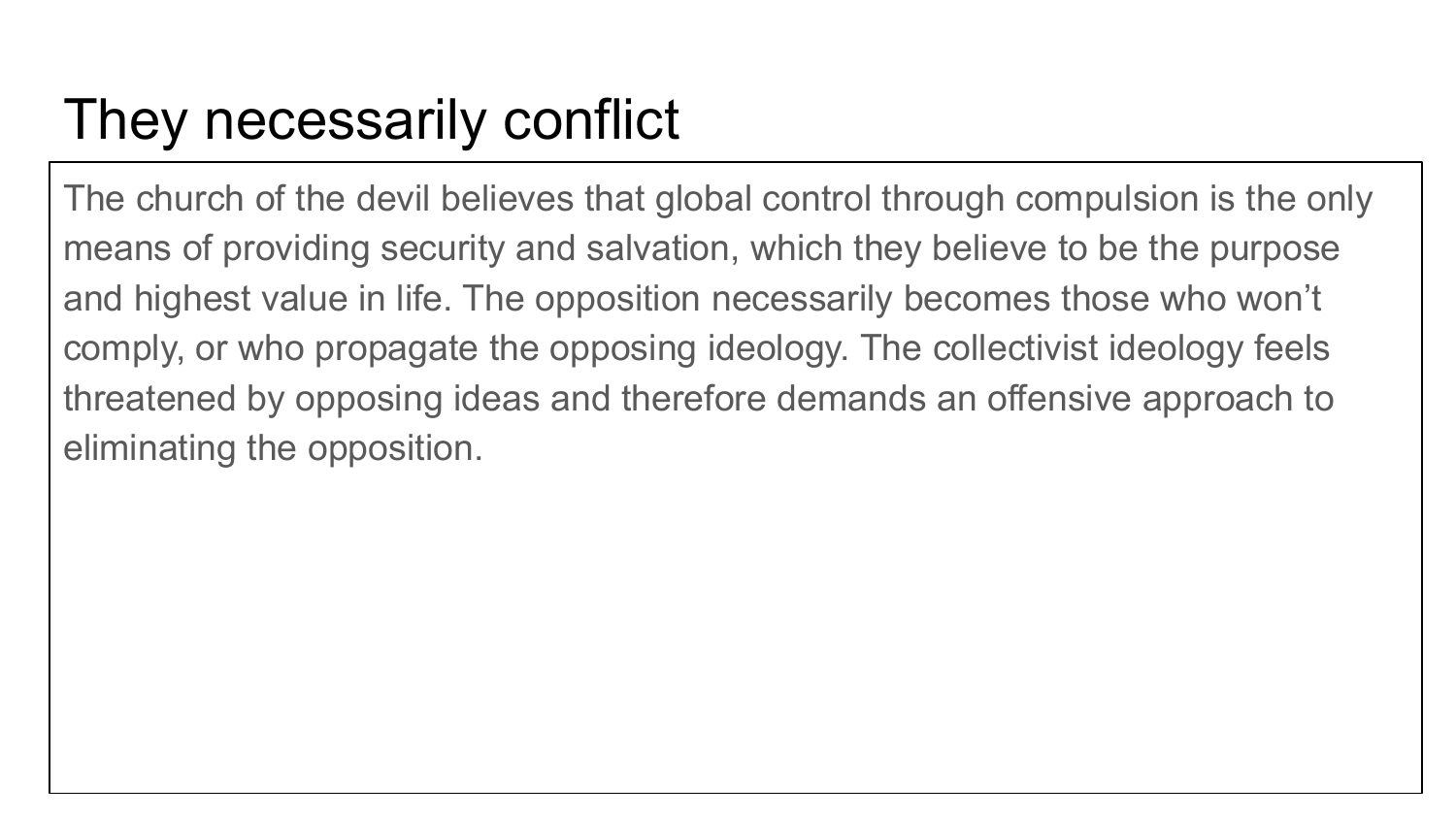### They necessarily conflict

The church of the Lamb believes that freedom to choose is what gives life meaning and purpose and is therefore the highest value. Knowing the risks that freedom brings they trust in the power of Jesus to save. Their salvation is independent from the compliance of others, and thus requires no compulsion. They necessarily defend freedom of conscience from those who seek to control their behavior and prescribe their thoughts. Despite the risk of persecution people are voluntarily drawn to these truths.

Those who believe Christ, can be independently happy under all circumstances. Those who believe satan feel that they can't be safe or happy until everyone subscribes to their beliefs.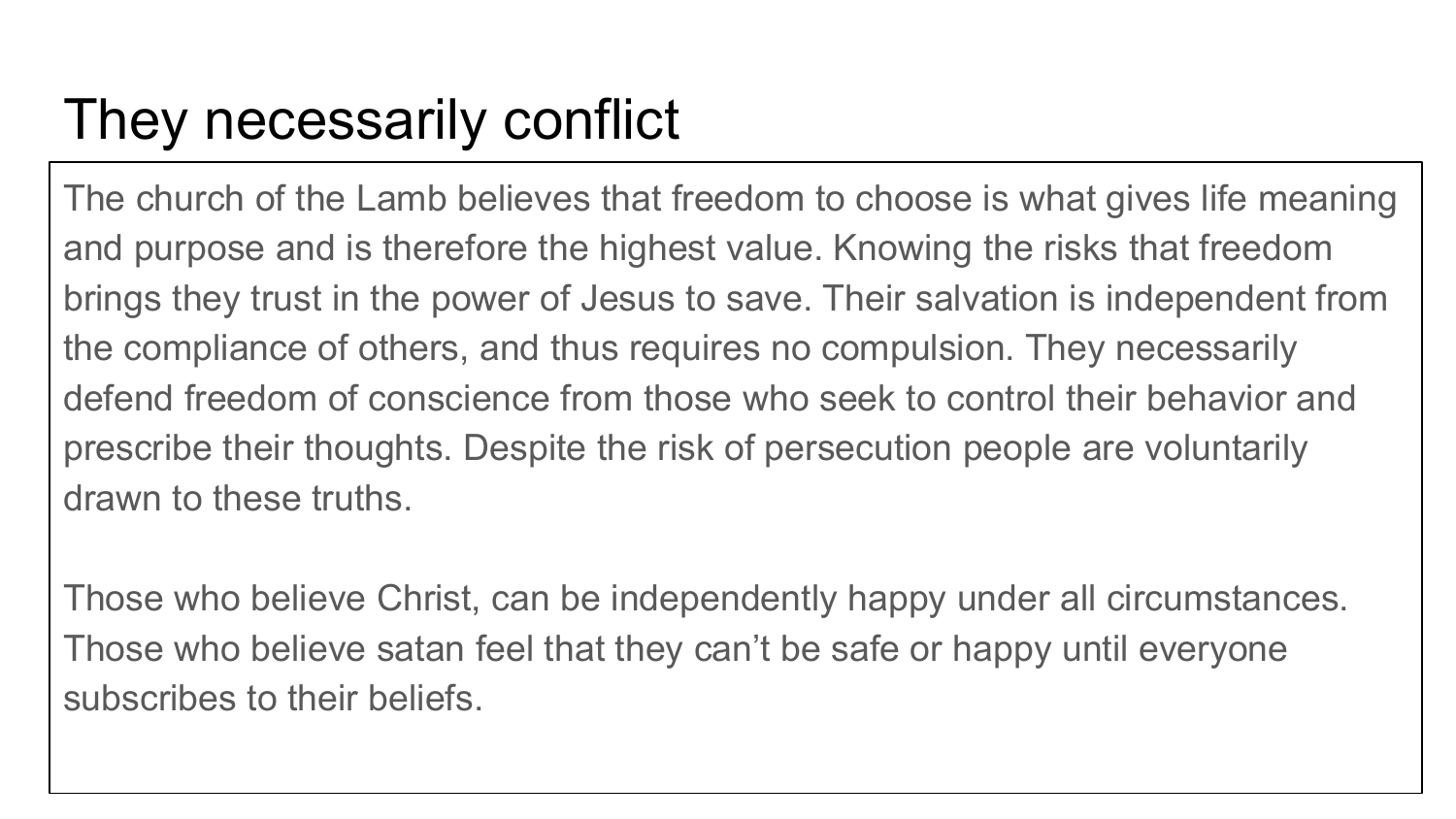#### What will polarize everyone into these two group?

The Lord is going to cause and escalate this polarization to such a degree that no one will be left unaligned. He calls this "a great and a marvelous work". How will He do it?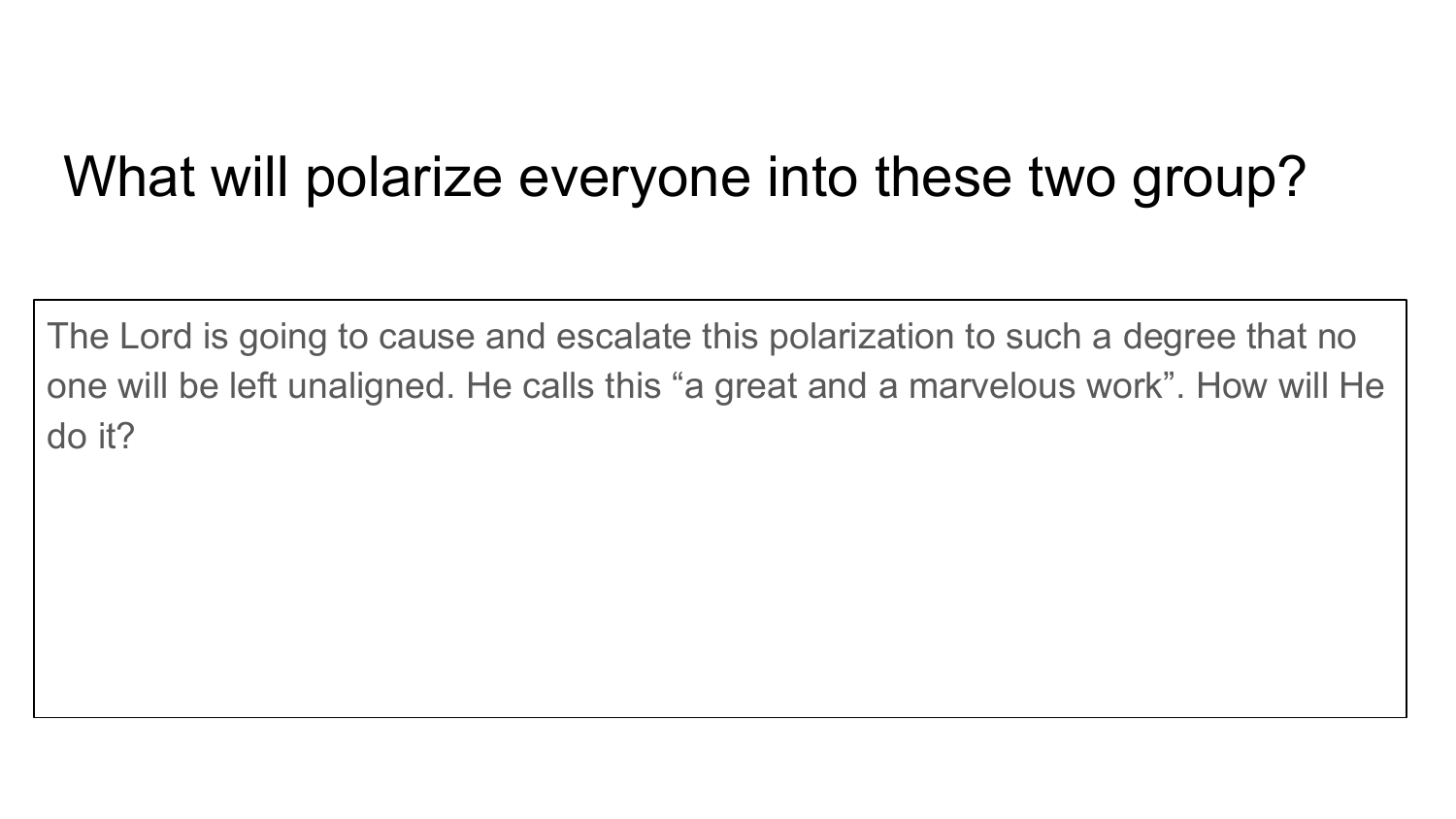7 For the time cometh, saith the Lamb of God, that I will work a great and a marvelous work among the children of men; a work which shall be everlasting, either on the one hand or on the other—either to the **convincing** of them unto **peace and life eternal**, or unto the deliverance of them to the hardness of their hearts and the blindness of their minds unto their being brought down into captivity, and also into destruction, both temporally and spiritually

What convinces people? Evidence What knowledge can lead people unto peace and eternal life? The truth.

The Lord will increasingly reveal evidence of the truth.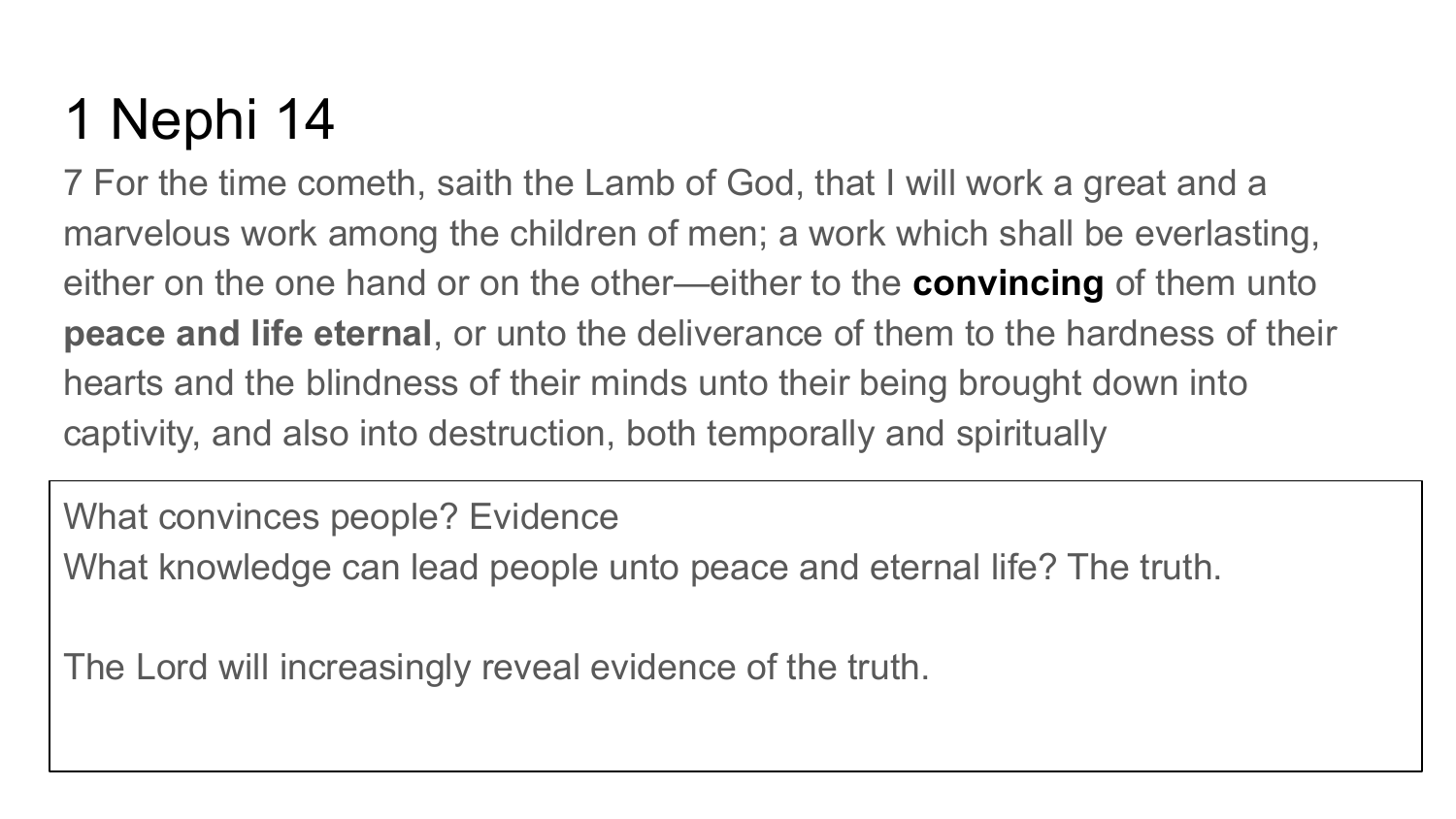7 For the time cometh, saith the Lamb of God, that I will work a great and a marvelous work among the children of men; a work which shall be everlasting, either on the one hand or on the other—either to the convincing of them unto peace and life eternal, or unto the deliverance of them to the hardness of their hearts and the **blindness of their minds** unto their being brought down into captivity, and also into destruction, both temporally and spiritually

What does blindness of mind imply?

Blinds block light from passing through. Light does not penetrate eyes that are blind. A mind that is blind is one that evidence does not penetrate. The mind is closed.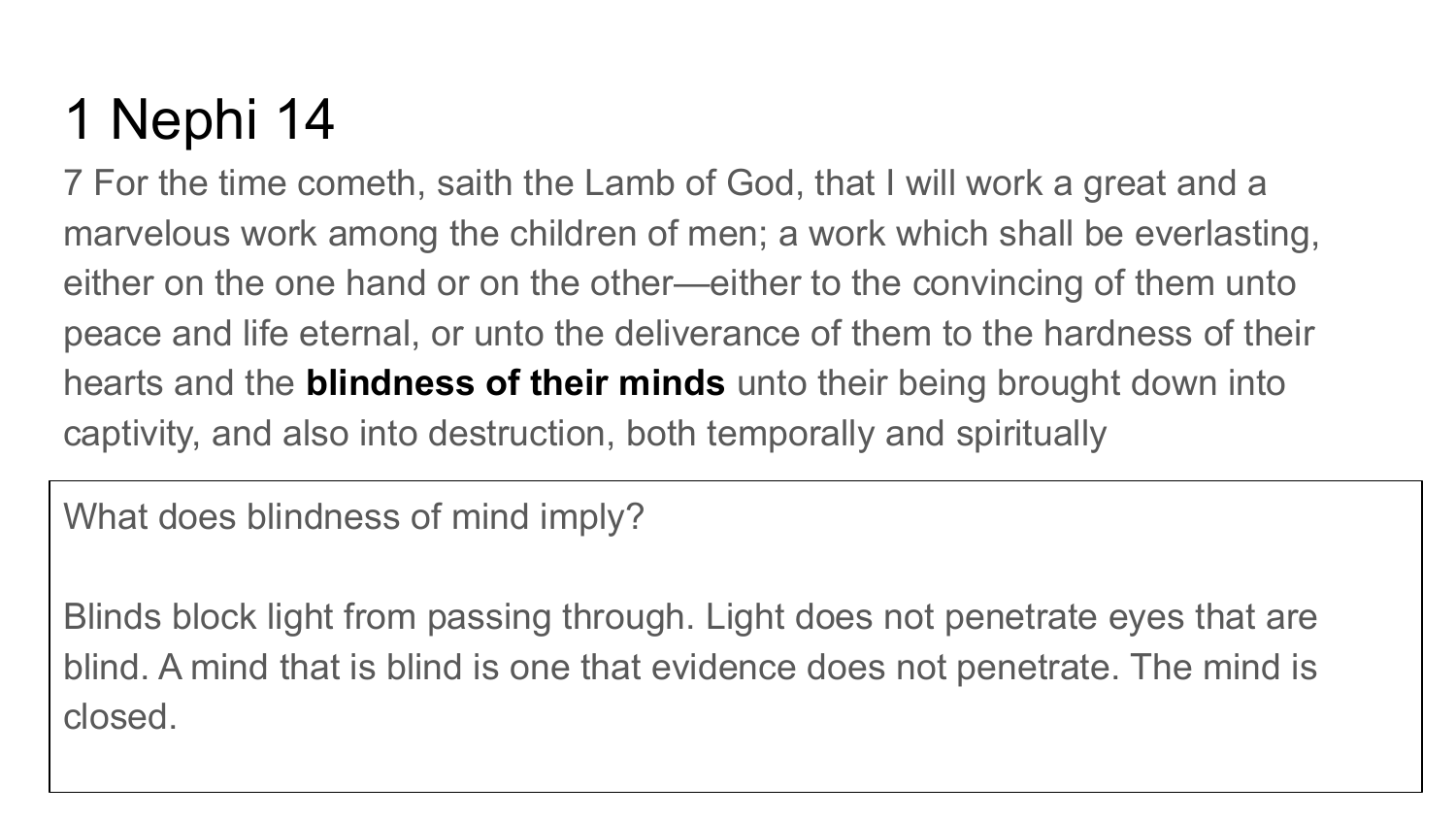7 For the time cometh, saith the Lamb of God, that I will work a great and a marvelous work among the children of men; a work which shall be everlasting, either on the one hand or on the other—either to the convincing of them unto peace and life eternal, or unto the deliverance of them to the **hardness of their hearts** and the blindness of their minds unto their being brought down into captivity, and also into destruction, both temporally and spiritually

What does hardness of heart imply?

Hard objects are not easily molded, shaped, or changed. The heart represents the will, motive, intents, and feelings of a person. A person with a hard heart has unchangeable feelings and intentions. They are obstinate and stubborn.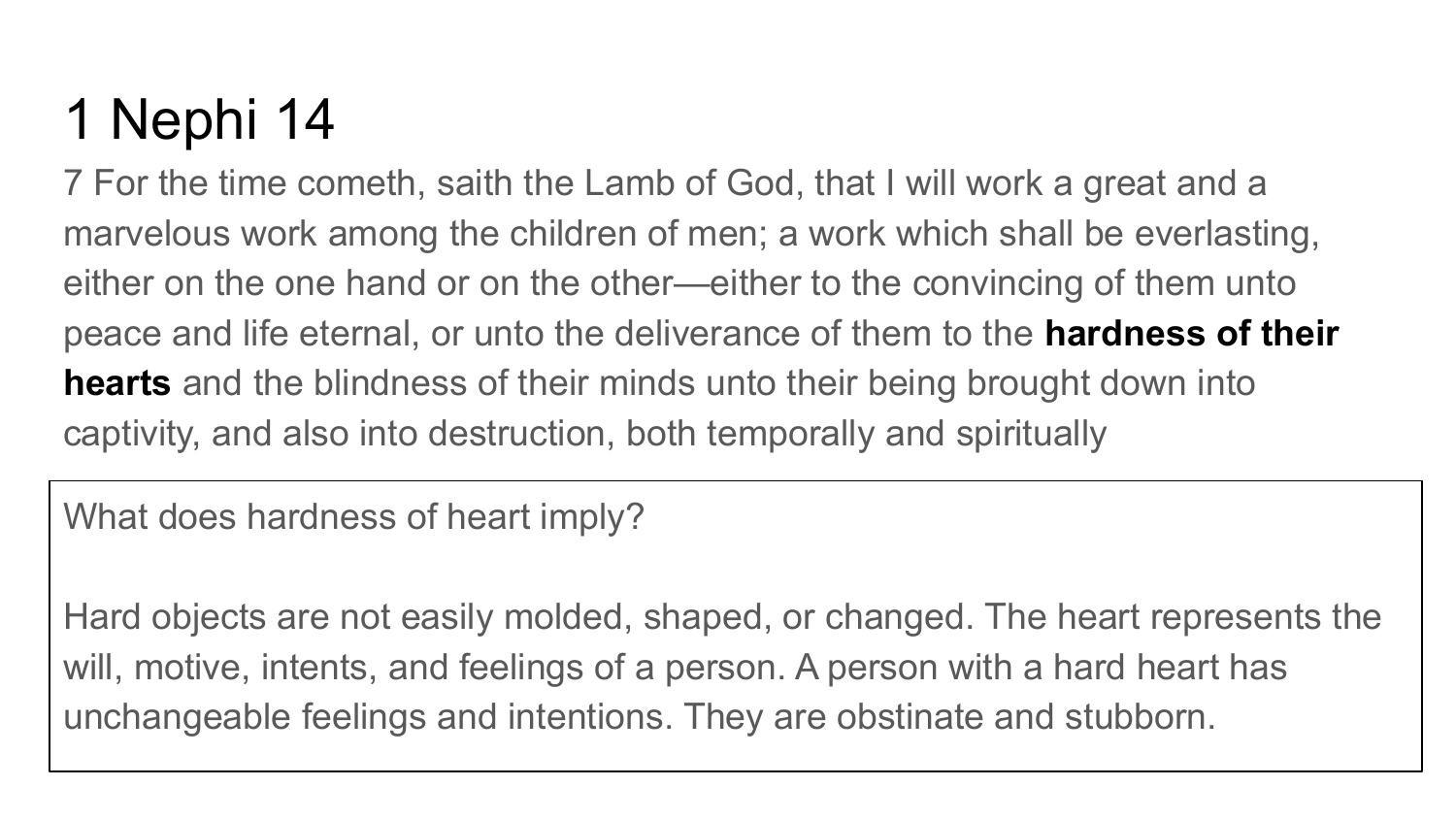7 For the time cometh, saith the Lamb of God, that I will work a great and a marvelous work among the children of men; a work which shall be everlasting, either on the one hand or on the other—either to the convincing of them unto peace and life eternal, or unto the **deliverance** of them to the hardness of their hearts and the blindness of their minds unto their being brought down into captivity, and also into destruction, both temporally and spiritually

How could people be delivered to unchangeable feelings and closed minds in opposition of the truth? By being convinced of a lie. Evidence of a lie is also called deception.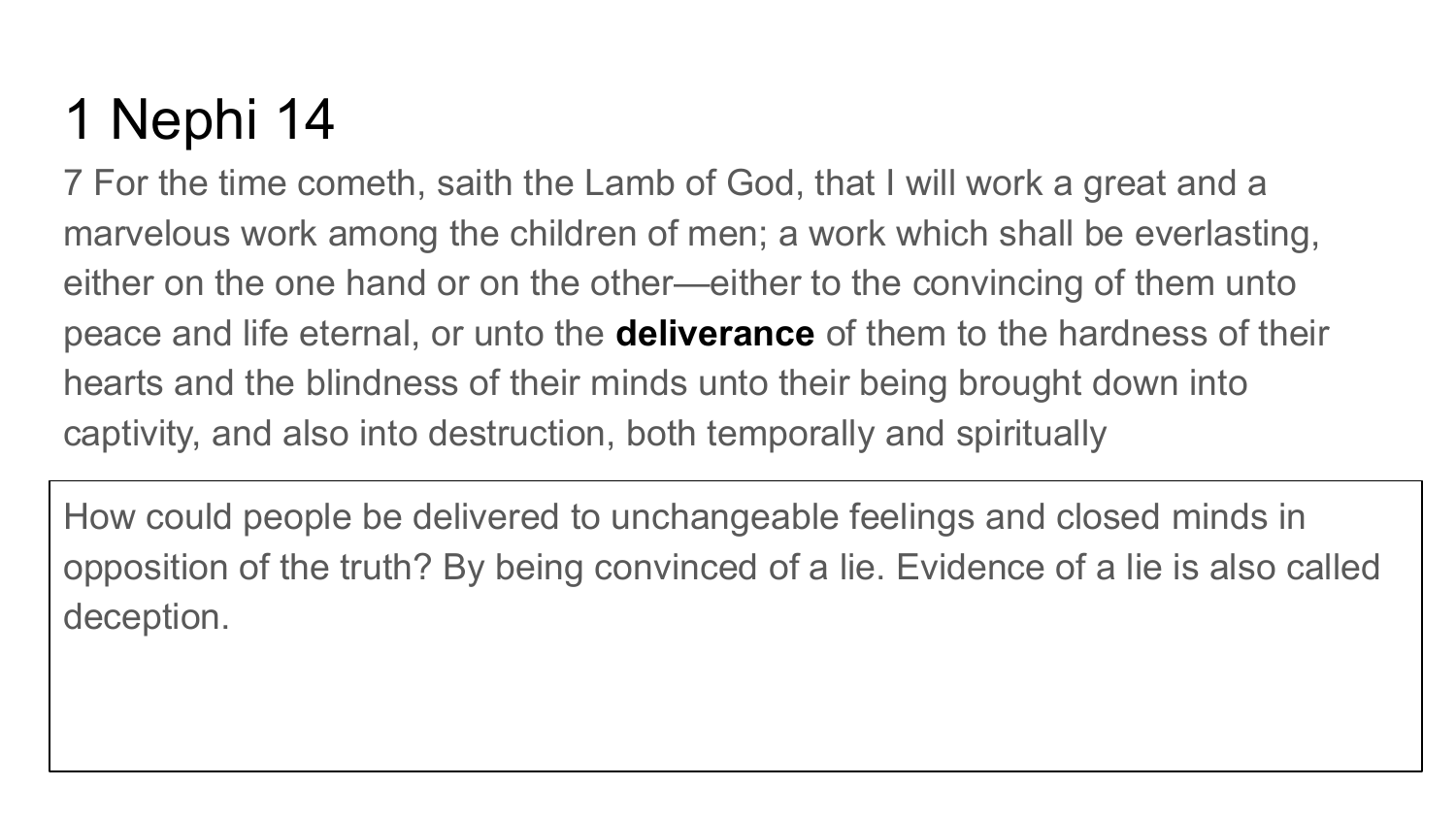### 2 Thessalonians 2 (Paul on the latter-days)

8 And then shall that Wicked be **revealed…**

9 Even him, whose coming is after the working of Satan with all **power and signs and lying wonders**,

10 And with all deceivableness of unrighteousness in them that perish; because they received not the love of the truth, that they might be saved.

11 And for this cause **God shall send them strong delusion**, **that they should believe a lie**:

12 That they all might be damned who believed not the truth, but had pleasure in unrighteousness.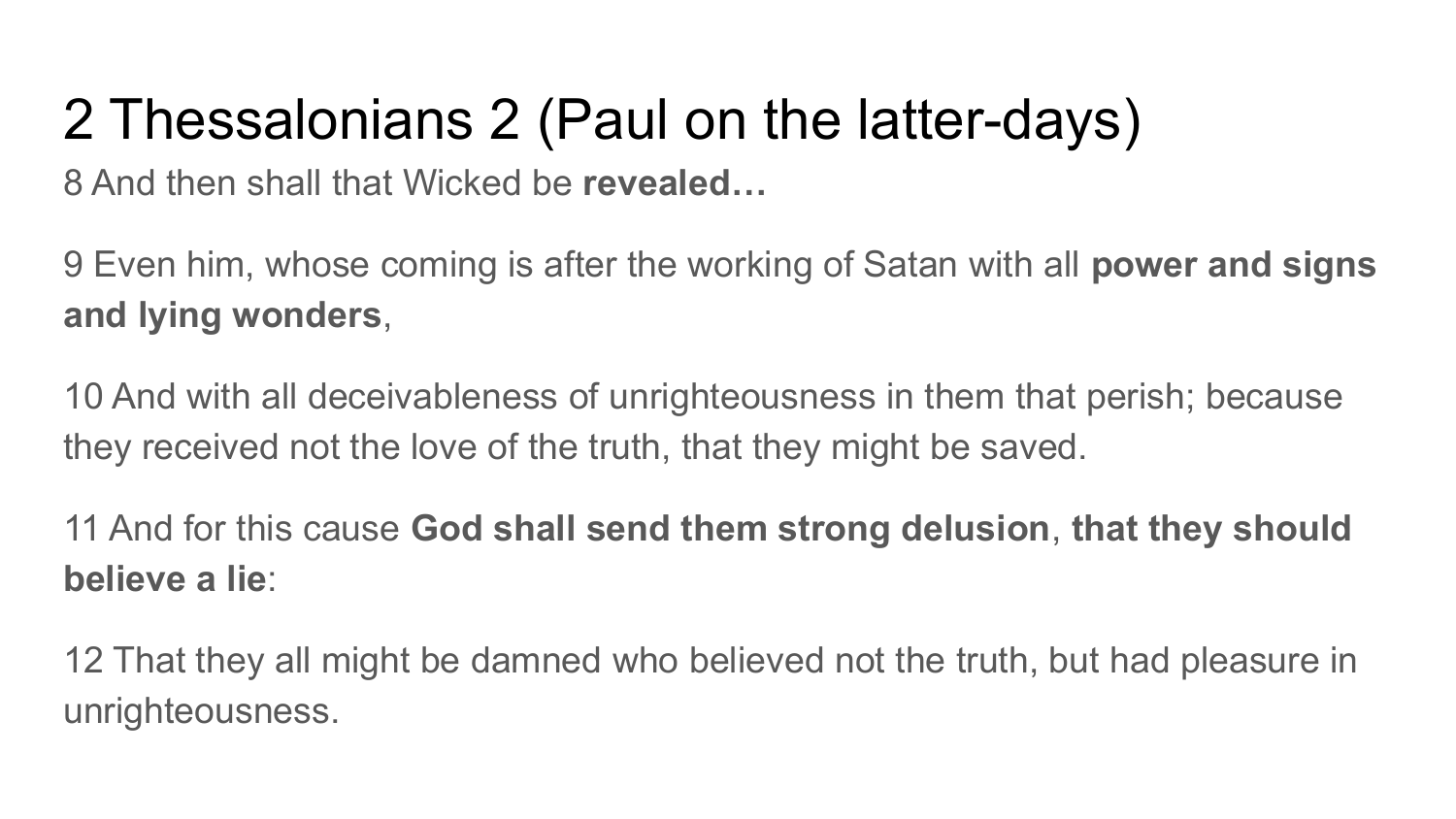7 For the time cometh, saith the Lamb of God, that I will work a great and a marvelous work among the children of men; a work which shall be everlasting, either on the one hand or on the other—either to the convincing of them unto peace and life eternal, or unto the deliverance of them to the hardness of their hearts and the blindness of their minds unto their being brought down into **captivity**, and also into **destruction**, both **temporally** and **spiritually**

They will give up their liberty for the false security offered by the kingdom of the devil. Temporal captivity.

They will be destroyed in the flesh as the wrath of God is poured out upon them. Temporal destruction.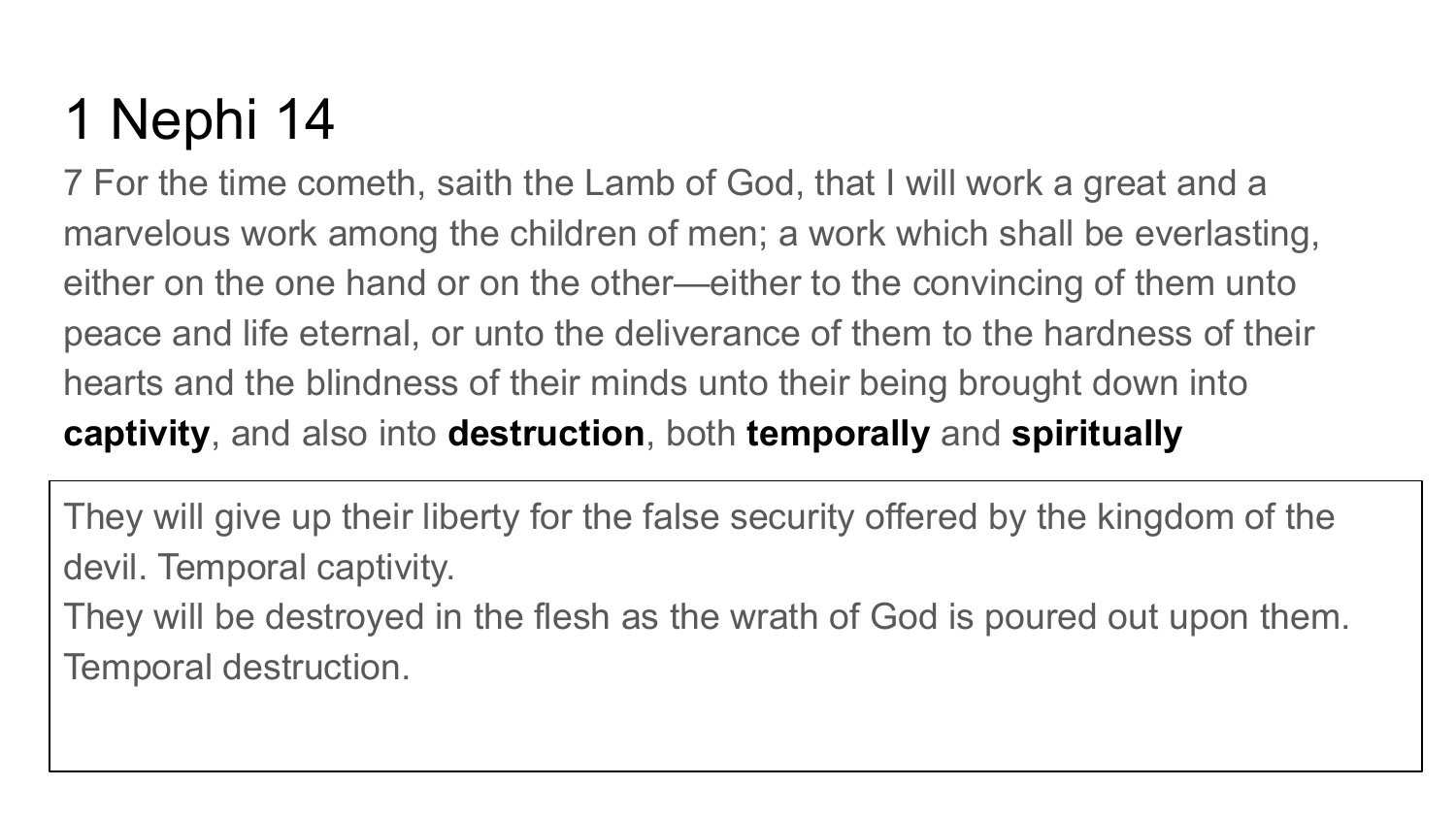#### Evidence and Deception

The great and marvelous work of polarizing society consists in the Lord revealing **evidence**, while allowing satan to reveal **deception**, giving people a full excuse to justify the intentions of their hearts, whether for God and His plan of salvation or for satan's opposing plan.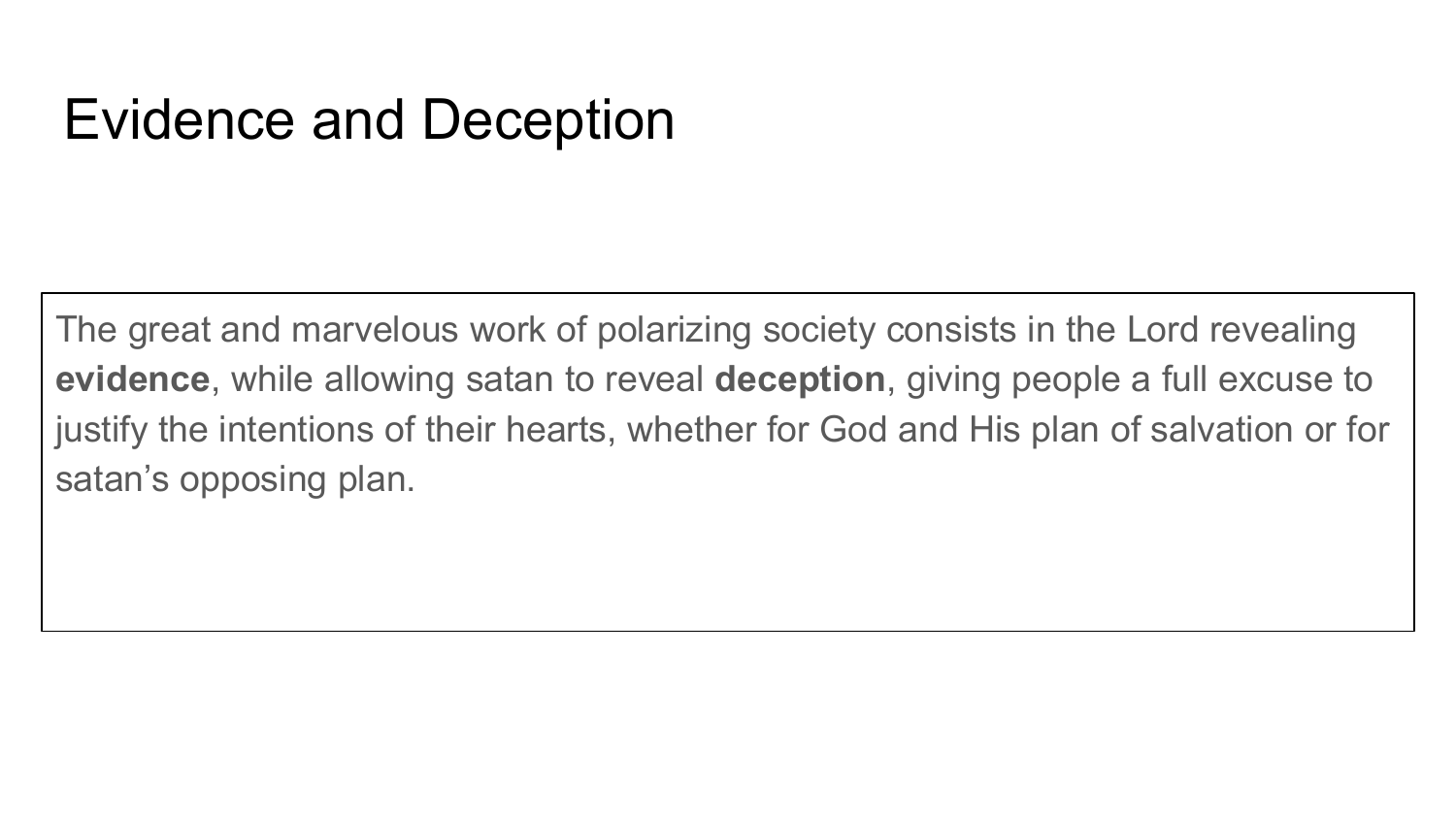### Russell M. Nelson (Evidence)

"Our Savior and Redeemer, Jesus Christ, will perform some of His **mightiest works** between now and when He comes again. We will see **miraculous indications** that God the Father and His Son, Jesus Christ, preside over this Church in majesty and glory. But in coming days, it will not be possible to survive spiritually without the guiding, directing, comforting, and constant influence of the Holy Ghost." ('Revelation for the Church, Revelation for Our Lives' April 2018 General Conference)

How is it that we can see miraculous indications of the truth while at the same time it being impossible to survive spiritually without personal revelation?

The deception will be equally convincing as the evidence.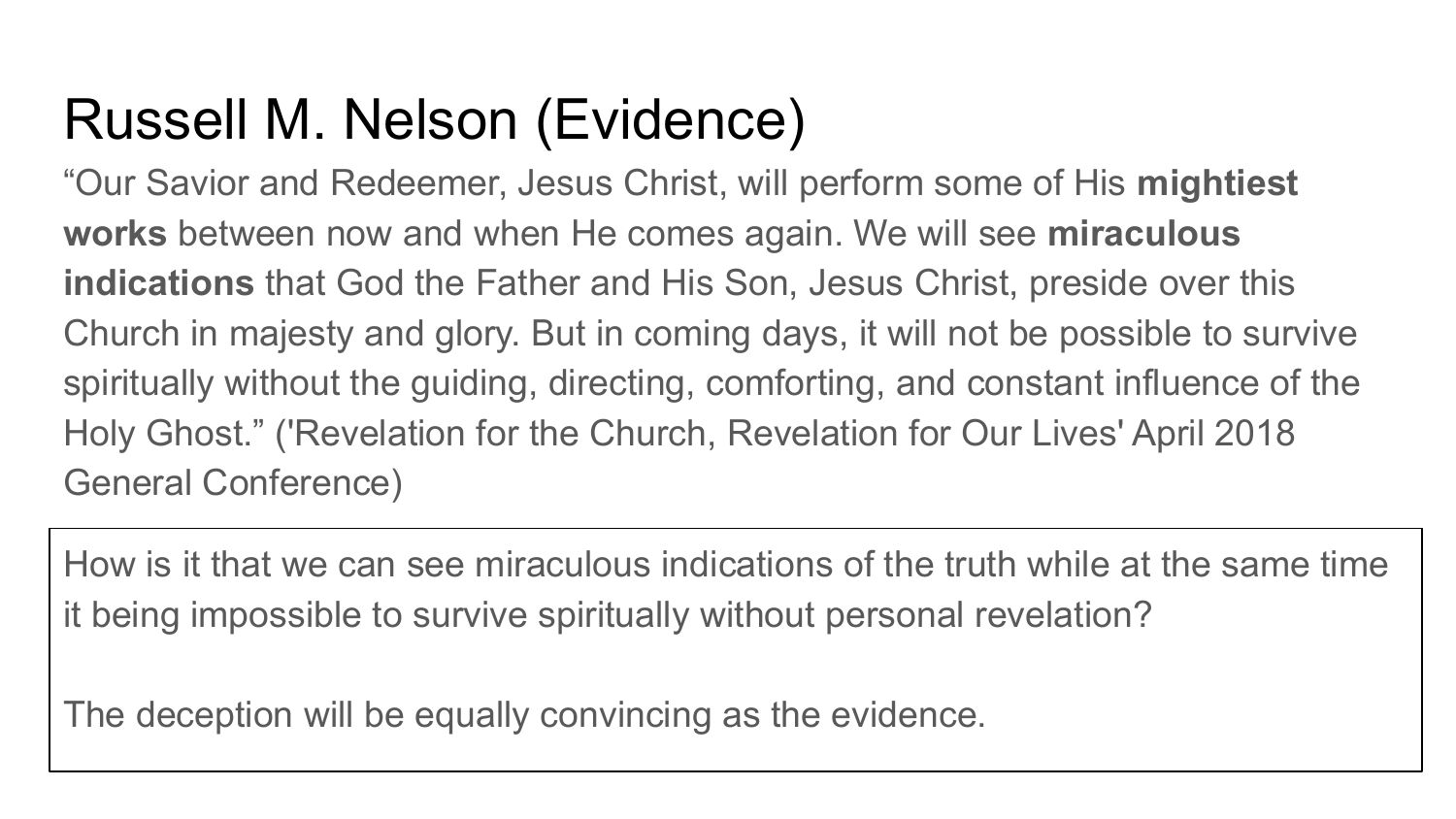#### The Great Deception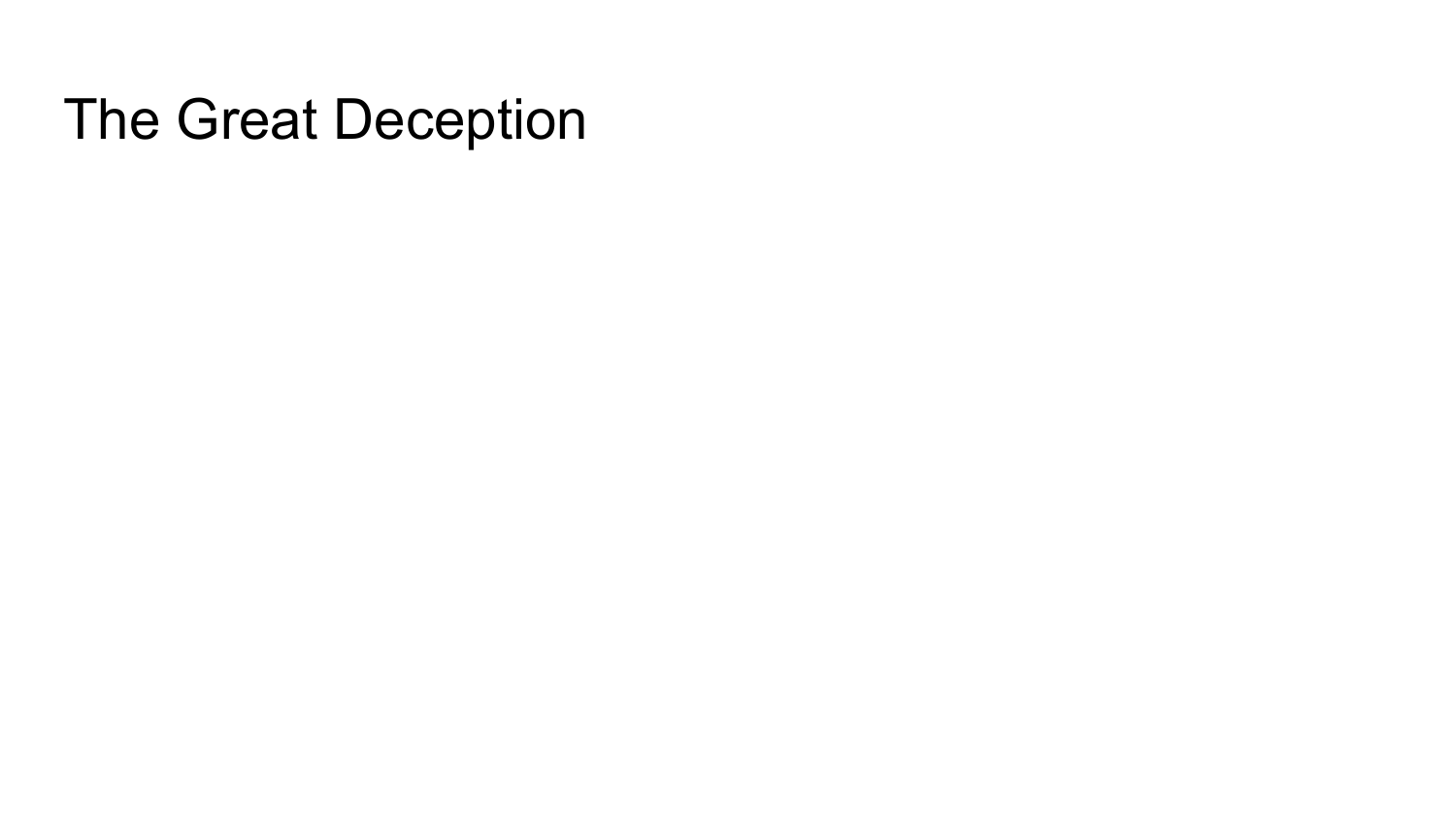14 …and the **Lamb** shall overcome them; for he is **Lord** of lords

**Symbolic Keys** The Lamb the Savior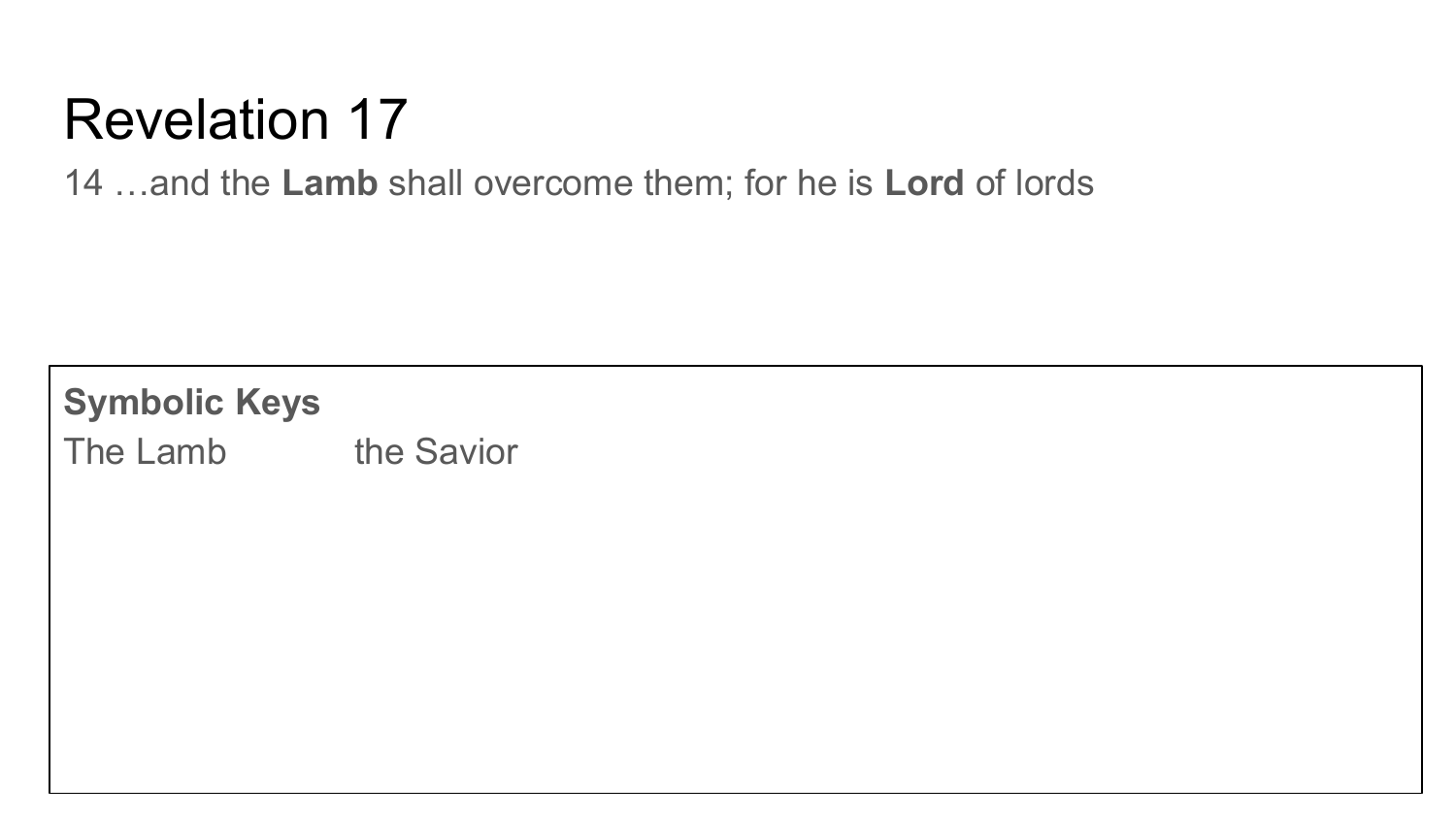8 …the great **dragon**, who was cast out--that old serpent called the devil, and also called **Satan**

| <b>Symbolic Keys</b> |            |
|----------------------|------------|
| The Lamb             | the Savior |
| The dragon           | satan      |
|                      |            |
|                      |            |
|                      |            |
|                      |            |
|                      |            |
|                      |            |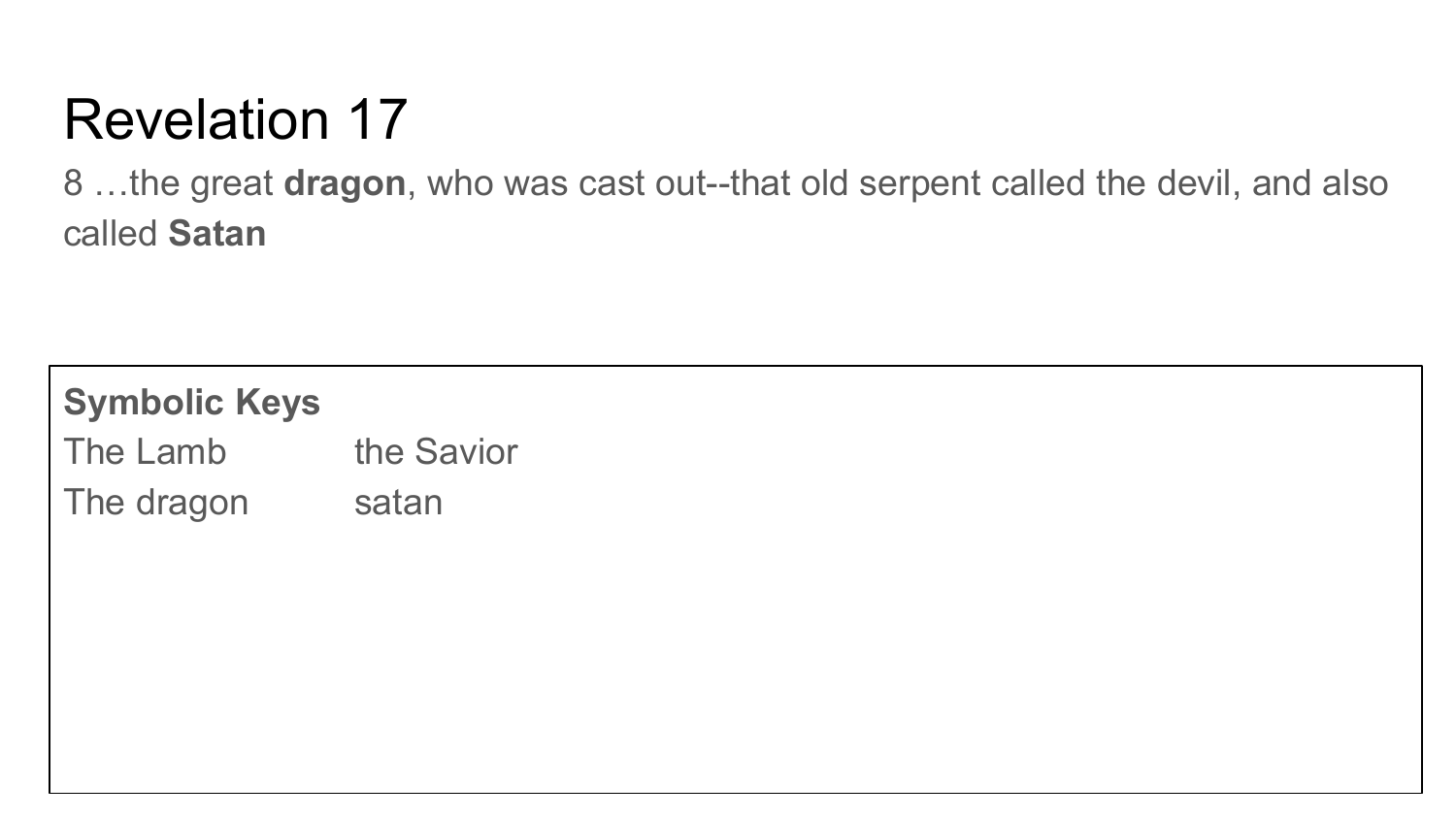11 And I beheld **another beast** coming up out of the earth; and he had two horns like a **lamb**, and he spake as a **dragon**.

This second beast has the outward appearance of a lamb, a savior, but inwardly speaks as satan. This beast will appear to be caring, loving, concerned, empathetic, and primarily interested in the safety and well-being of all.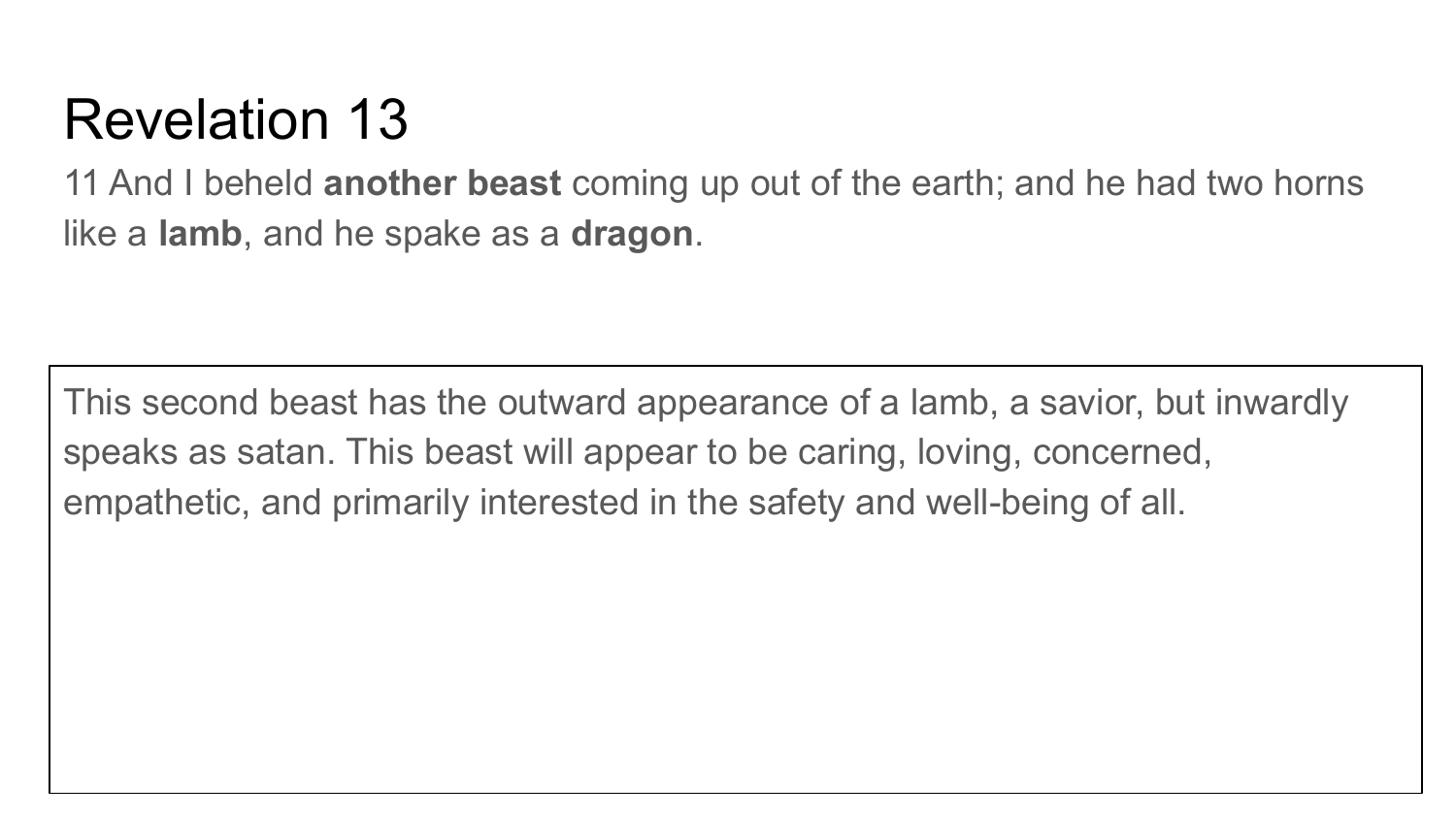12 And he exerciseth all the power of the first beast before him, and causeth the earth and them which dwell therein to worship the first beast,

Where does the first beast get its power? From the dragon (satan), the heads (government leaders), and the horns (other powerful people).

The second beast shares the same power with the first beast. But its role is different. It causes or convinces all to worship, obey, or give their allegiance to the first beast, the church of the devil, the global government system of tyranny.

How does it convince the world to do this?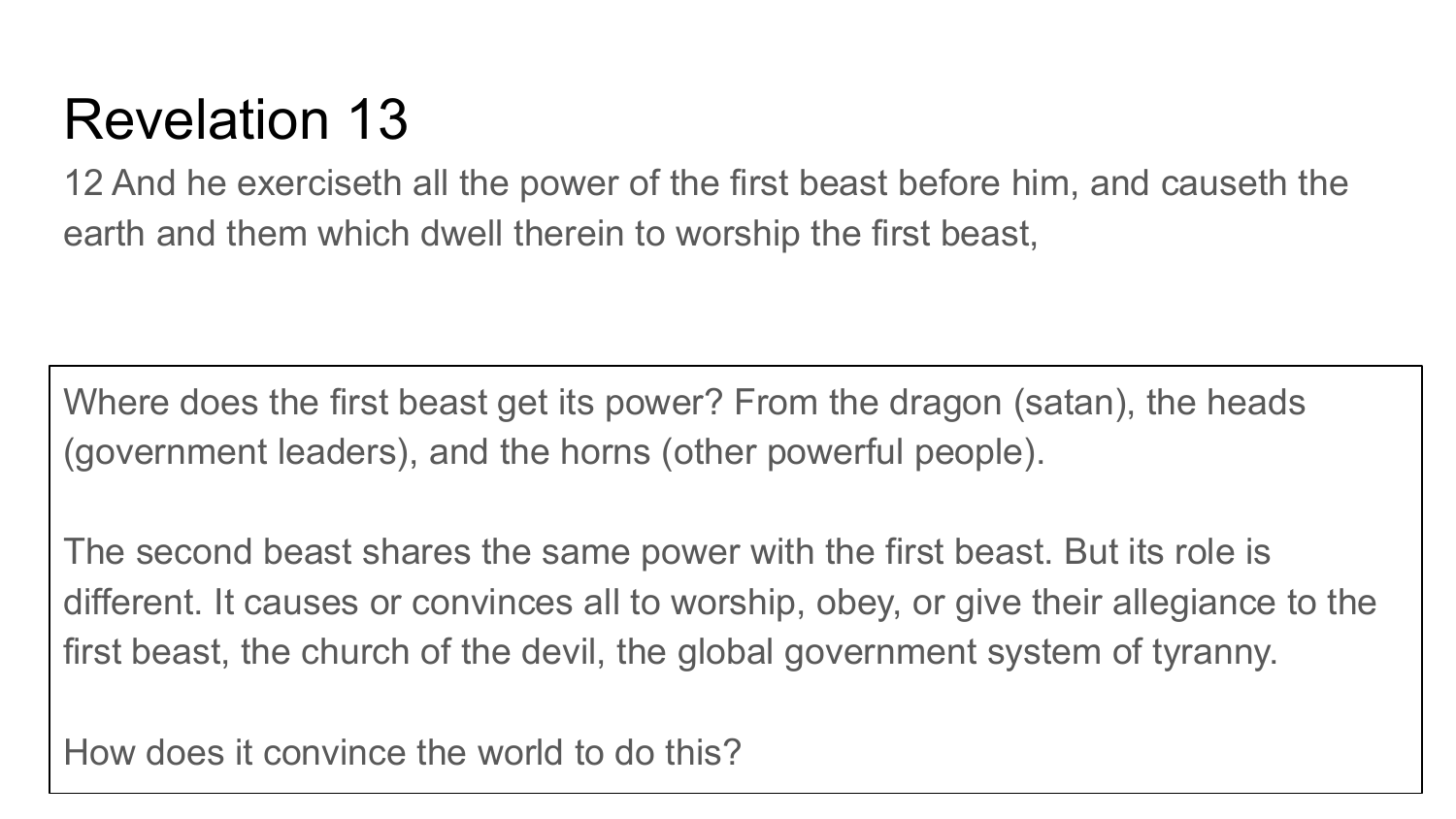#### Moses 4

1 That Satan… came before me, saying—Behold, here am I, send me, **I will be thy son**, and **I will redeem all mankind,** that one soul shall not be lost, and surely I will do it; **wherefore give me thine honor.**

Satan wants to be obeyed as a god and worshipped by all as a savior. But he can't appear to be a savior to all unless there is something to save us all from. So he must create a common enemy, a universal threat, a global crisis.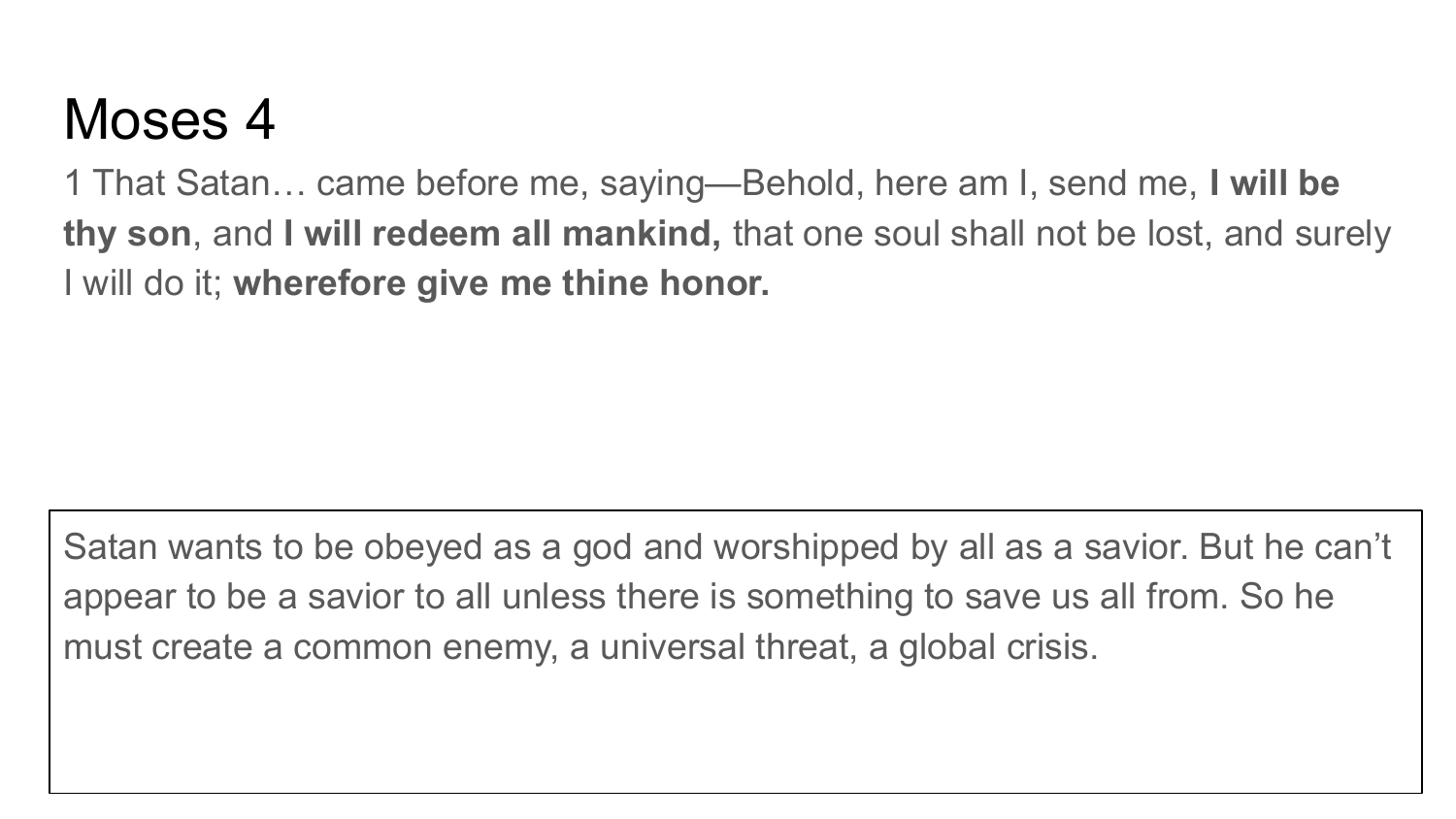13 And he doeth great **wonders**, so that he maketh fire come down from heaven on the earth in the sight of men,

14 And **deceiveth** them that dwell on the earth **by the means of those miracles** which he had power to do

Is the fire real? Or is it an illusion?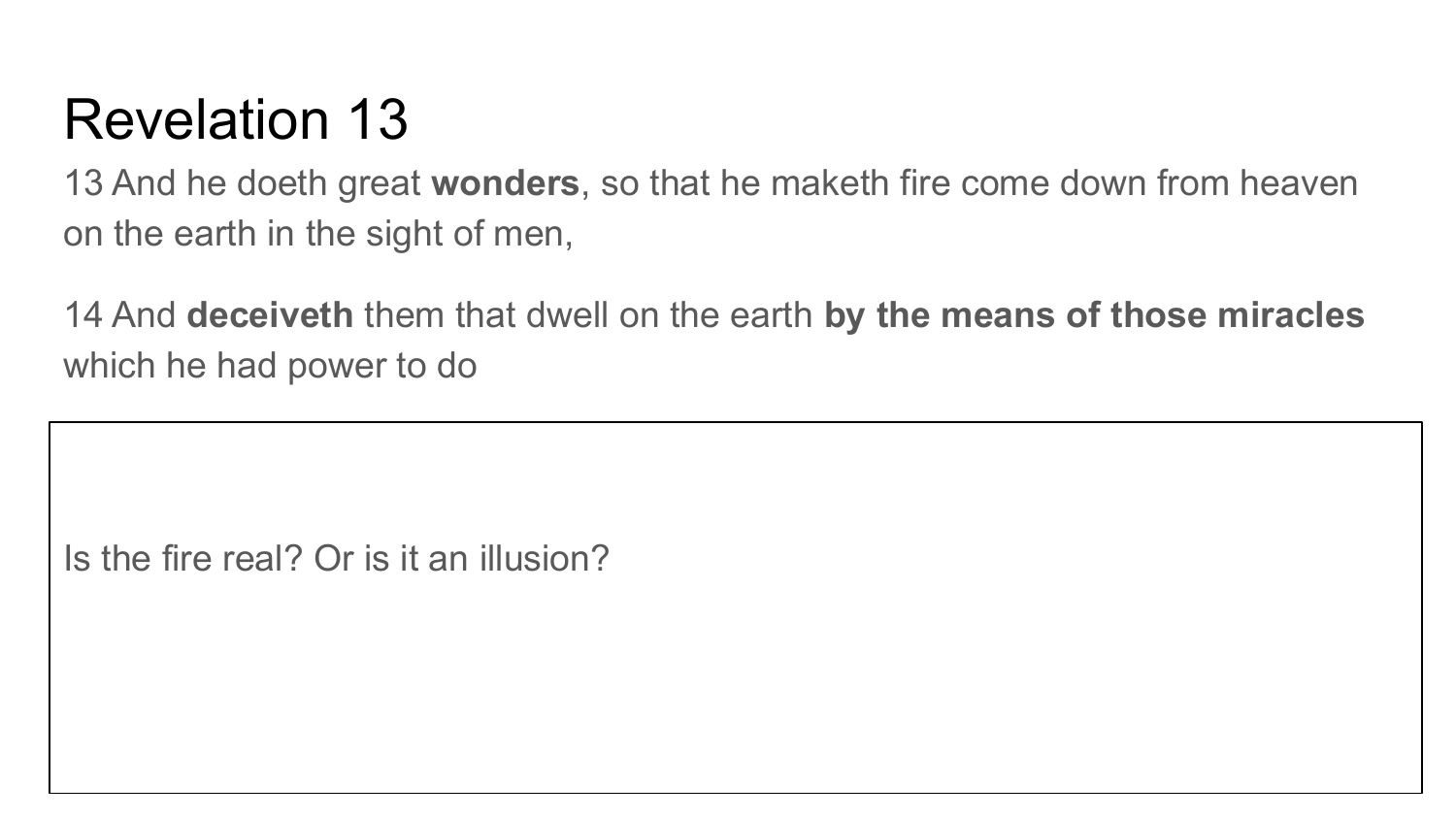13 And he doeth great **wonders**, so that he maketh fire come down from heaven on the earth in the sight of men,

14 And **deceiveth** them that dwell on the earth **by the means of those miracles** which he had power to do

Is it something that people will praise and adore, or something that will cause terror and fear?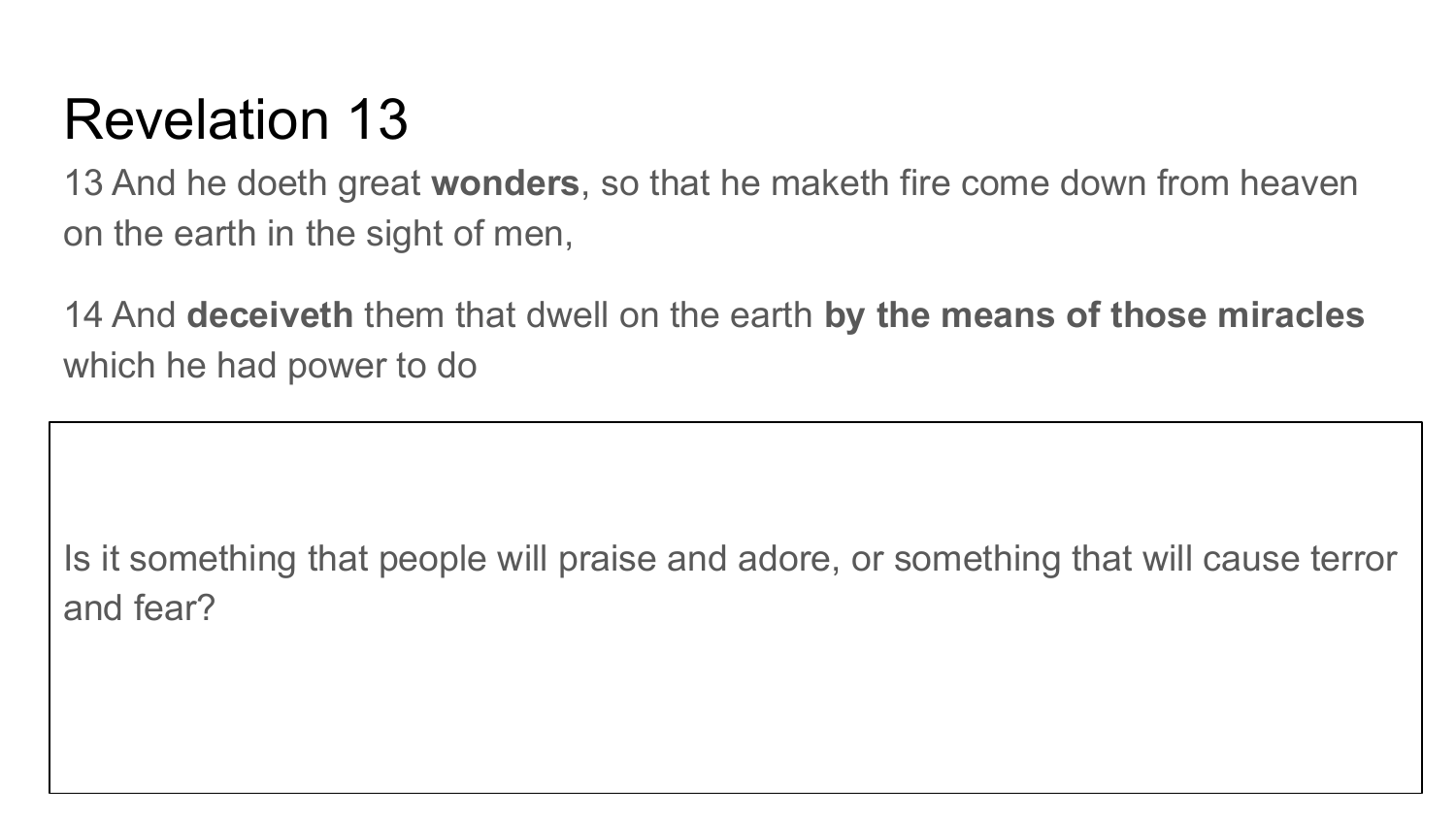13 And he doeth great **wonders**, so that he maketh fire come down from heaven on the earth in the sight of men,

14 And **deceiveth** them that dwell on the earth **by the means of those miracles** which he had power to do

If the beast puts on the appearance of a savior would it want us to know that it is the cause of the terrorizing?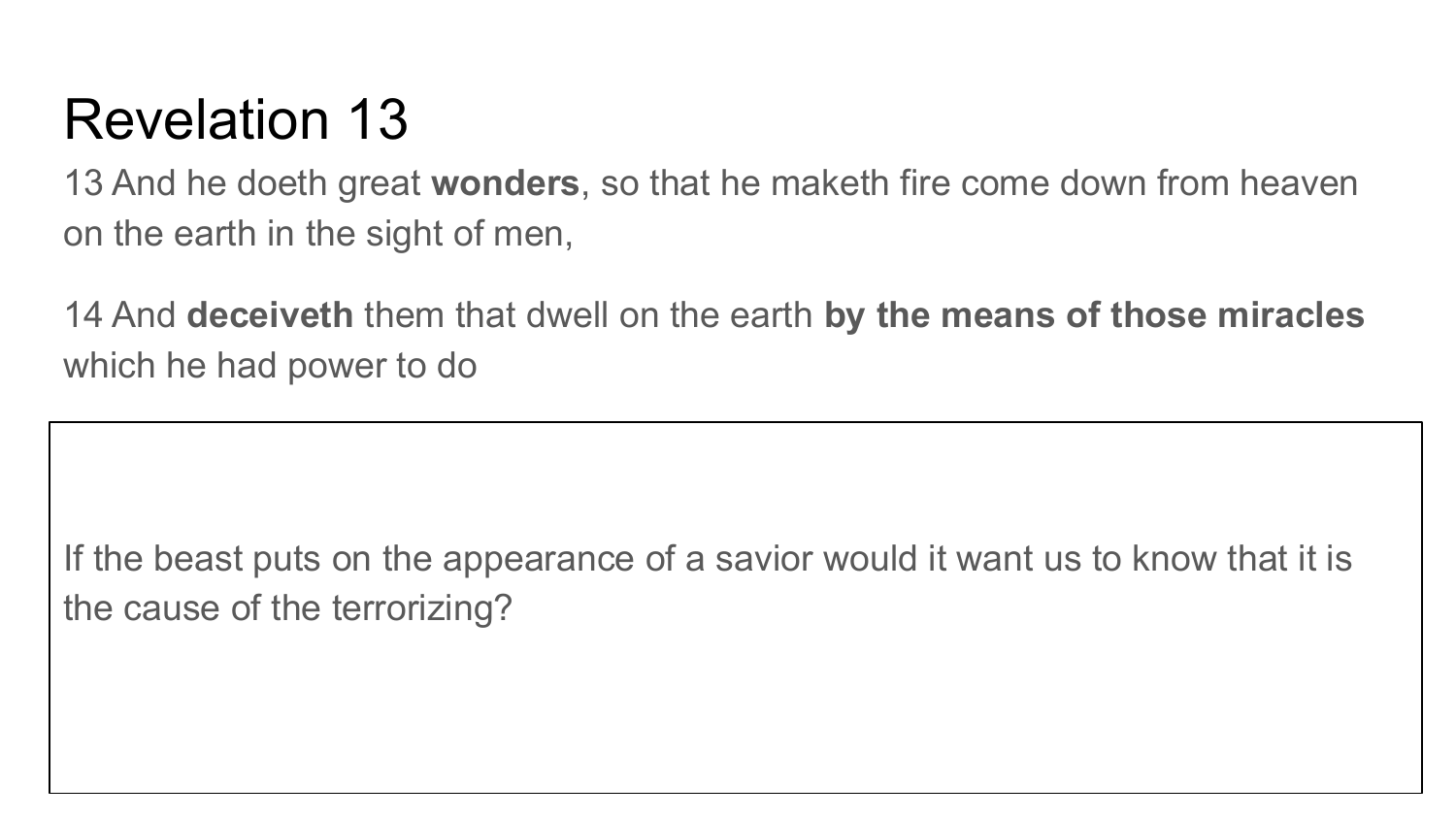13 And he doeth great **wonders**, so that he maketh fire come down from heaven on the earth in the sight of men,

14 And **deceiveth** them that dwell on the earth **by the means of those miracles** which he had power to do

Is the fire the only miracle or wonder it performs?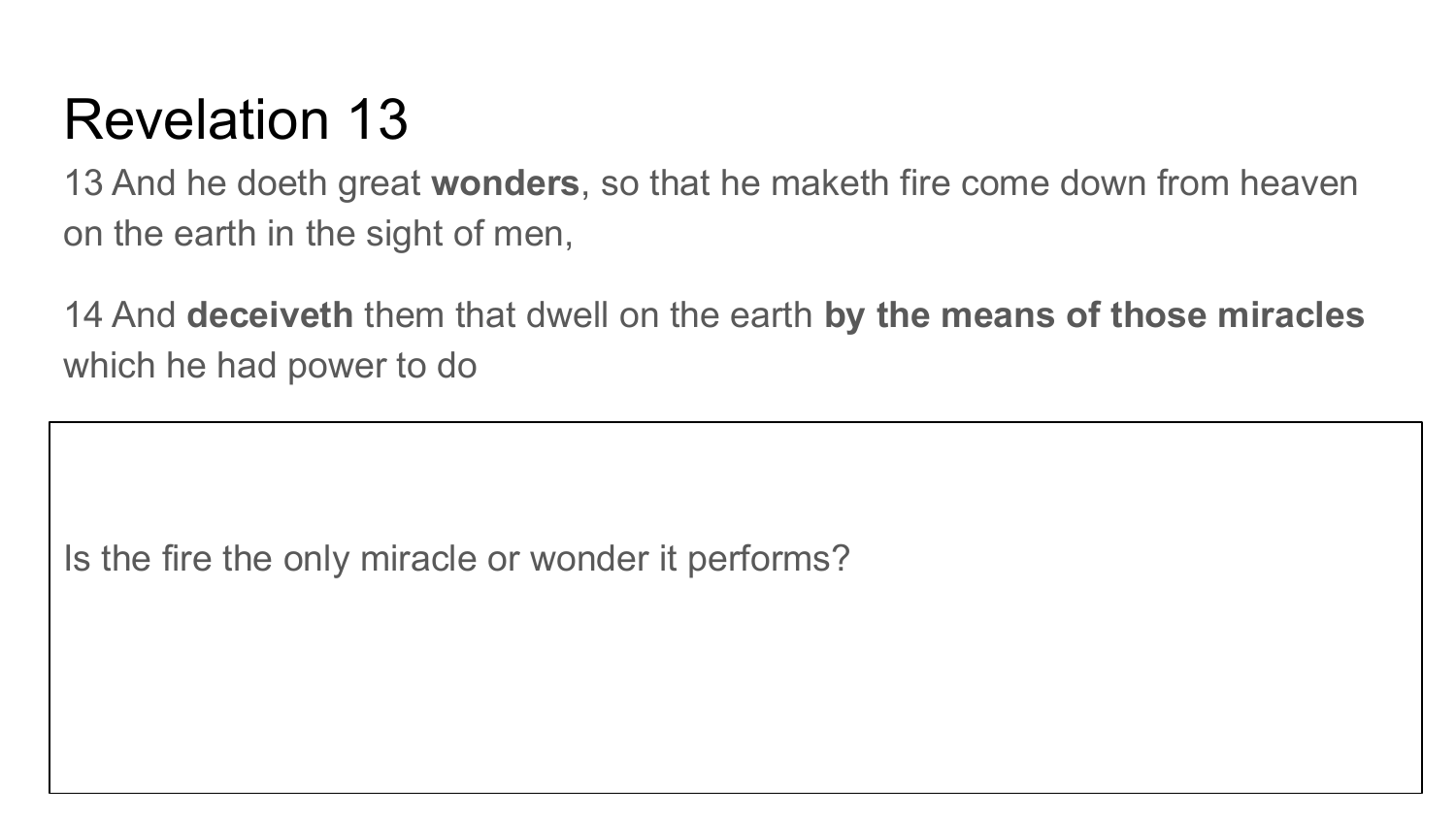13 And he doeth great **wonders**, so that he maketh fire come down from heaven on the earth in the sight of men,

14 And **deceiveth** them that dwell on the earth **by the means of those miracles** which he had power to do

A miracle is something that **appears** to be unexplainable, impossible, supernatural, or beyond human ability.

These emergencies appear to be outside the realm of human contrivance, but are in fact manufactured threats to all that live on this planet.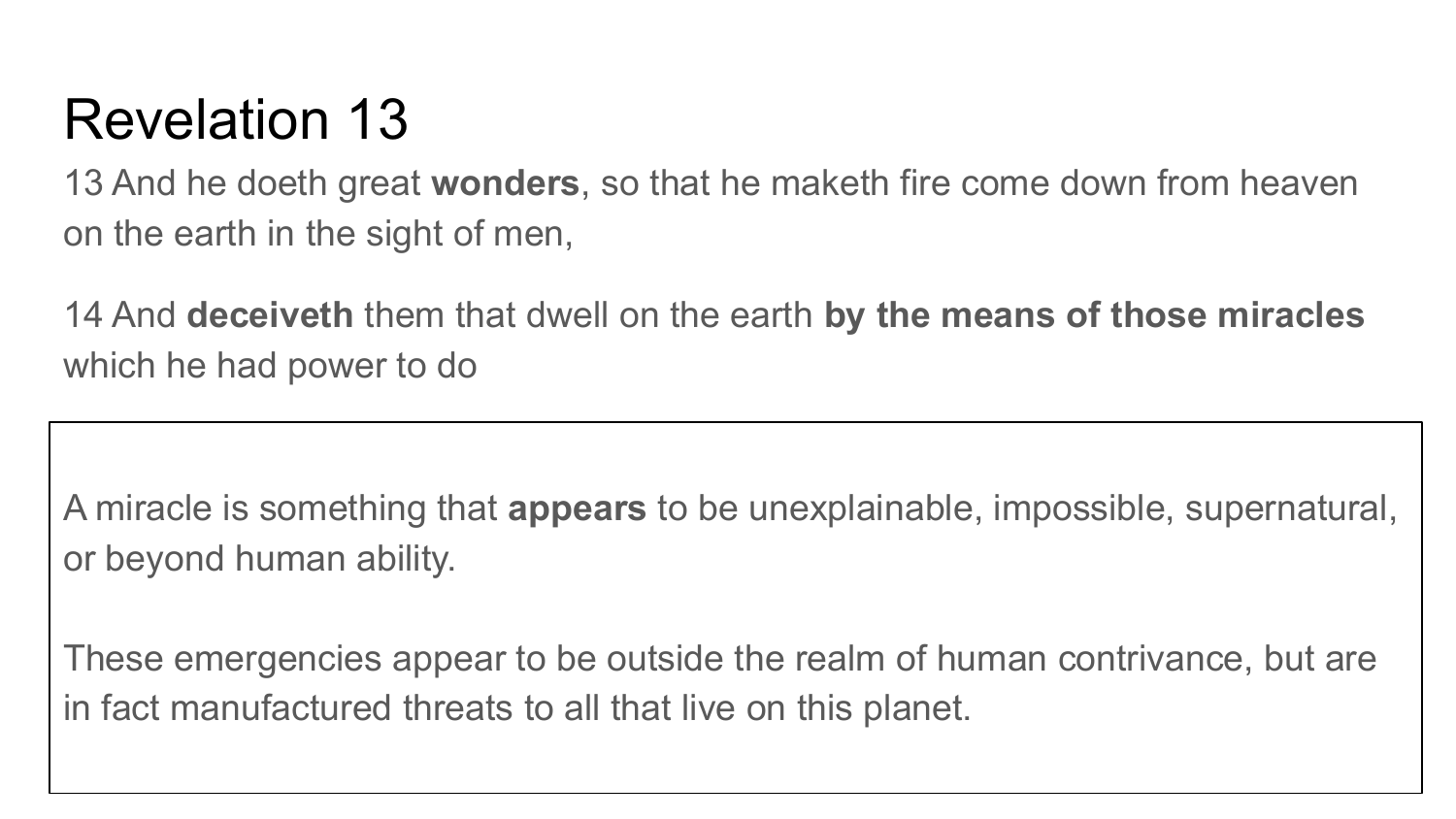13 And he doeth great **wonders**, so that he maketh fire come down from heaven on the earth in the sight of men,

14 And **deceiveth** them that dwell on the earth **by the means of those miracles** which he had power to do

What is the purpose of these dangerous and deadly catastrophes?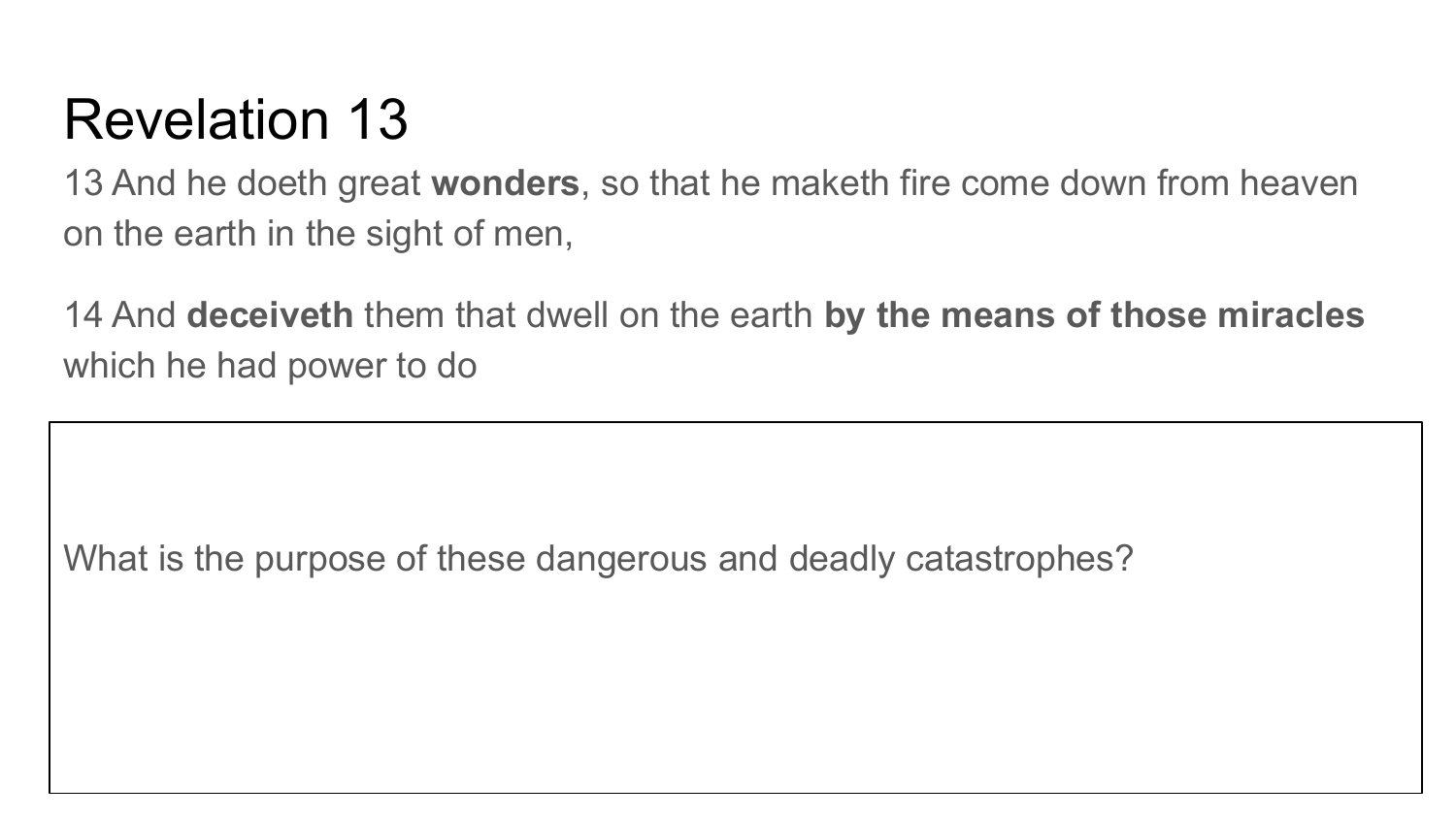20 …the false prophet that wrought miracles…, with which he deceived them

This miracle working beast is also referred to as "the false prophet" As a doomsday prophet, foretelling civilization-ending consequences, it warns that if the people don't align with the first beast, disaster will follow. This becomes increasingly convincing as these disasters are brought about through artificial means.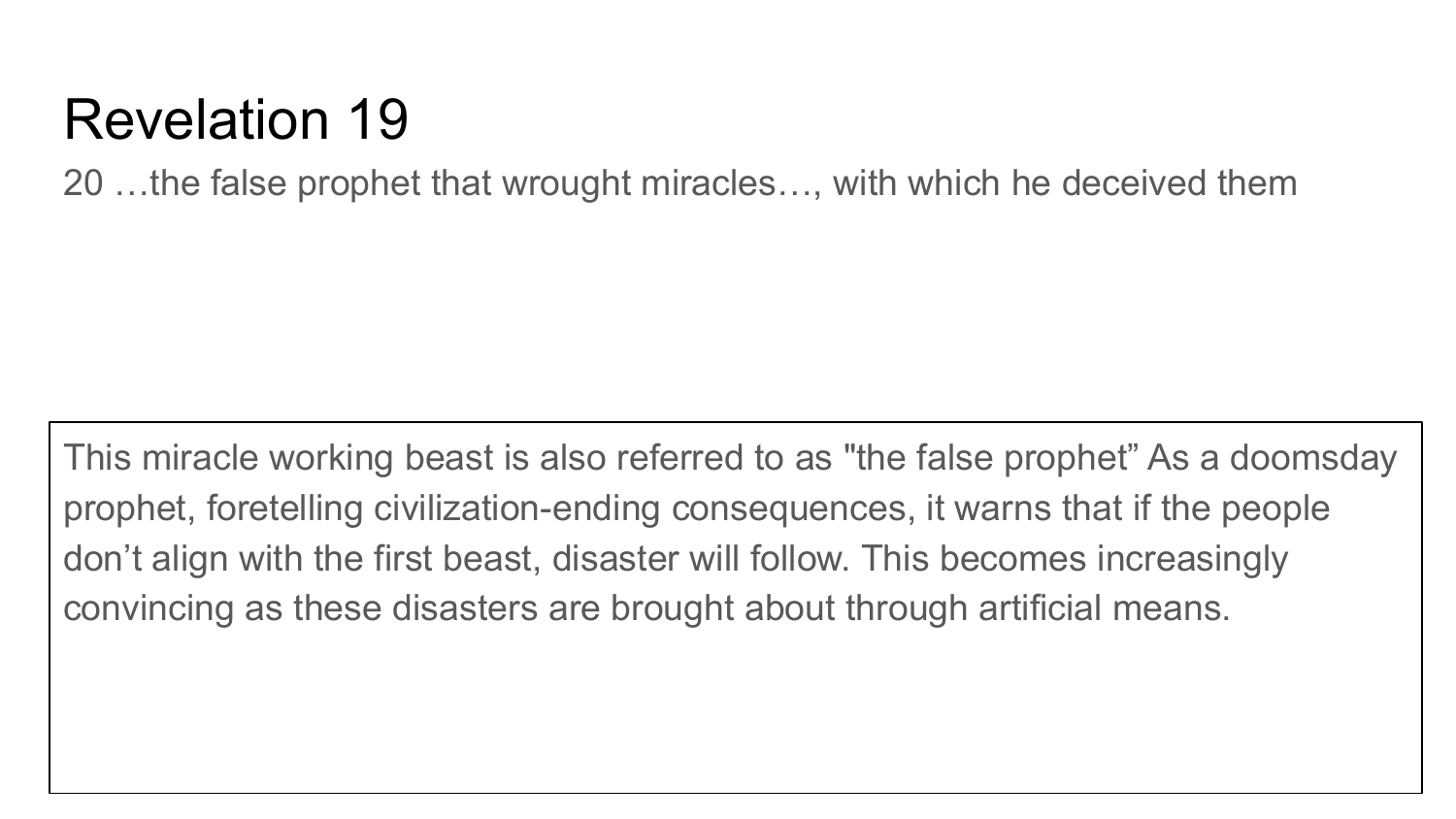16 And he causeth all, both small and great, rich and poor, free and bond, to receive a mark in their right hand, or in their foreheads:

17 And that no man might buy or sell, save he that had the mark…

This global economy will require a mark of identification for monitoring all human activity within the system.

How can manufactured global threats be used to deceive people into accepting such a system of tyranny?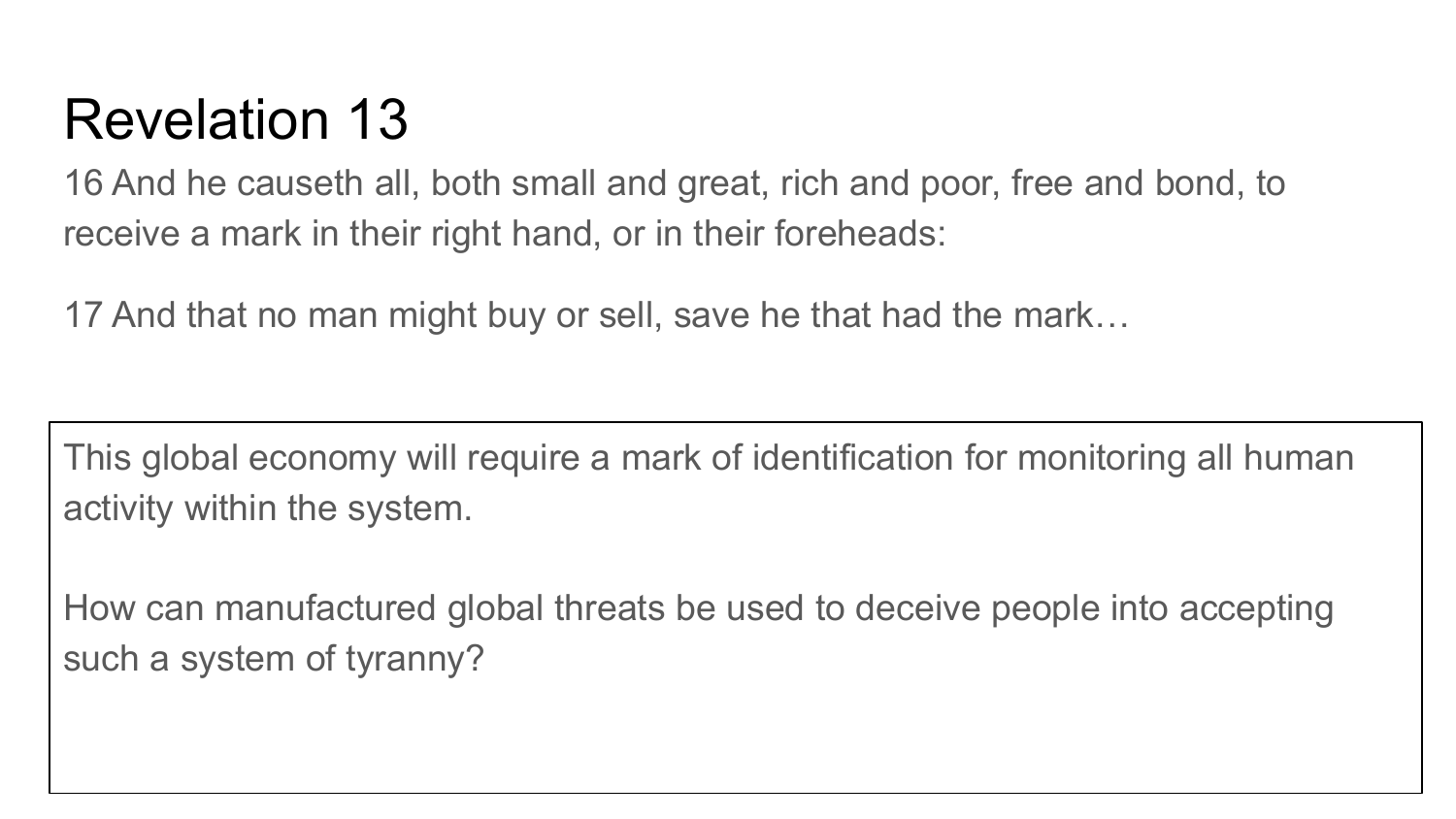It will claim that this planet cannot sustain our life styles and that these emergencies are caused by unregulated human activity. The purpose is to deceive the nations into accepting the emerging world political system as the solution. It will be proposed as the only way of fighting such global threats.

This beast is a false christ or anti-christ because it proposes an opposing plan of salvation that destroys agency and excludes Jesus Christ.

This anti-Christ false prophet beast will perform a series of global crises calculated to cause fear, terror, and shame intended to cripple the world into accepting total surveillance and control as our only salvation.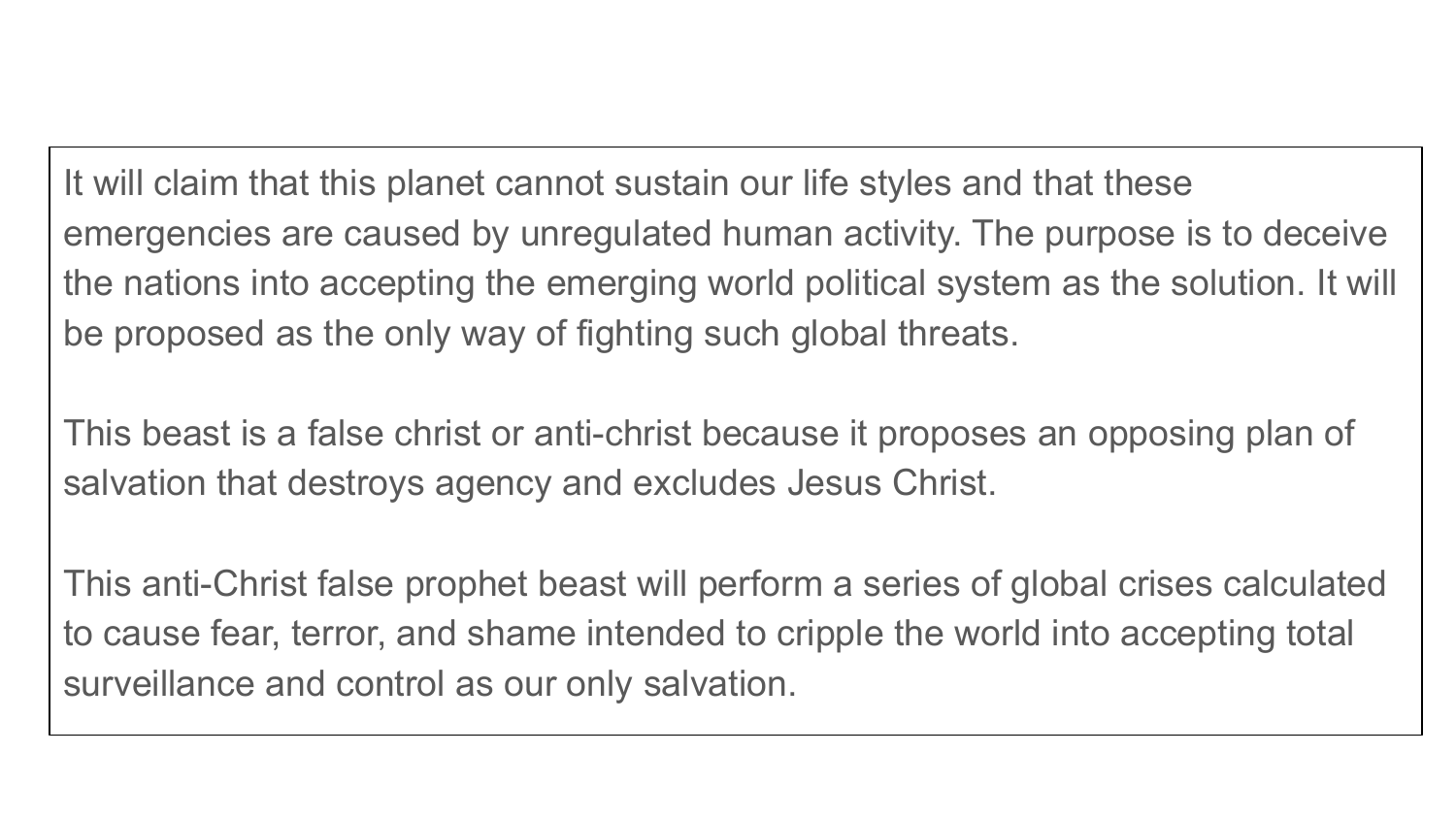### Matthew 24

24 For there shall arise false Christs, and false prophets, and shall shew great signs and wonders; insomuch that, if it were possible, they shall deceive the very elect.

The false Christs and false prophets that Jesus warns of don't appear as religious figures. They don't claim to be Jesus Christ or prophets of God. They offer to save us independent of Jesus Christ through a false plan of salvation.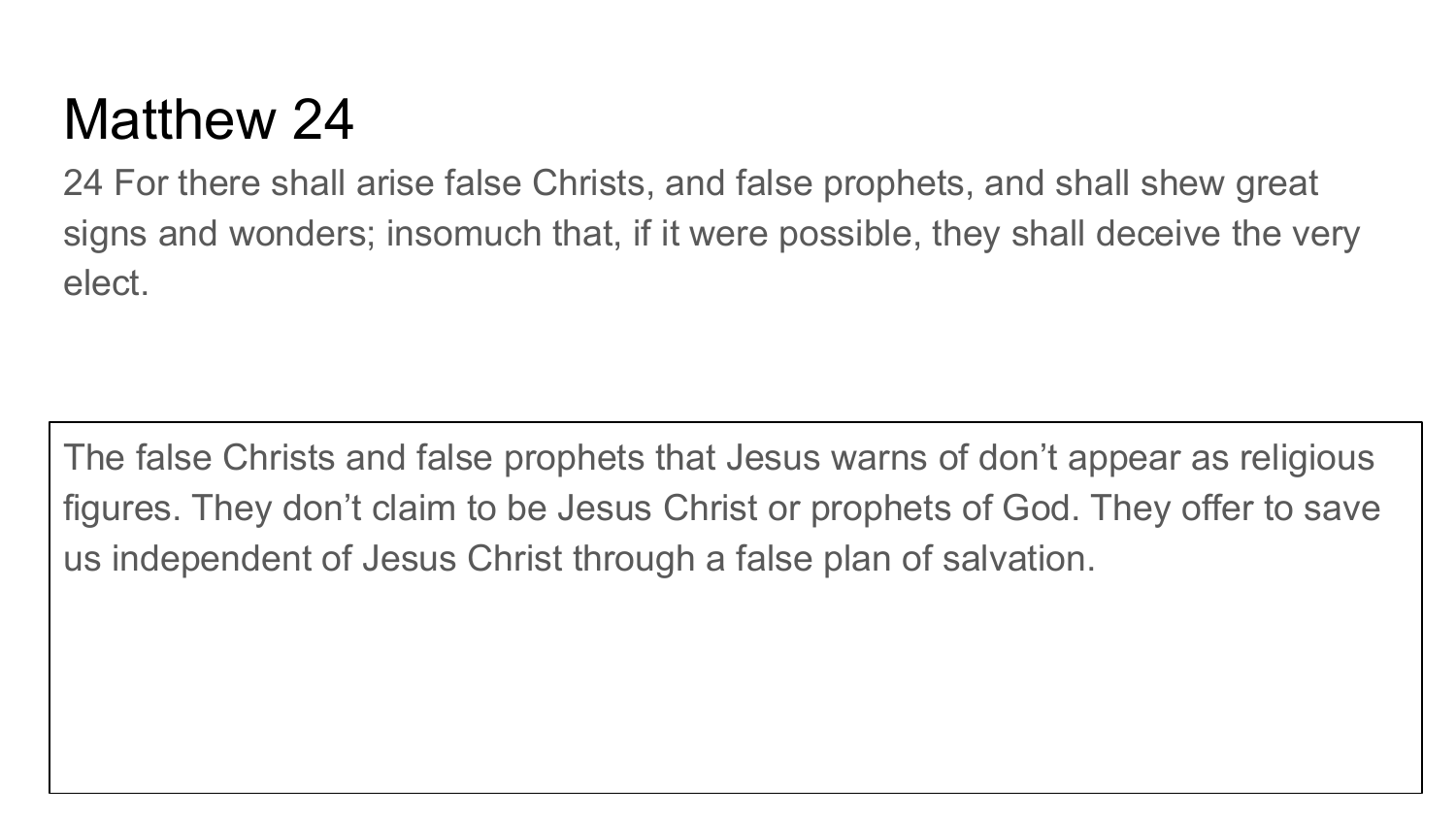John Taylor (The Coming Crisis & How to Meet It) "the Devil or Satan also, will be revealed in signs and wonders and in mighty deeds! This, reader, is the great key to all the marvelous events that are to transpire shortly upon the earth.

…He has made some manifestations of his power in different periods of the world, but never before has there been such an array of numbers on his side, never before such a consolidation of armies and rulers, never before has there been such an imposing and overwhelming exhibition of miracles as Satan will shortly make manifest.…

…He will be so far unshackled and unchained that his power will deceive all nations, even the world. And the elect will barely escape the power of his sorceries, enchantments, and miracles!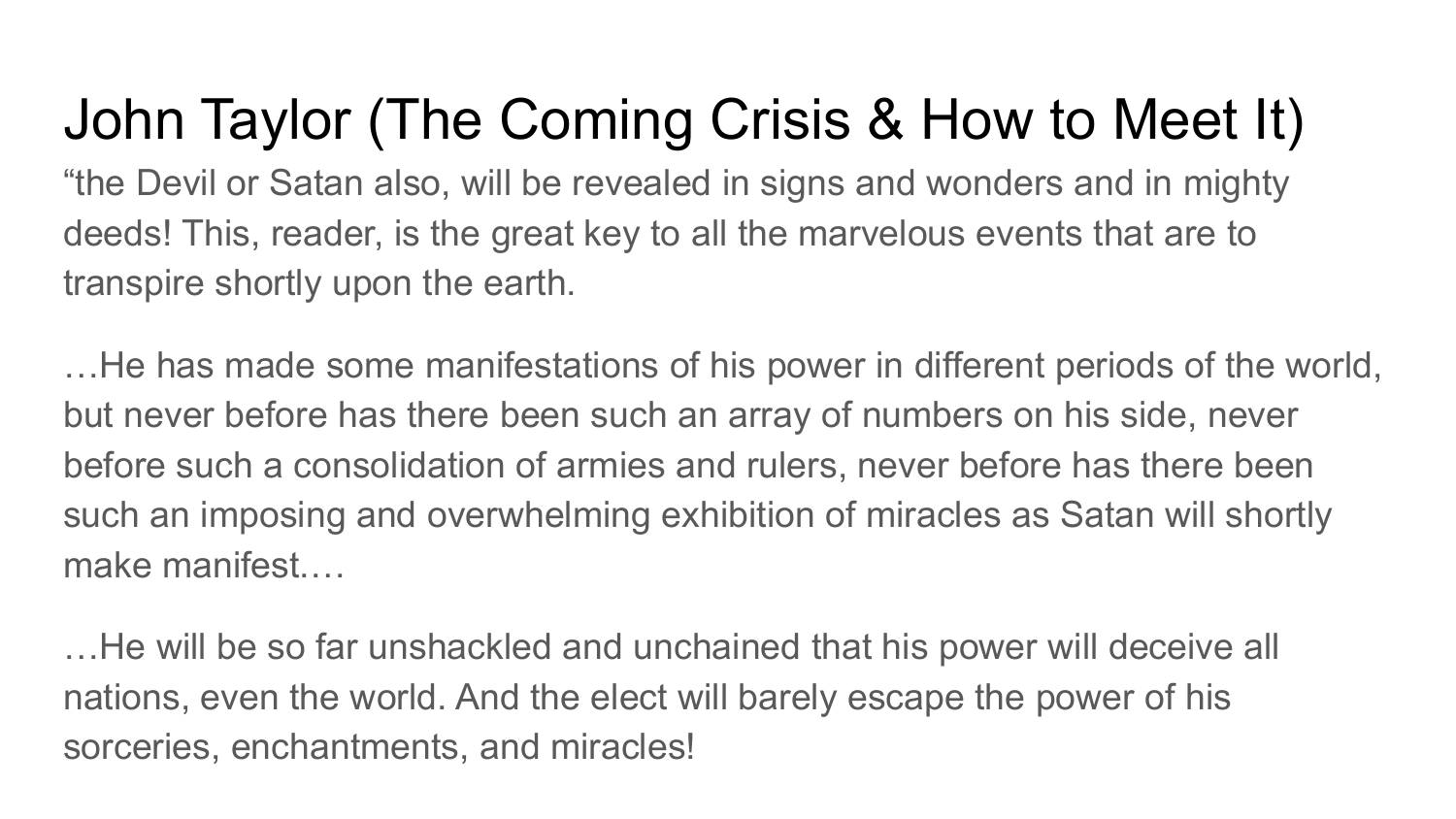It is not to be expected that Satan will carry on his great warfare against Christ and his Saints by means of any one religion exclusively… But the great and abominable Church which you should expect to encounter is Anti-Christ. Whatever exalts and opposes itself to God, that is Anti-Christ, whether it is a civil or religious power. But the most formidable power that will be arrayed against Christ and his Saints in the last days, will consist of the revelations of Satan.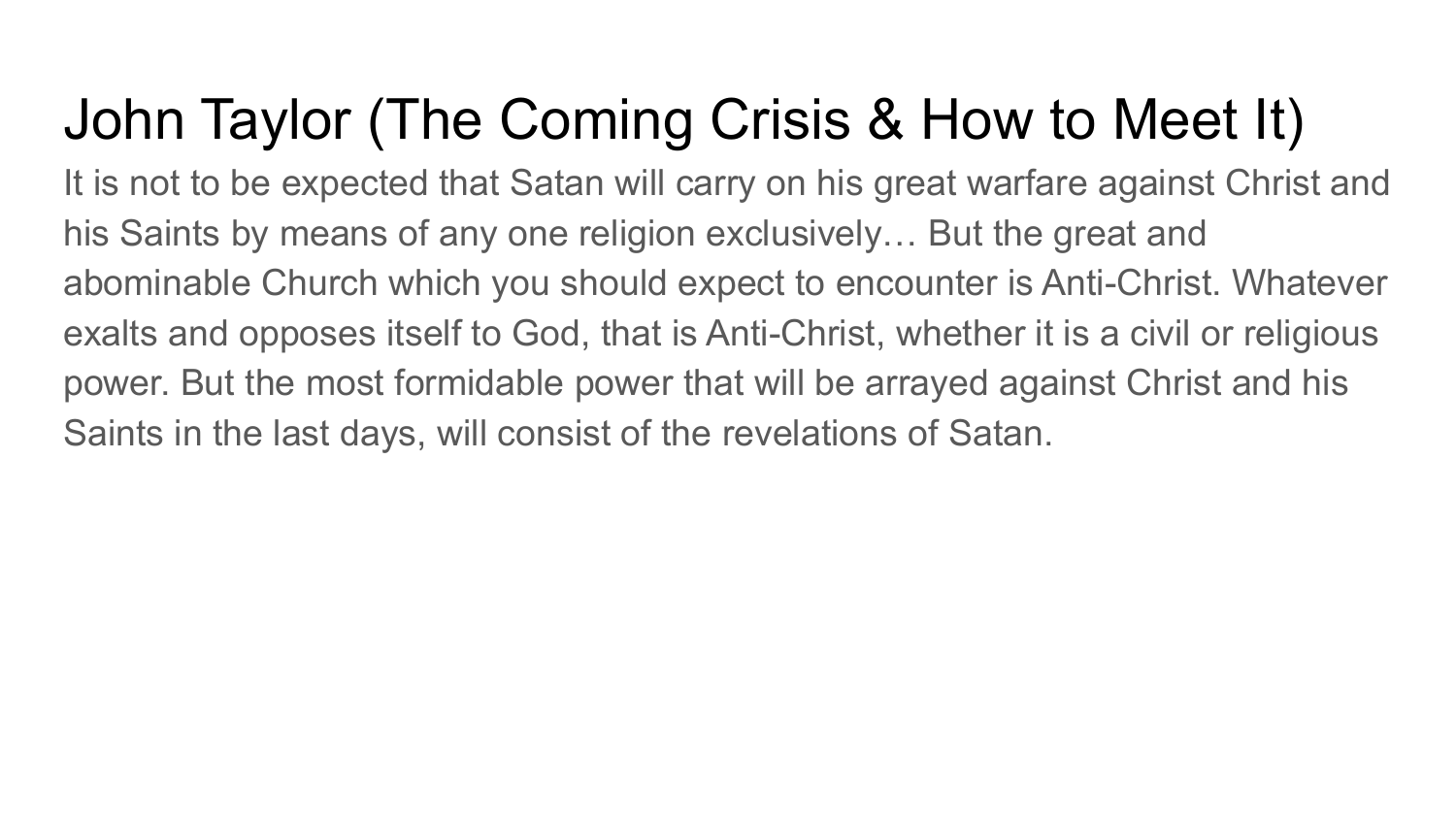These revelations of Satan will come through every medium and channel by which the cunning and power of Satan can be brought to bear against the Saints and their Lord. It is a great mistake to suppose that Satan is altogether a religious personage. No, far from this. He is a politician, a philosopher, an erudite scholar, a linguist, a metaphysician, a military commander, a prince, a god, a necromancer, an enchanter, a diviner, a magician, a sorcerer, a prophet, and (if it were not railing) a clergyman and a liar from the beginning. With these universal endowments, he has never hitherto made a full and grand exhibition of himself, as it remains for him to do… He presides over the arts of astrology, clairvoyance, mesmerism, electro-biology, and all auguries and divinations. Being Prince of the power of the air he understands aeronautic and steam navigation, and he can compose and combine the various elements, through the co-operation of them that believe in him, with far more that human skill.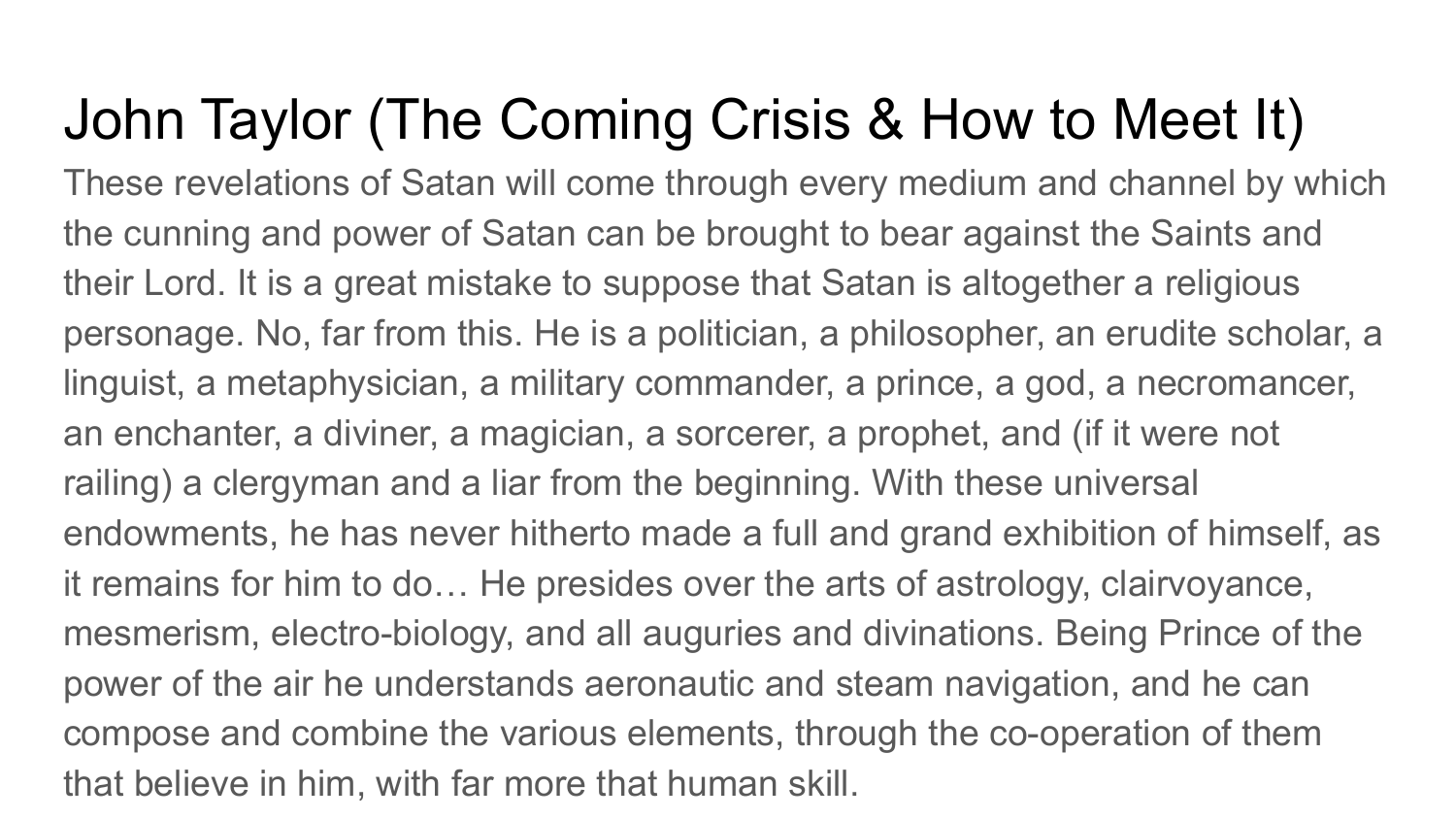The Devil in the last stage of desperation, will take such a pre-eminent lead in literature, politics, philosophy, and religion; in wars, famines, pestilences, earthquakes, thunderings and lightnings, setting cities in conflagration, etc., that mighty kings and powerful nations will be constrained to fall down and worship him. And they will marvel at his great power, and wonder after him with great astonishment. For his signs and wonders will be among all nations. Men will be raised for the express purpose of furthering the designs and marvelous works of the devil. Every description of curious and mysterious arts that penetrate beyond the common pale of human sagacity and wisdom, will be studied and practiced beyond what has been known by mere mortals. The great capabilities of the elements of fire, air, earth, and water, will be brought into requisition by cunning men under the superior cunning of the prince and the God of this world.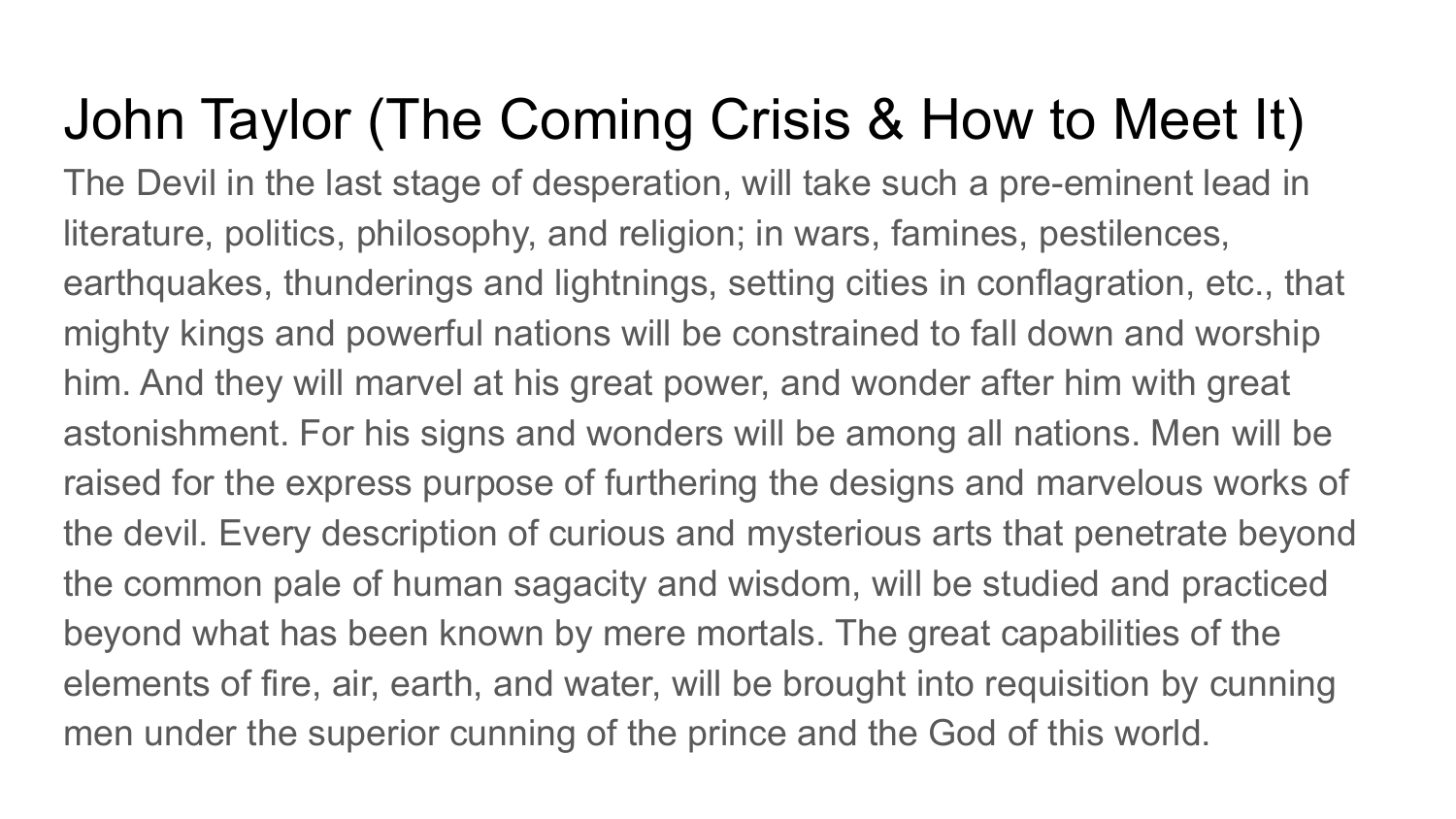But marvel not, for when the greater power of the like class of persons, under the direction of Satan, shall be brought to bear in your own day, the delusion will be so much stronger that Princes, Presidents, Governors, and chief Captains, will be constrained to bow to it. Their credulity will be taxed beyond the power of resistance. The workers of these mysterious and supernatural arts will bring to their aid both natural and supernatural causes that will challenge and defy disputation.

The senses and judgment of men cannot withstand such imperative facts as will arrest their observations. For it cannot be denied that facts and truths will constitute such a measure of the ingredients of these mysterious and wonderful arts as to give them an irresistible strength of conviction to those who are unenlightened by the Spirit of God.…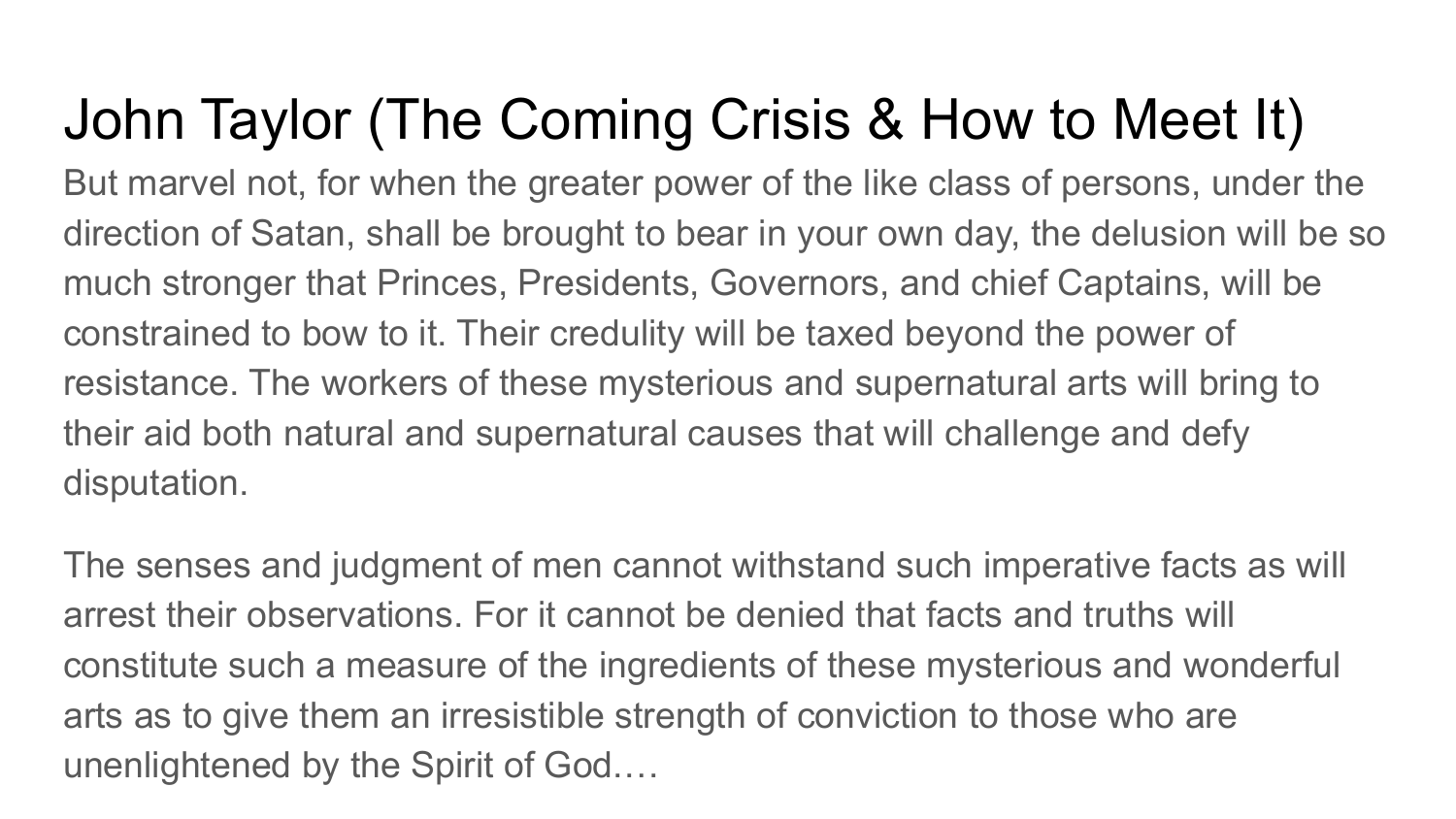Therefore their foolish hearts become darkened, and God suffers Satan to compound and mix up truth and error in such proportions as to be captivating and strongly delusive. As a snare, this composition will be ingeniously mixed and administered to all nations, by skillful and practiced hands.

And who shall be able to withstand? Do you think that your great sagacity and the compass of your profound, philosophical turn of mind will enable you to detect the error and delusion of these arts? Oh, man, this is a vain hope. You will not be competent to detect the delusion. God Himself will allow Satan to ply your scrutinizing eye with powers and sophistications far beyond your capacity to detect. (Millennial Star, 30 April 1853, Volume 15, Pages 273-276, 289-292 - The article is attributed to Pres. John Taylor, and believed it was put together by Parley P. Pratt)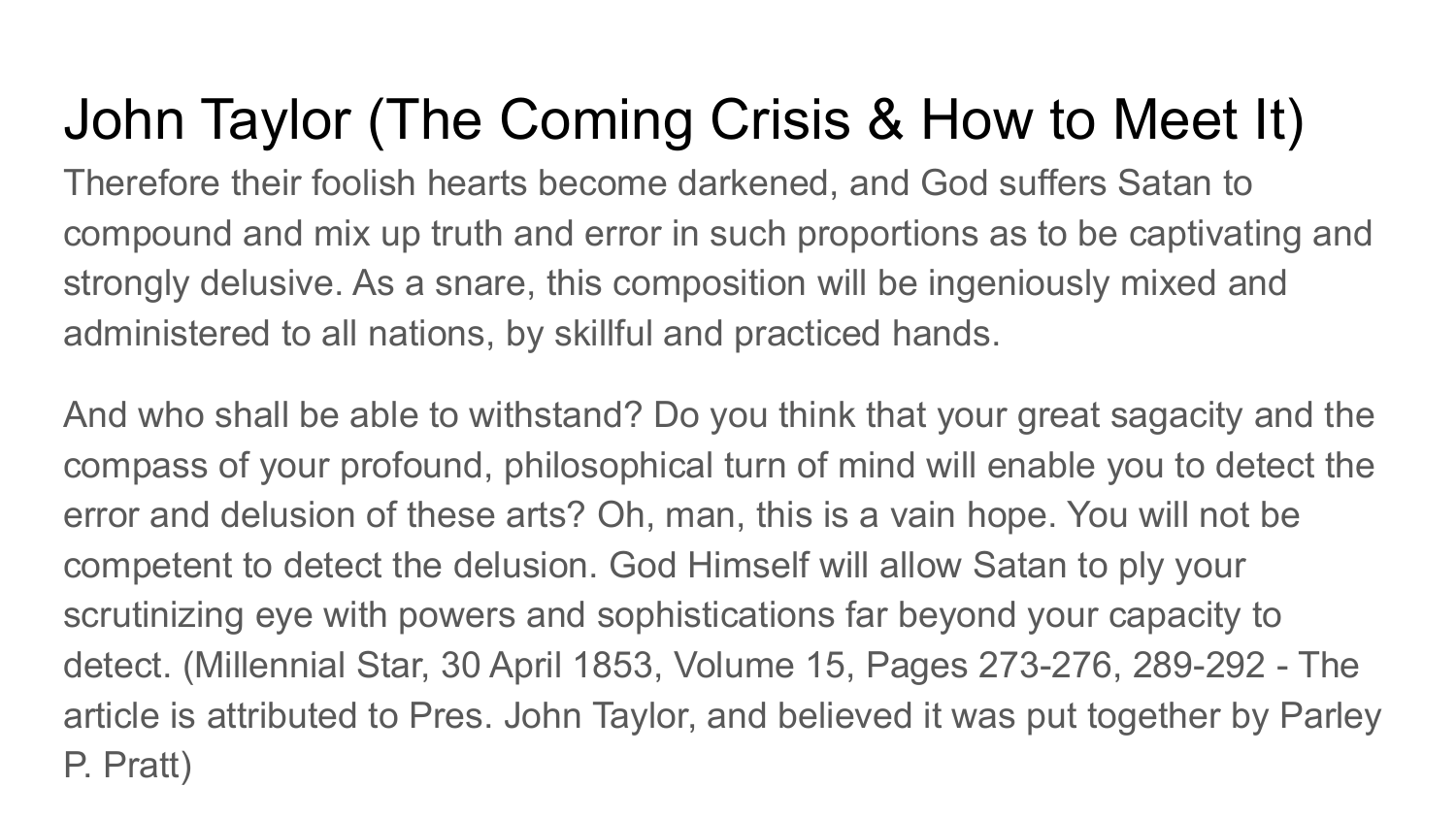The only people who will have the ability to resist will be those with unshakeable convictions that God is the all-powerful creator and the author of human rights and dignity.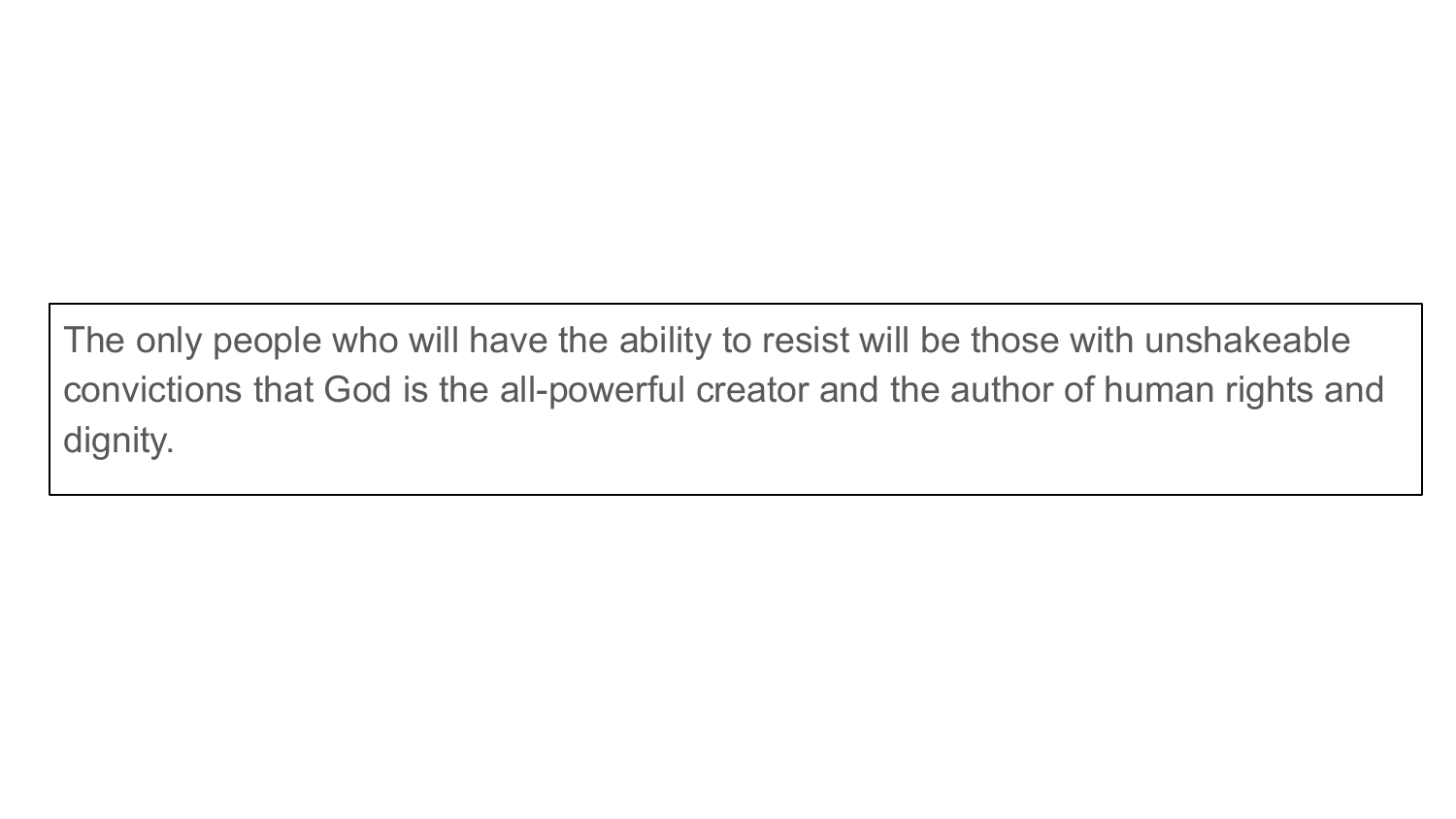# Neil L. Andersen

"In the days ahead, those who believe in Jesus Christ will need the friendship and support of one another." (We Talk of Christ, October 2020 General Conference)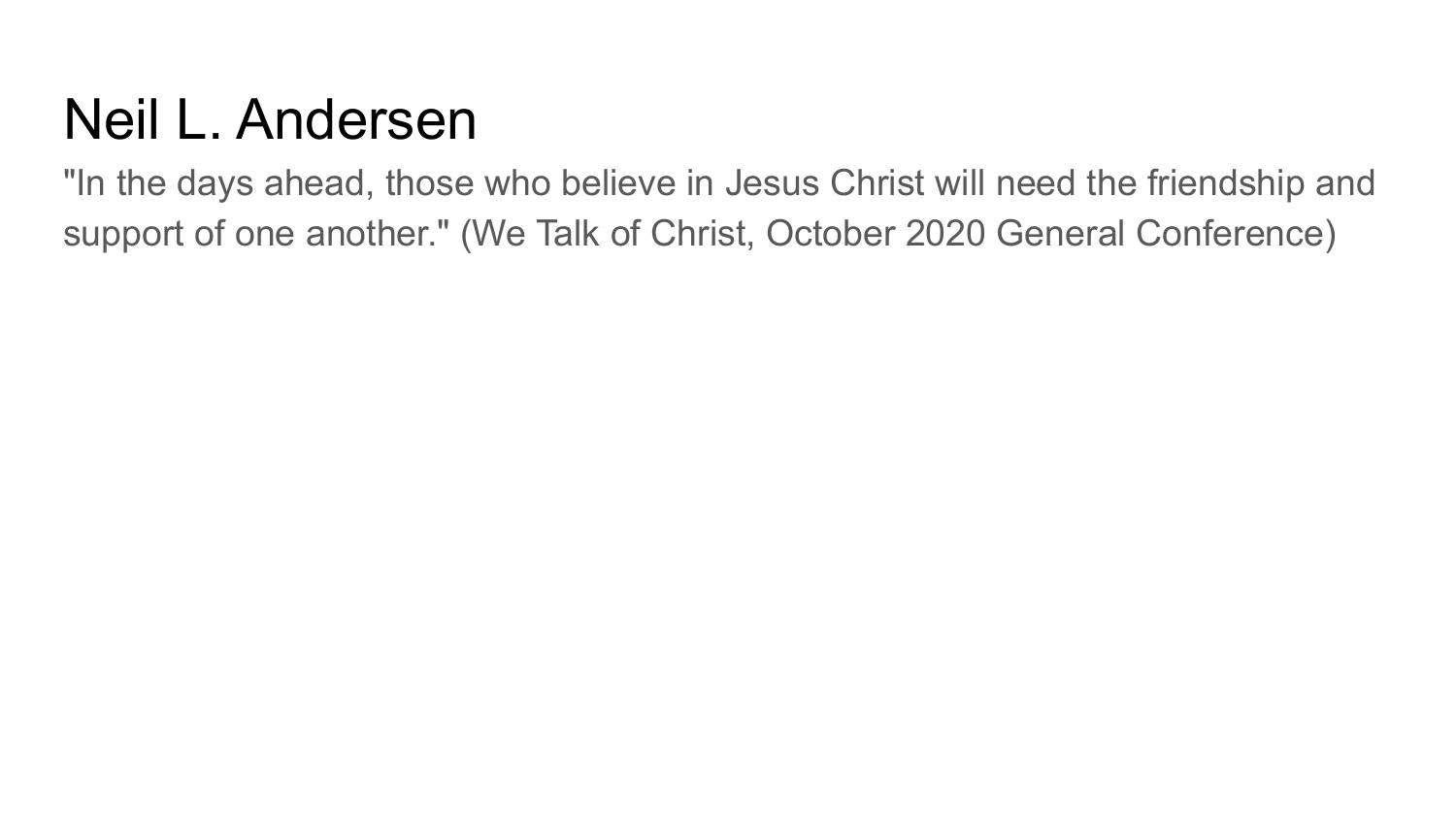# Russell M. Nelson

"Sadly, some who you thought were your friends will betray you. And some things will simply seem unfair. However, I promise you that as you follow Jesus Christ, you will find sustained peace and true joy." (The Future of the Church: Preparing the World for the Savior's Second Coming)